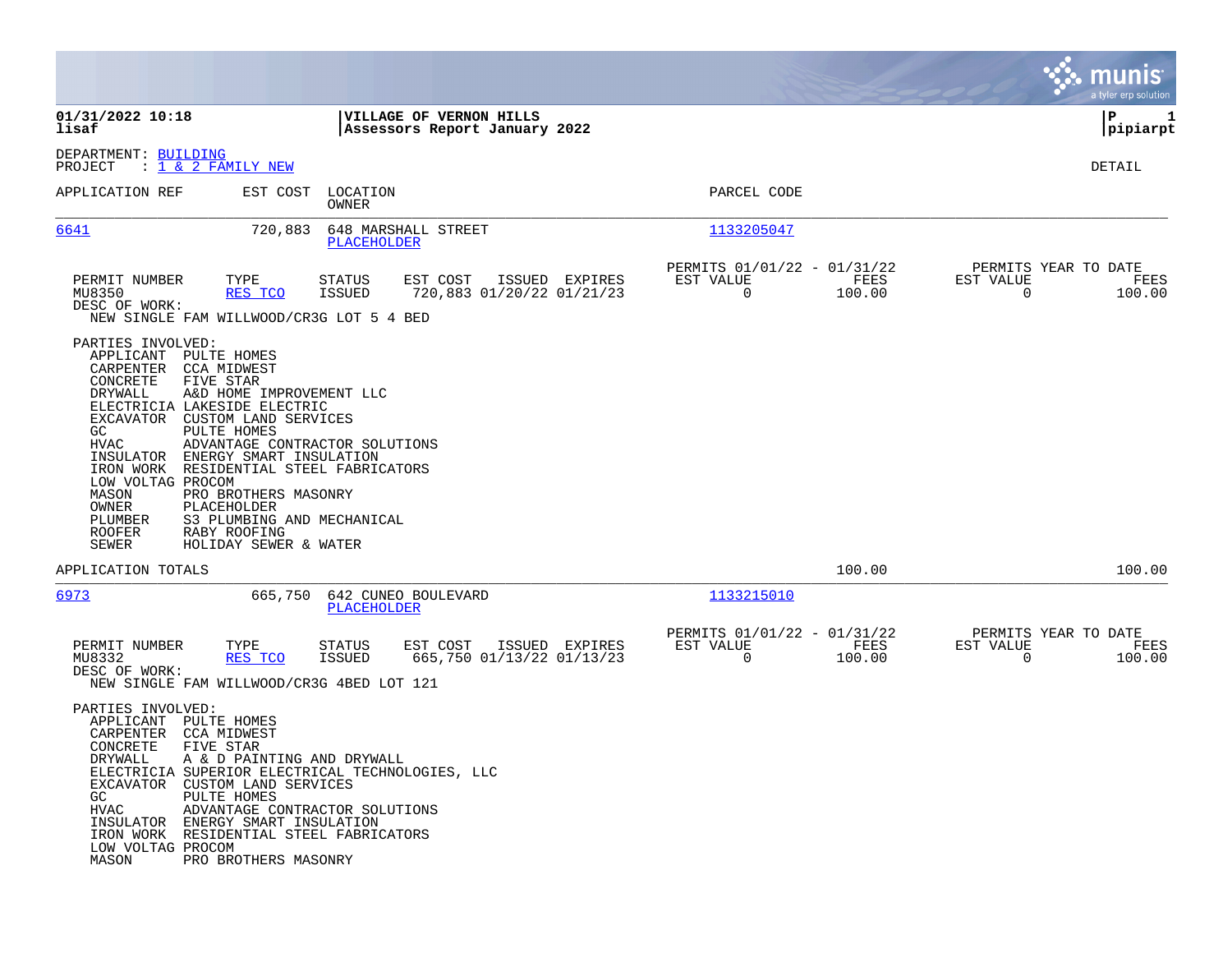|                                                                                                                                                                                                                                                                                                                                                                                                                                                                                                                                                                                                                                               |                                                                        | a tyler erp solution                                            |
|-----------------------------------------------------------------------------------------------------------------------------------------------------------------------------------------------------------------------------------------------------------------------------------------------------------------------------------------------------------------------------------------------------------------------------------------------------------------------------------------------------------------------------------------------------------------------------------------------------------------------------------------------|------------------------------------------------------------------------|-----------------------------------------------------------------|
| 01/31/2022 10:18<br>VILLAGE OF VERNON HILLS<br>lisaf<br>Assessors Report January 2022                                                                                                                                                                                                                                                                                                                                                                                                                                                                                                                                                         |                                                                        | l P<br> pipiarpt                                                |
| DEPARTMENT: BUILDING<br>$: 1 \& 2$ FAMILY NEW<br>PROJECT                                                                                                                                                                                                                                                                                                                                                                                                                                                                                                                                                                                      |                                                                        | DETAIL                                                          |
| APPLICATION REF<br>EST COST<br>LOCATION<br>OWNER<br>OWNER<br>PLACEHOLDER<br>PLUMBER<br>S3 PLUMBING AND MECHANICAL<br>PAYER<br>PULTE HOMES<br><b>ROOFER</b><br>SCHALL DEVELOPEMENT CORP<br><b>SEWER</b><br>HOLIDAY SEWER & WATER                                                                                                                                                                                                                                                                                                                                                                                                               | PARCEL CODE                                                            |                                                                 |
| APPLICATION TOTALS                                                                                                                                                                                                                                                                                                                                                                                                                                                                                                                                                                                                                            | 100.00                                                                 | 100.00                                                          |
| 7069<br>451 WOODLAND CHASE LANE<br>745,800<br><b>PLACEHOLDER</b>                                                                                                                                                                                                                                                                                                                                                                                                                                                                                                                                                                              | 1516106016                                                             |                                                                 |
| PERMIT NUMBER<br>TYPE<br>STATUS<br>EST COST<br>ISSUED EXPIRES<br>MU8365<br>RES TCO<br>745,800 01/25/22 01/25/23<br>ISSUED<br>DESC OF WORK:<br>NEW SINGLE FAM 4 BED LOT 45                                                                                                                                                                                                                                                                                                                                                                                                                                                                     | PERMITS 01/01/22 - 01/31/22<br>FEES<br>EST VALUE<br>$\Omega$<br>100.00 | PERMITS YEAR TO DATE<br>EST VALUE<br>FEES<br>$\Omega$<br>100.00 |
| PARTIES INVOLVED:<br>APPLICANT<br>ICON BUILDING GROUP<br>CARPENTER DELTA CARPENTRY CONTRACTORS INC<br>CONCRETE<br>UPLAND CONCRETE<br><b>DRYWALL</b><br>DECICCO PAINTING & DRYWALL<br>ELECTRICIA INDEPENDENT ELECTRIC<br>EXCAVATOR<br>KEVIN WALSH EXCAVATING INC<br>FENCE<br>UNITED RENT A FENCE<br>GC<br>ICON BUILDING GROUP<br>TEMPCO HEATING & AIR CONDTIONING COMPANY<br>HVAC<br>INSULATOR<br>ENERGY SMART INSULATION<br>LOW VOLTAG INDEPENDENT ELECTRIC<br>MASON<br>NORTHERN ILLINOIS CONSTRUCTION<br>OWNER<br>PLACEHOLDER<br>PLUMBER<br>BASSWOOD MECHANICAL LLC<br><b>ROOFER</b><br>TIM COTE, INC<br>SEWER<br>KEVIN WALSH EXCAVATING INC |                                                                        |                                                                 |
| APPLICATION TOTALS<br>PROJECT TOTALS                                                                                                                                                                                                                                                                                                                                                                                                                                                                                                                                                                                                          | 100.00<br>300.00<br>$\Omega$                                           | 100.00<br>300.00<br>$\Omega$                                    |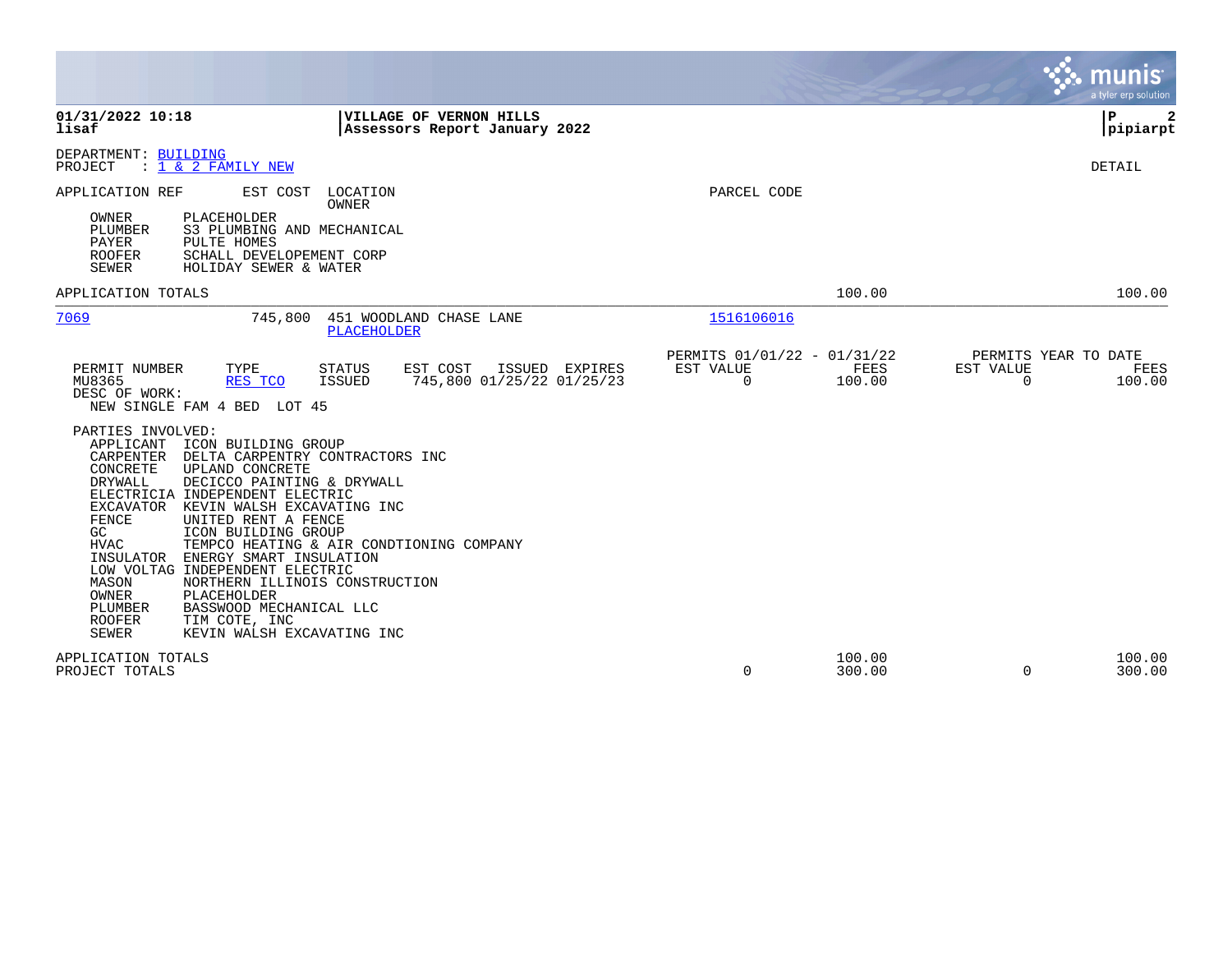|                                                                                                                                                                                                                                                                                        |                                                                                        |                                                         |             | munis<br>a tyler erp solution                                   |
|----------------------------------------------------------------------------------------------------------------------------------------------------------------------------------------------------------------------------------------------------------------------------------------|----------------------------------------------------------------------------------------|---------------------------------------------------------|-------------|-----------------------------------------------------------------|
| 01/31/2022 10:18<br>lisaf                                                                                                                                                                                                                                                              | VILLAGE OF VERNON HILLS<br>Assessors Report January 2022                               |                                                         |             | IΡ<br>3<br> pipiarpt                                            |
| DEPARTMENT: BUILDING<br>: COMMERCIAL ALTERATION<br>PROJECT                                                                                                                                                                                                                             |                                                                                        |                                                         |             | DETAIL                                                          |
| APPLICATION REF                                                                                                                                                                                                                                                                        | EST COST LOCATION<br><b>OWNER</b>                                                      | PARCEL CODE                                             |             |                                                                 |
| 7505                                                                                                                                                                                                                                                                                   | 310,000<br>300 CENTER DR 109<br><b>HOME STATE BANK</b>                                 | 1133302040                                              |             |                                                                 |
| PERMIT NUMBER<br>TYPE<br>MU8334<br>CO NO FEE<br>DESC OF WORK:<br>INTERIOR BUILDOUT                                                                                                                                                                                                     | ISSUED EXPIRES<br><b>STATUS</b><br>EST COST<br>COMPLT<br>310,000 01/14/22 01/14/23     | PERMITS 01/01/22 - 01/31/22<br>EST VALUE<br>$\mathbf 0$ | FEES<br>.00 | PERMITS YEAR TO DATE<br>EST VALUE<br>FEES<br>$\mathbf 0$<br>.00 |
| PARTIES INVOLVED:<br>APPLICANT<br>TINA KHOURY DMD<br>CARPENTER<br>DRYWALL<br>TP LASER CONSTRUCTION<br>ELECTRICIA VOLTICOO APD ELECTRIC<br>GC<br><b>HVAC</b><br>CSL CLIMATE CONTROL<br>OCCUPANT<br>DR TINA KHOURT DMD<br>OWNER<br>HOME STATE BANK<br>PLUMBER<br>PRIME PLUMBING<br>PAYER | THE COUNTERTOP FACTORY MIDWEST<br>ON POINT DESIGN AND BUILD<br>2 POINT PERSPECTIVE INC |                                                         |             |                                                                 |
| APPLICATION TOTALS                                                                                                                                                                                                                                                                     |                                                                                        |                                                         | .00         | .00                                                             |
| 7674                                                                                                                                                                                                                                                                                   | 250,000<br>701 NORTH MILWAUKEE AVE 192<br>INLAND REAL ESTATE CORPORATION               | 1503102018                                              |             |                                                                 |
| PERMIT NUMBER<br>TYPE<br>CO NO FEE<br>MU8333<br>DESC OF WORK:<br>INTERIOR ALTERATION                                                                                                                                                                                                   | <b>STATUS</b><br>EST COST<br>ISSUED EXPIRES<br>250,000 01/14/22 01/14/23<br>COMPLT     | PERMITS 01/01/22 - 01/31/22<br>EST VALUE<br>$\mathbf 0$ | FEES<br>.00 | PERMITS YEAR TO DATE<br>EST VALUE<br>FEES<br>$\mathbf 0$<br>.00 |
| PARTIES INVOLVED:<br>APPLICANT<br>SCOUT SERVICES<br>ELECTRICIA DIRECT ELECTRIC INC<br>GC<br>RECTENWALD BROS<br><b>OCCUPANT</b><br>VISIONWORKS<br>OWNER<br>PLUMBER<br>PROSPECTIVE PLUMBING<br>PAYER<br>PAYER<br>RECTENWALD BROS<br><b>ROOFER</b><br>HOLLAND ROOFING                     | INLAND REAL ESTATE CORPORATION<br>SCHEID ARCHITECTURAL PLLC                            |                                                         |             |                                                                 |
| APPLICATION TOTALS                                                                                                                                                                                                                                                                     |                                                                                        |                                                         | .00         | .00                                                             |
| 7898                                                                                                                                                                                                                                                                                   | 345,000<br>300 CENTER DR 100<br><b>HOME STATE BANK</b>                                 | 1133302040                                              |             |                                                                 |
| PERMIT NUMBER<br>TYPE<br>CO NO FEE<br>MU8324                                                                                                                                                                                                                                           | <b>STATUS</b><br>EST COST<br>ISSUED EXPIRES<br>345,000 01/11/22 01/11/23<br>ISSUED     | PERMITS 01/01/22 - 01/31/22<br>EST VALUE<br>$\mathbf 0$ | FEES<br>.00 | PERMITS YEAR TO DATE<br>EST VALUE<br>FEES<br>$\mathbf 0$<br>.00 |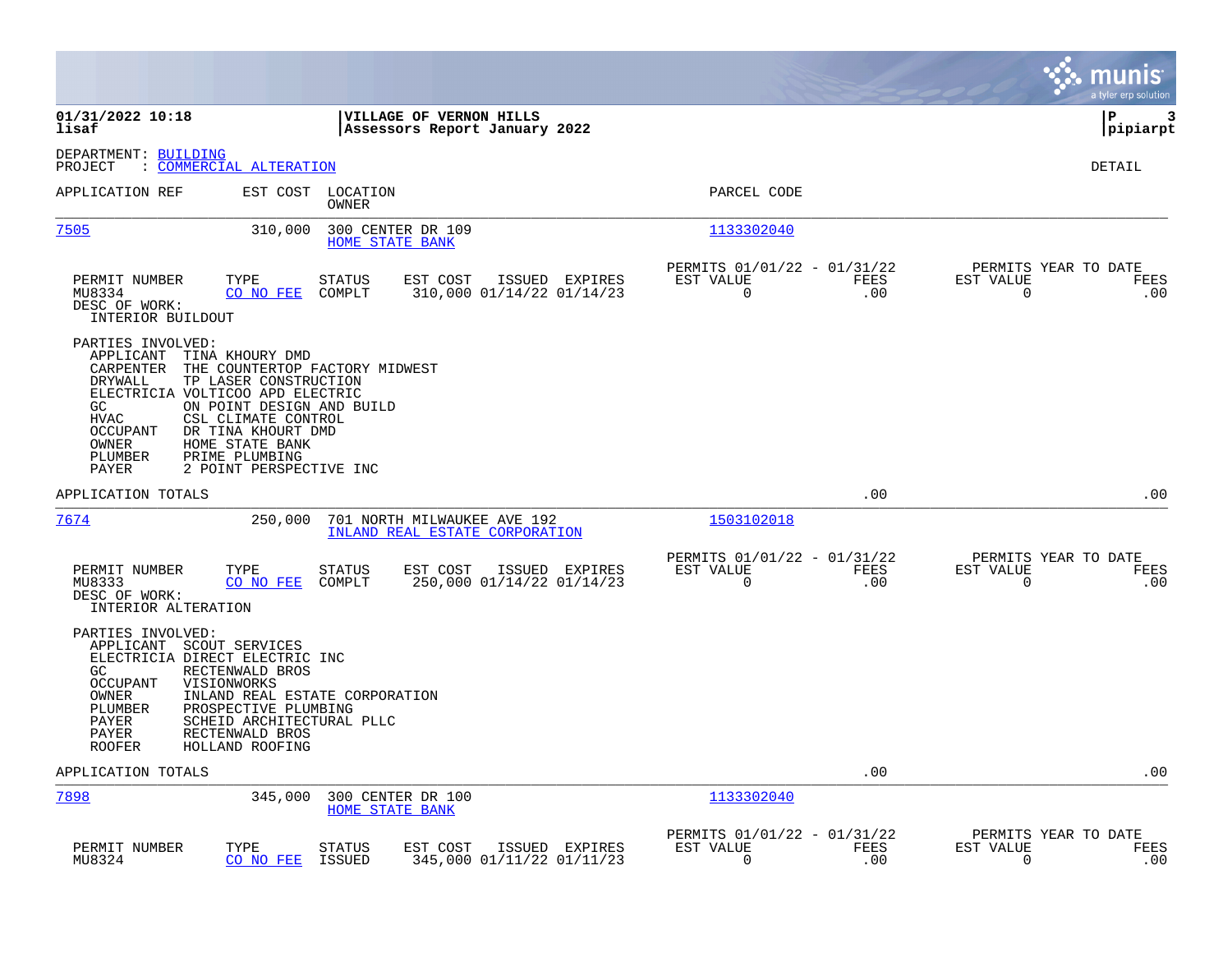|                                                                                                                                                                                                                                                                                                                                                                                           |                                                                                           |                                                                            | <b>munis</b><br>a tyler erp solution                                |
|-------------------------------------------------------------------------------------------------------------------------------------------------------------------------------------------------------------------------------------------------------------------------------------------------------------------------------------------------------------------------------------------|-------------------------------------------------------------------------------------------|----------------------------------------------------------------------------|---------------------------------------------------------------------|
| 01/31/2022 10:18<br>lisaf                                                                                                                                                                                                                                                                                                                                                                 | VILLAGE OF VERNON HILLS<br>Assessors Report January 2022                                  |                                                                            | l P<br>4<br> pipiarpt                                               |
| DEPARTMENT: BUILDING<br>PROJECT<br>: COMMERCIAL ALTERATION                                                                                                                                                                                                                                                                                                                                |                                                                                           |                                                                            | DETAIL                                                              |
| APPLICATION REF<br>EST COST<br>DESC OF WORK:<br>INTERIOR REMODEL<br>GROUP USE BUSINESS<br>PARTIES INVOLVED:<br>APPLICANT<br>IRIS CONSTRUCTION SERVICES<br>CARPENTER<br>IRIS CONSTRUCTION SERVICES<br>ELECTRICIA HARMON ELECTRIC<br>GC<br>IRIS CONSTRUCTION SERVICES<br>OCCUPANT<br>ROE<br>OWNER<br>HOME STATE BANK<br>PLUMBER<br>PURE PLUMBING<br>PAYER<br>IRIS CONSTRUCTION SERVICES     | LOCATION<br>OWNER                                                                         | PARCEL CODE                                                                |                                                                     |
| APPLICATION TOTALS                                                                                                                                                                                                                                                                                                                                                                        |                                                                                           | .00                                                                        | .00                                                                 |
| 7930<br>750,000                                                                                                                                                                                                                                                                                                                                                                           | 330 CORPORATE WOODS PARKWAY<br>CORPORATE WOODS ASSOCIATES LLC                             | 1509401017                                                                 |                                                                     |
| TYPE<br>PERMIT NUMBER<br>MU8329<br>COM ALT<br>DESC OF WORK:<br>COMMERCIAL ALTERATION                                                                                                                                                                                                                                                                                                      | <b>STATUS</b><br>EST COST<br>ISSUED EXPIRES<br>750,000 01/13/22 01/24/23<br><b>ISSUED</b> | PERMITS 01/01/22 - 01/31/22<br>EST VALUE<br>FEES<br>750,000<br>7,830.00    | PERMITS YEAR TO DATE<br>EST VALUE<br>FEES<br>750,000<br>7,830.00    |
| PARTIES INVOLVED:<br>APPLICANT<br>OMNI COMMERCIAL<br>CARPENTER<br>INTERNATIONAL DECORATORS<br>DRYWALL<br>INTERNATIONAL DECORATORS<br>ELECTRICIA PALOS ELECTRIC CO<br>GC<br>OMNI COMMERCIAL<br>HVAC<br>MARTIN PETERSEN COMPANY<br>OCCUPANT<br>AMSINO HEALTHCASE (USA) INC<br>OWNER<br>CORPORATE WOODS ASSOCIATES LLC<br>PLUMBER<br>MARTIN PETERSEN COMPANY<br>PAYER<br>KINGDOM CONTRACTING |                                                                                           |                                                                            |                                                                     |
| APPLICATION TOTALS                                                                                                                                                                                                                                                                                                                                                                        |                                                                                           | 7,830.00                                                                   | 7,830.00                                                            |
| 8107<br>3,200,000                                                                                                                                                                                                                                                                                                                                                                         | 800 CORPORATE WOODS PARKWAY<br>VAN VLISSINGEN & CO                                        | 1510302019                                                                 |                                                                     |
| TYPE<br>PERMIT NUMBER<br>MU8347<br><u>COM ALT</u><br>DESC OF WORK:<br>COMMERCIAL ALTERATION                                                                                                                                                                                                                                                                                               | <b>STATUS</b><br>EST COST<br>ISSUED EXPIRES<br>ISSUED 3,200,000 01/19/22 01/27/23         | PERMITS 01/01/22 - 01/31/22<br>EST VALUE<br>FEES<br>3,200,000<br>32,636.04 | PERMITS YEAR TO DATE<br>EST VALUE<br>FEES<br>3,200,000<br>32,636.04 |
| PARTIES INVOLVED:<br>APPLICANT LEOPARDO COMPANIES<br>ELECTRICIA GRAND-KAHN. LLC<br>GC<br>LEOPARDO COMPANIES<br>HVAC<br>GHC MECHANICAL INC                                                                                                                                                                                                                                                 |                                                                                           |                                                                            |                                                                     |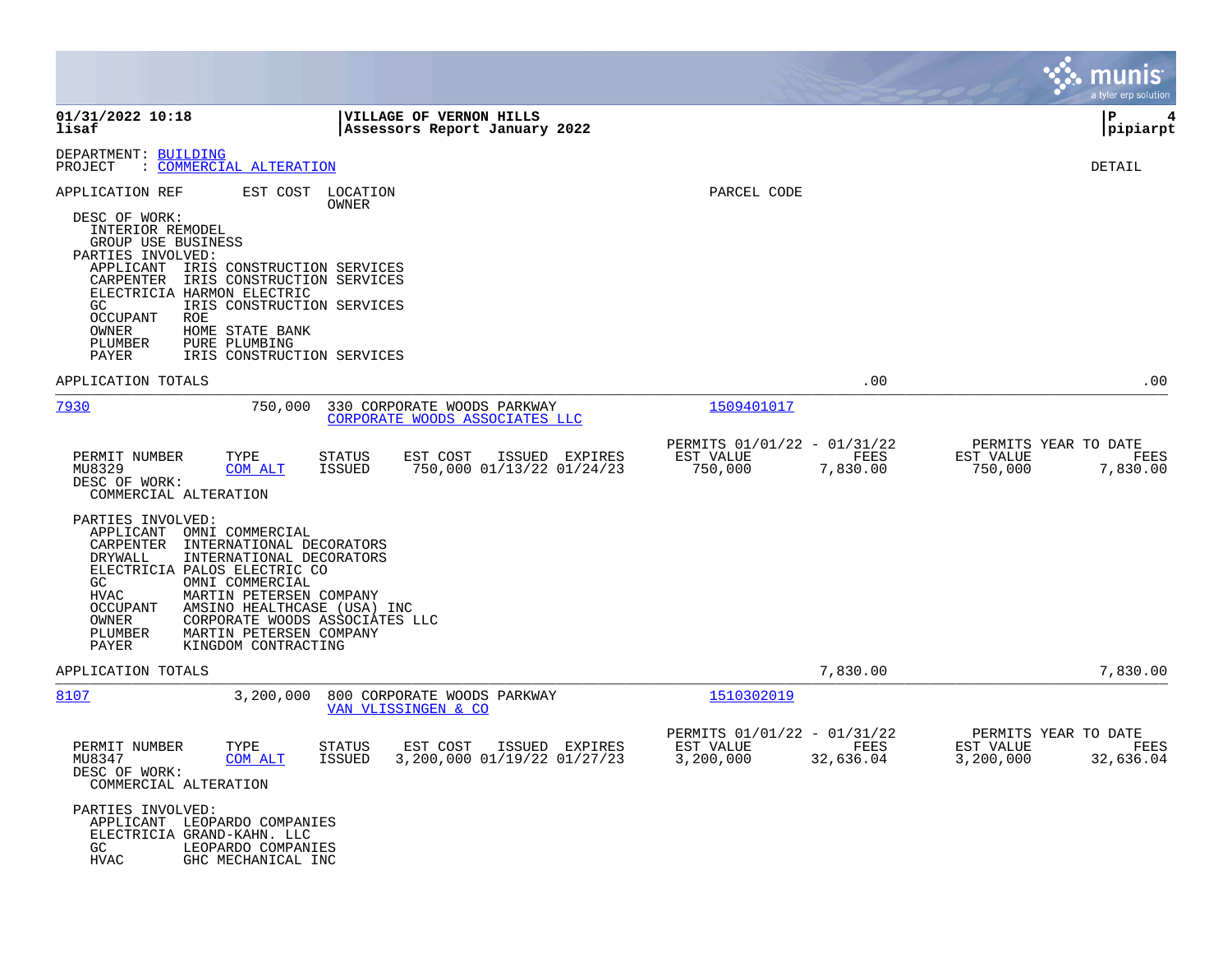|                                                                                                                                                                                                                                                 |                                                                                    |                                                     |                       |                      | <b>munis</b><br>a tyler erp solution     |
|-------------------------------------------------------------------------------------------------------------------------------------------------------------------------------------------------------------------------------------------------|------------------------------------------------------------------------------------|-----------------------------------------------------|-----------------------|----------------------|------------------------------------------|
| 01/31/2022 10:18<br>lisaf                                                                                                                                                                                                                       | VILLAGE OF VERNON HILLS<br>Assessors Report January 2022                           |                                                     |                       |                      | $\mathbf{P}$<br> pipiarpt                |
| DEPARTMENT: BUILDING<br>: COMMERCIAL ALTERATION<br>PROJECT                                                                                                                                                                                      |                                                                                    |                                                     |                       |                      | DETAIL                                   |
| APPLICATION REF<br>EST COST<br>MISCELLANE I-CAR TRAINING CENTER<br>OCCUPANT<br>I-CAR TRAINING CENTER<br>OWNER<br>VAN VLISSINGEN & CO<br>PLUMBER<br>MVP PLUMBING CORP<br>PAYER<br>LEOPARDO COMPANIES<br><b>ROOFER</b><br>OLSSON ROOFING          | LOCATION<br>OWNER                                                                  | PARCEL CODE                                         |                       |                      |                                          |
| APPLICATION TOTALS                                                                                                                                                                                                                              |                                                                                    |                                                     | 32,636.04             |                      | 32,636.04                                |
| 8231<br>200,000                                                                                                                                                                                                                                 | 565 LAKEVIEW PKY 108<br><b>GLOBE PROPERTY MANAGEMENT</b>                           | 1504201016                                          |                       |                      |                                          |
| PERMIT NUMBER<br>TYPE<br>MU8361<br>COM ALT<br>DESC OF WORK:                                                                                                                                                                                     | EST COST<br>STATUS<br>ISSUED EXPIRES<br>200,000 01/24/22 01/28/23<br><b>ISSUED</b> | PERMITS 01/01/22 - 01/31/22<br>EST VALUE<br>200,000 | FEES<br>2,200.00      | EST VALUE<br>200,000 | PERMITS YEAR TO DATE<br>FEES<br>2,200.00 |
| TENANT BUILDOUT<br>PARTIES INVOLVED:<br>APPLICANT<br>JOSEPH NICHOLAS CONSTRUCTION<br>GC<br>JOSEPH NICHOLAS CONSTRUCTION<br>PREMIER PEDIATRICS<br><b>OCCUPANT</b><br>OWNER<br>GLOBE PROPERTY MANAGEMENT<br>PAYER<br>JOSEPH NICHOLAS CONSTRUCTION |                                                                                    |                                                     |                       |                      |                                          |
| APPLICATION TOTALS<br>PROJECT TOTALS                                                                                                                                                                                                            |                                                                                    | 4,150,000                                           | 2,200.00<br>42,666.04 | 4,150,000            | 2,200.00<br>42,666.04                    |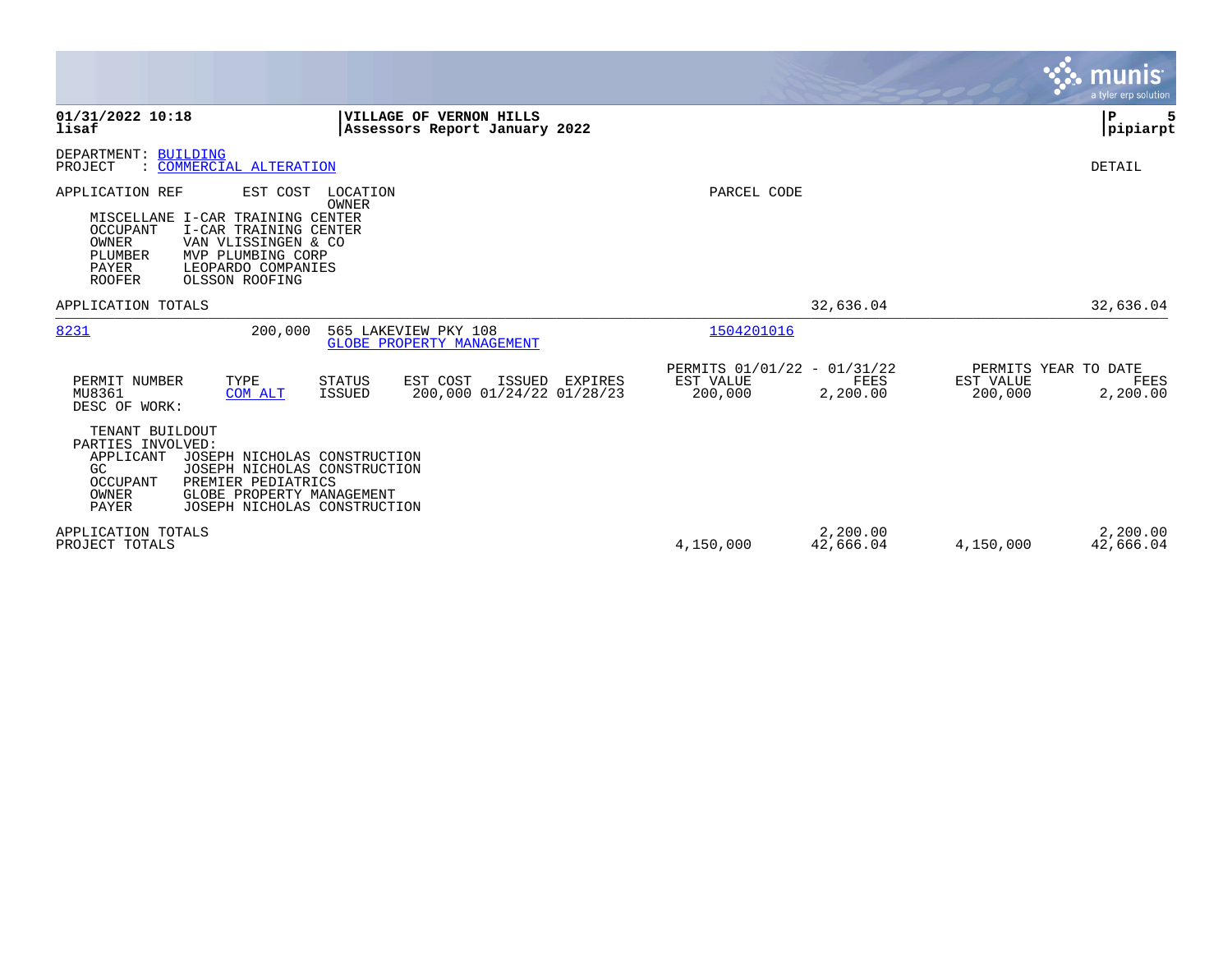|                                                                                                                                                                                                                                                                         |                                                                             | munis<br>a tyler erp solution                                  |
|-------------------------------------------------------------------------------------------------------------------------------------------------------------------------------------------------------------------------------------------------------------------------|-----------------------------------------------------------------------------|----------------------------------------------------------------|
| 01/31/2022 10:18<br>VILLAGE OF VERNON HILLS<br>lisaf<br>Assessors Report January 2022                                                                                                                                                                                   |                                                                             | P<br>6<br> pipiarpt                                            |
| DEPARTMENT: BUILDING<br>PROJECT<br>: <u>AC/FURNACE</u>                                                                                                                                                                                                                  |                                                                             | DETAIL                                                         |
| APPLICATION REF<br>EST COST LOCATION<br>OWNER                                                                                                                                                                                                                           | PARCEL CODE                                                                 |                                                                |
| 8237<br>8,459<br>1872 OLYMPIC DR<br>CARLOS A & NADIA DELEON                                                                                                                                                                                                             | 1129311062                                                                  |                                                                |
| TYPE<br>PERMIT NUMBER<br>STATUS<br>EST COST<br>ISSUED EXPIRES<br>8,459 01/06/22 01/06/23<br>MU8317<br>ISSUED<br>AC/FURN<br>DESC OF WORK:<br>FURNACE ONLY                                                                                                                | PERMITS 01/01/22 - 01/31/22<br>EST VALUE<br>FEES<br>84.59<br>$\overline{0}$ | PERMITS YEAR TO DATE<br>EST VALUE<br>FEES<br>$\Omega$<br>84.59 |
| PARTIES INVOLVED:<br>APPLICANT ABC PLUMBING, HEATING, COOLING, ELECTRIC<br>GC.<br>ABC PLUMBING, HEATING, COOLING, ELECTRIC<br>HVAC<br>ABC PLUMBING, HEATING, COOLING, ELECTRIC<br>OWNER<br>CARLOS A & NADIA DELEON<br>PAYER<br>ABC PLUMBING, HEATING, COOLING, ELECTRIC |                                                                             |                                                                |
| APPLICATION TOTALS                                                                                                                                                                                                                                                      | 84.59                                                                       | 84.59                                                          |
| 8247<br>7,877 120 DILLONS CT<br><b>DOUGLAS ECKROTE</b>                                                                                                                                                                                                                  | 1128302042                                                                  |                                                                |
| PERMIT NUMBER<br>TYPE<br>EST COST<br>ISSUED EXPIRES<br>STATUS<br>7,877 01/11/22 01/11/23<br>MU8323<br><u>AC/FURN</u><br>ISSUED<br>DESC OF WORK:<br>FURNACE ONLY                                                                                                         | PERMITS 01/01/22 - 01/31/22<br>EST VALUE<br>FEES<br>$\Omega$<br>78.77       | PERMITS YEAR TO DATE<br>EST VALUE<br>FEES<br>$\Omega$<br>78.77 |
| PARTIES INVOLVED:<br>APPLICANT ABC PLUMBING, HEATING, COOLING, ELECTRIC<br>GC<br>ABC PLUMBING, HEATING, COOLING, ELECTRIC<br>ABC PLUMBING, HEATING, COOLING, ELECTRIC<br>HVAC<br>OWNER<br>DOUGLAS ECKROTE<br>PAYER<br>ABC PLUMBING, HEATING, COOLING, ELECTRIC          |                                                                             |                                                                |
| APPLICATION TOTALS                                                                                                                                                                                                                                                      | 78.77                                                                       | 78.77                                                          |
| 8253<br>8,285<br>307 BAY TREE CIR<br>ATULKUMAR RAMAIYA & RITA BHATIA                                                                                                                                                                                                    | 1133118031                                                                  |                                                                |
| PERMIT NUMBER<br>TYPE<br>ISSUED EXPIRES<br>STATUS<br>EST COST<br>8,285 01/12/22 01/21/23<br>MU8327<br>AC/FURN<br>COMPLT<br>DESC OF WORK:<br>AC/FURNACE & WATER HEATER                                                                                                   | PERMITS 01/01/22 - 01/31/22<br>EST VALUE<br>FEES<br>0<br>82.85              | PERMITS YEAR TO DATE<br>EST VALUE<br>FEES<br>82.85<br>0        |
| PARTIES INVOLVED:<br>APPLICANT ABT<br>GC<br>ATULKUMAR RAMAIYA & RITA BHATIA<br>${\tt HVAC}$<br>ABT<br>OWNER<br>ATULKUMAR RAMAIYA & RITA BHATIA<br>PAYER<br>ATULKUMAR RAMAIYA & RITA BHATIA                                                                              |                                                                             |                                                                |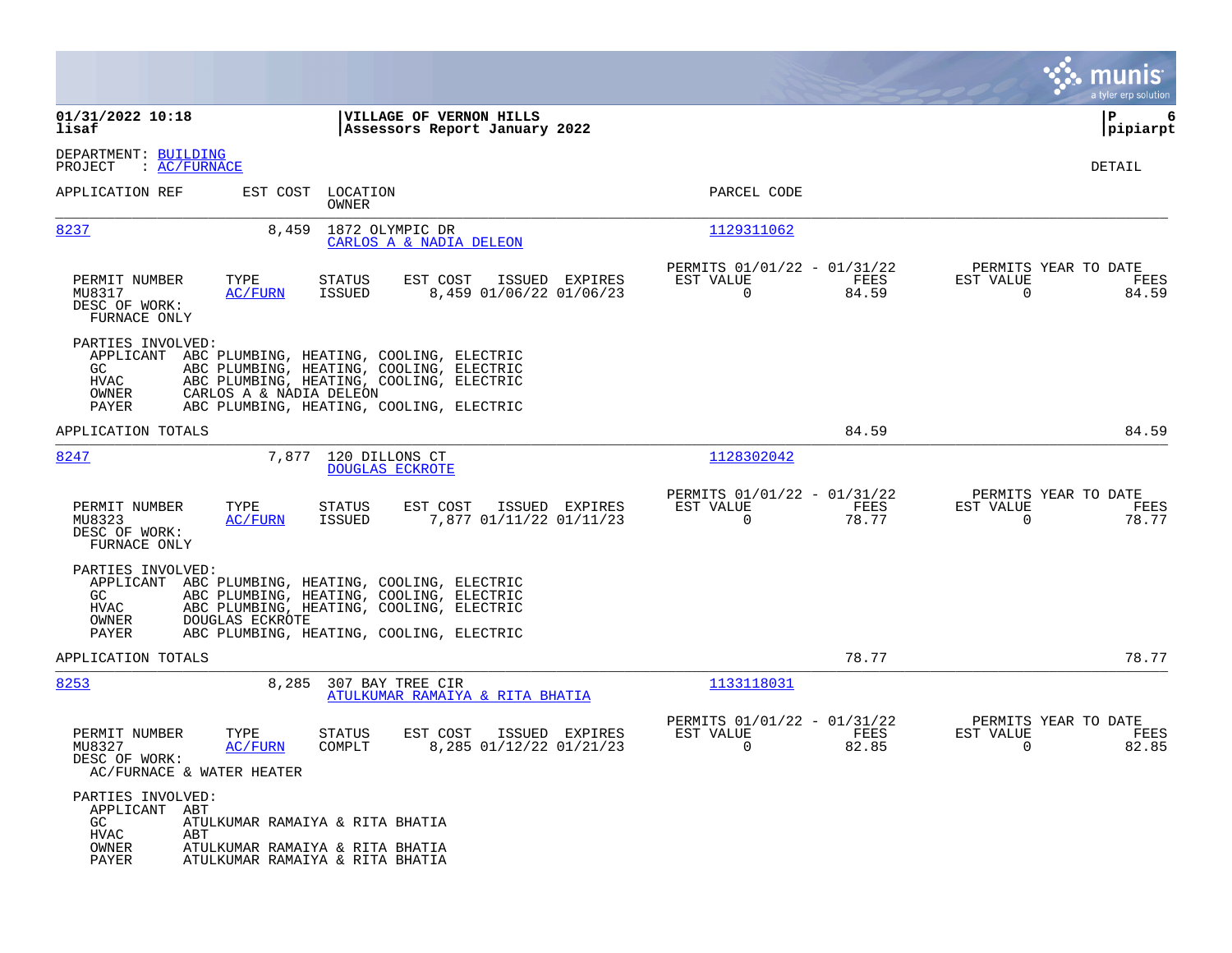|                                                                                                                                                                                                                                                                              |                                                                             | munis<br>a tyler erp solution                                        |
|------------------------------------------------------------------------------------------------------------------------------------------------------------------------------------------------------------------------------------------------------------------------------|-----------------------------------------------------------------------------|----------------------------------------------------------------------|
| 01/31/2022 10:18<br>VILLAGE OF VERNON HILLS<br>lisaf<br>Assessors Report January 2022                                                                                                                                                                                        |                                                                             | lР<br>7<br> pipiarpt                                                 |
| DEPARTMENT: BUILDING<br>PROJECT<br>$\colon$ AC/FURNACE                                                                                                                                                                                                                       |                                                                             | DETAIL                                                               |
| APPLICATION REF<br>EST COST LOCATION<br>OWNER                                                                                                                                                                                                                                | PARCEL CODE                                                                 |                                                                      |
| APPLICATION TOTALS                                                                                                                                                                                                                                                           | 82.85                                                                       | 82.85                                                                |
| 8263<br>5,436<br>8 BIRMINGHAM PL<br>NICHOLAS KURZINSKI                                                                                                                                                                                                                       | 1504312013                                                                  |                                                                      |
| PERMIT NUMBER<br><b>STATUS</b><br>EST COST<br>ISSUED EXPIRES<br>TYPE<br>5,436 01/17/22 01/27/23<br>MU8336<br>AC/FURN<br>ISSUED<br>DESC OF WORK:<br>FURNACE & WATER HEATER                                                                                                    | PERMITS 01/01/22 - 01/31/22<br>EST VALUE<br>FEES<br>$\overline{0}$<br>54.36 | PERMITS YEAR TO DATE<br>EST VALUE<br>FEES<br>$\overline{0}$<br>54.36 |
| PARTIES INVOLVED:<br>APPLICANT NICHOLAS KURZINSKI<br>NICHOLAS KURZINSKI<br>GC<br><b>HVAC</b><br>ABT<br>NICHOLAS KURZINSKI<br>OWNER<br>NICHOLAS KURZINSKI<br>PAYER                                                                                                            |                                                                             |                                                                      |
| APPLICATION TOTALS                                                                                                                                                                                                                                                           | 54.36                                                                       | 54.36                                                                |
| 8264<br>17,400<br>239 ANNAPOLIS DR<br>EUGENE & VICTORYA SLOBODETSKY                                                                                                                                                                                                          | 1505410003                                                                  |                                                                      |
| PERMIT NUMBER<br>TYPE<br>STATUS<br>EST COST<br>ISSUED EXPIRES<br>17,400 01/17/22 01/17/23<br>MU8337<br>AC/FURN<br>ISSUED<br>DESC OF WORK:<br>AC/FURNACE                                                                                                                      | PERMITS 01/01/22 - 01/31/22<br>EST VALUE<br>FEES<br>$\Omega$<br>174.00      | PERMITS YEAR TO DATE<br>EST VALUE<br>FEES<br>$\Omega$<br>174.00      |
| PARTIES INVOLVED:<br>APPLICANT ABC PLUMBING, HEATING, COOLING, ELECTRIC<br>ABC PLUMBING, HEATING, COOLING, ELECTRIC<br>GC<br>ABC PLUMBING, HEATING, COOLING, ELECTRIC<br>HVAC<br>EUGENE & VICTORYA SLOBODETSKY<br>OWNER<br>PAYER<br>ABC PLUMBING, HEATING, COOLING, ELECTRIC |                                                                             |                                                                      |
| APPLICATION TOTALS                                                                                                                                                                                                                                                           | 174.00                                                                      | 174.00                                                               |
| 8265<br>48,691 120 DILLONS CT<br><b>DOUGLAS ECKROTE</b>                                                                                                                                                                                                                      | 1128302029                                                                  |                                                                      |
| PERMIT NUMBER<br>TYPE<br>STATUS<br>EST COST<br>ISSUED EXPIRES<br>48,691 01/17/22 01/17/23<br>MU8338<br>AC/FURN<br>ISSUED<br>DESC OF WORK:<br>AC/FURNACE                                                                                                                      | PERMITS 01/01/22 - 01/31/22<br>FEES<br>EST VALUE<br>$\mathbf 0$<br>486.91   | PERMITS YEAR TO DATE<br>EST VALUE<br>FEES<br>$\Omega$<br>486.91      |
| PARTIES INVOLVED:<br>APPLICANT ABC PLUMBING, HEATING, COOLING, ELECTRIC<br>ABC PLUMBING, HEATING, COOLING, ELECTRIC<br>GC.<br>ABC PLUMBING, HEATING, COOLING, ELECTRIC<br><b>HVAC</b>                                                                                        |                                                                             |                                                                      |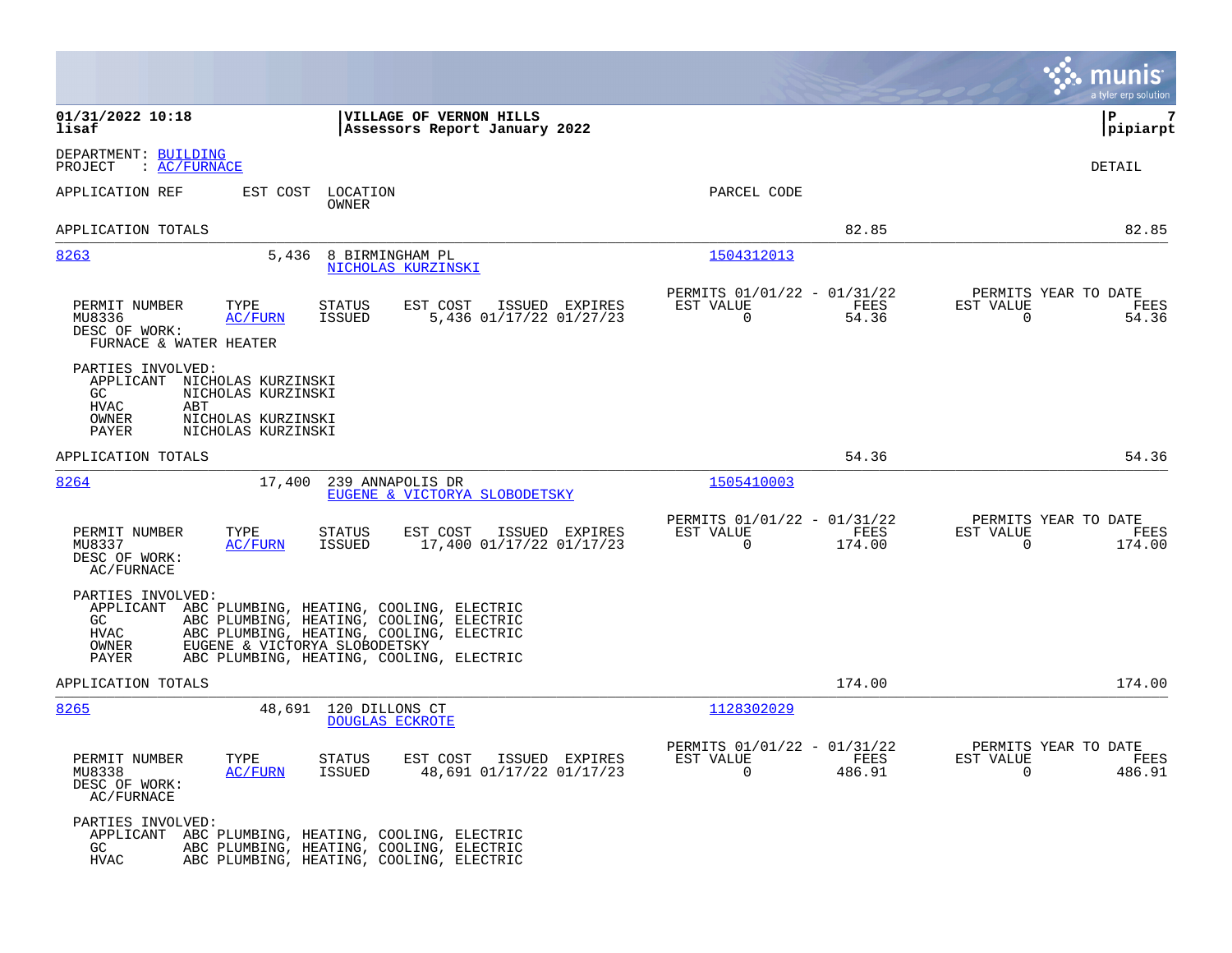|                                                                                                                                   |                                                                                      |                                                                           | a tyler erp solution                                                  |
|-----------------------------------------------------------------------------------------------------------------------------------|--------------------------------------------------------------------------------------|---------------------------------------------------------------------------|-----------------------------------------------------------------------|
| 01/31/2022 10:18<br>lisaf                                                                                                         | VILLAGE OF VERNON HILLS<br>Assessors Report January 2022                             |                                                                           | ΙP<br>8<br>$ $ pipiarpt                                               |
| DEPARTMENT: BUILDING<br>: AC/FURNACE<br>PROJECT                                                                                   |                                                                                      |                                                                           | DETAIL                                                                |
| APPLICATION REF                                                                                                                   | EST COST LOCATION<br>OWNER                                                           | PARCEL CODE                                                               |                                                                       |
| OWNER<br>DOUGLAS ECKROTE<br>PAYER                                                                                                 | ABC PLUMBING, HEATING, COOLING, ELECTRIC                                             |                                                                           |                                                                       |
| APPLICATION TOTALS                                                                                                                |                                                                                      | 486.91                                                                    | 486.91                                                                |
| 8,509<br>8266                                                                                                                     | 742 GROSSE POINTE CIR<br><b>PLACEHOLDER</b>                                          | 1506207009                                                                |                                                                       |
| PERMIT NUMBER<br>TYPE<br><b>AC/FURN</b><br>MU8339<br>DESC OF WORK:<br>$A/C$ & FURNACE                                             | <b>STATUS</b><br>EST COST<br>ISSUED EXPIRES<br>8,509 01/17/22 01/26/23<br>ISSUED     | PERMITS 01/01/22 - 01/31/22<br>EST VALUE<br>FEES<br>$\mathbf 0$<br>85.09  | PERMITS YEAR TO DATE<br>EST VALUE<br>FEES<br>$\mathsf{O}$<br>85.09    |
| PARTIES INVOLVED:<br>APPLICANT LISA SARMIENTO<br>LAKE COUNTY MECHANICAL<br>GC.<br>OWNER<br>PLACEHOLDER<br>PAYER<br>LISA SARMIENTO |                                                                                      |                                                                           |                                                                       |
| APPLICATION TOTALS                                                                                                                |                                                                                      | 85.09                                                                     | 85.09                                                                 |
| 8282<br>28,379                                                                                                                    | 306 BALTIMORE DR<br>JONAS & BERNADETTE JOCSON                                        | 1132207008                                                                |                                                                       |
| PERMIT NUMBER<br>TYPE<br>AC/FURN<br>MU8357<br>DESC OF WORK:<br>A/C & FURNACE                                                      | <b>STATUS</b><br>EST COST<br>ISSUED EXPIRES<br>28,379 01/21/22 01/21/23<br>ISSUED    | PERMITS 01/01/22 - 01/31/22<br>FEES<br>EST VALUE<br>$\mathbf 0$<br>283.37 | PERMITS YEAR TO DATE<br>EST VALUE<br>FEES<br>$\overline{0}$<br>283.37 |
| PARTIES INVOLVED:<br>APPLICANT ABC PLUMBING, HEATING, COOLING, ELECTRIC<br>GC.<br>JONAS & BERNADETTE JOCSON<br>OWNER<br>PAYER     | ABC PLUMBING, HEATING, COOLING, ELECTRIC<br>ABC PLUMBING, HEATING, COOLING, ELECTRIC |                                                                           |                                                                       |
| APPLICATION TOTALS                                                                                                                |                                                                                      | 283.37                                                                    | 283.37                                                                |
| 8285<br>8,405                                                                                                                     | 312 PLUMWOOD LN<br><b>PLACEHOLDER</b>                                                | 1505429051                                                                |                                                                       |
| PERMIT NUMBER<br>TYPE<br>MU8358<br>AC/FURN<br>DESC OF WORK:<br>FURNCE ONLY                                                        | <b>STATUS</b><br>EST COST<br>ISSUED EXPIRES<br>8,405 01/21/22 01/21/23<br>ISSUED     | PERMITS 01/01/22 - 01/31/22<br>EST VALUE<br>FEES<br>$\mathbf 0$<br>84.05  | PERMITS YEAR TO DATE<br>EST VALUE<br>FEES<br>84.05<br>$\overline{0}$  |
| PARTIES INVOLVED:<br>APPLICANT ABC PLUMBING, HEATING, COOLING, ELECTRIC<br>GC<br><b>HVAC</b>                                      | ABC PLUMBING, HEATING, COOLING, ELECTRIC<br>ABC PLUMBING, HEATING, COOLING, ELECTRIC |                                                                           |                                                                       |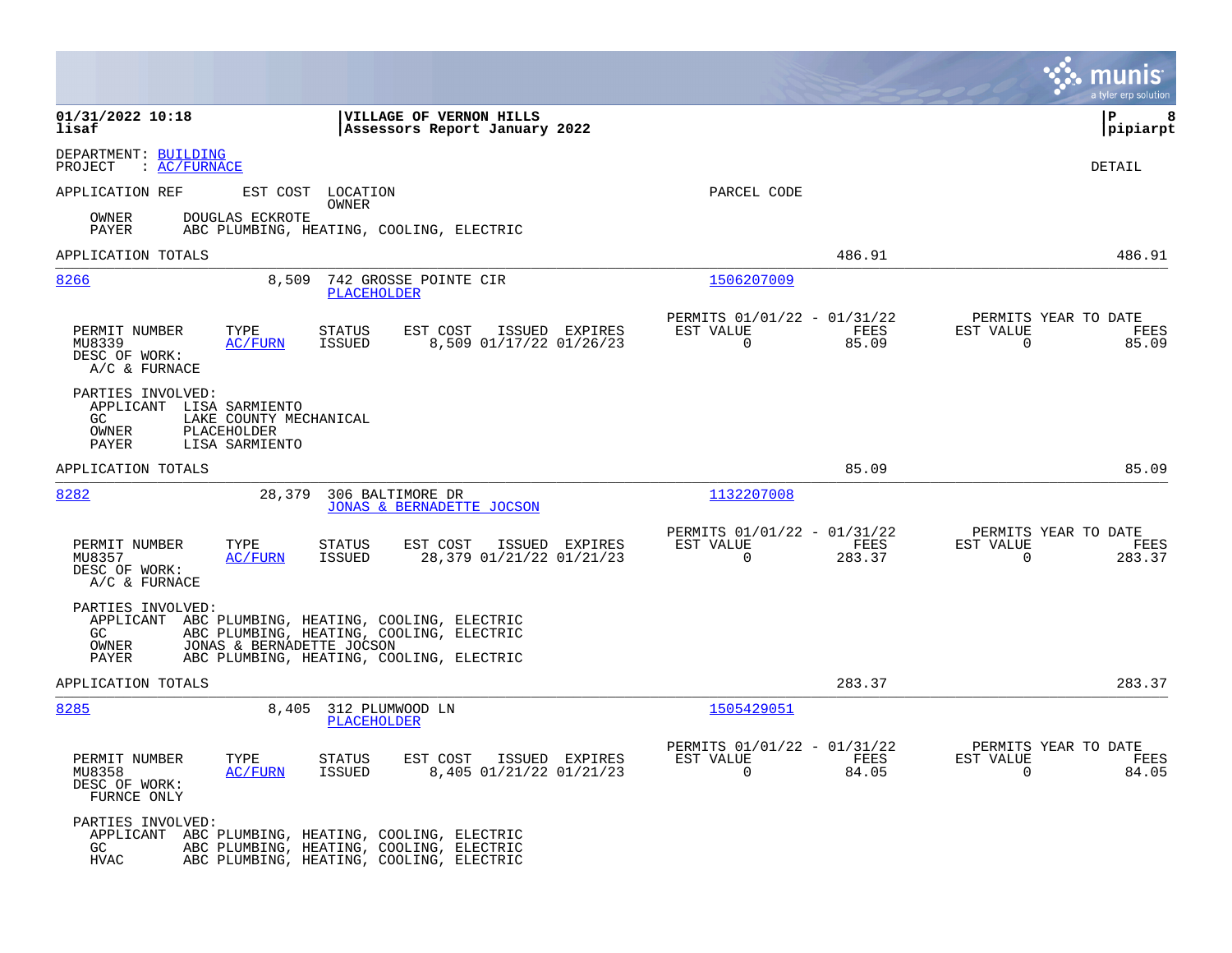|                                                                                                                                                                                                                                                                       |                                                                          | munis<br>a tyler erp solution                                        |
|-----------------------------------------------------------------------------------------------------------------------------------------------------------------------------------------------------------------------------------------------------------------------|--------------------------------------------------------------------------|----------------------------------------------------------------------|
| 01/31/2022 10:18<br>VILLAGE OF VERNON HILLS<br>lisaf<br>Assessors Report January 2022                                                                                                                                                                                 |                                                                          | ΙP<br>9<br> pipiarpt                                                 |
| DEPARTMENT: BUILDING<br>PROJECT<br>$\colon$ AC/FURNACE                                                                                                                                                                                                                |                                                                          | DETAIL                                                               |
| APPLICATION REF<br>EST COST LOCATION<br>OWNER                                                                                                                                                                                                                         | PARCEL CODE                                                              |                                                                      |
| PLACEHOLDER<br>OWNER<br>PAYER<br>ABC PLUMBING, HEATING, COOLING, ELECTRIC                                                                                                                                                                                             |                                                                          |                                                                      |
| APPLICATION TOTALS                                                                                                                                                                                                                                                    | 84.05                                                                    | 84.05                                                                |
| 8291<br>4,591<br>1329 MAIDSTONE DR<br>MANOJ M & ANUPAMA M BHAT                                                                                                                                                                                                        | 1132104067                                                               |                                                                      |
| PERMIT NUMBER<br>TYPE<br>EST COST<br>STATUS<br>ISSUED EXPIRES<br><b>ISSUED</b><br>4,591 01/24/22 01/27/23<br>MU8364<br>AC/FURN<br>DESC OF WORK:<br>AC/FURNACE                                                                                                         | PERMITS 01/01/22 - 01/31/22<br>EST VALUE<br>FEES<br>$\Omega$<br>50.00    | PERMITS YEAR TO DATE<br>EST VALUE<br>FEES<br>$\Omega$<br>50.00       |
| PARTIES INVOLVED:<br>APPLICANT ALLIED AIR CONDITIONING & HEATING<br>ALLIED AIR CONDITIONING & HEATING<br>GC.<br>HVAC<br>ALLIED AIR CONDITIONING & HEATING<br>OWNER<br>MANOJ M & ANUPAMA M BHAT<br>ALLIED AIR CONDITIONING & HEATING<br>PAYER                          |                                                                          |                                                                      |
| APPLICATION TOTALS                                                                                                                                                                                                                                                    | 50.00                                                                    | 50.00                                                                |
| 8297<br>7,000<br>303 RICHMOND PL<br>JOHN D & NAOMI G CHASE                                                                                                                                                                                                            | 1508405007                                                               |                                                                      |
| PERMIT NUMBER<br>TYPE<br><b>STATUS</b><br>EST COST<br>ISSUED EXPIRES<br>MU8371<br><b>AC/FURN</b><br>ISSUED<br>7,000 01/27/22 01/27/23<br>DESC OF WORK:<br>AC/FURNACE                                                                                                  | PERMITS 01/01/22 - 01/31/22<br>EST VALUE<br>FEES<br>$\Omega$<br>70.00    | PERMITS YEAR TO DATE<br>EST VALUE<br>FEES<br>$\Omega$<br>70.00       |
| PARTIES INVOLVED:<br>APPLICANT ABC PLUMBING, HEATING, COOLING, ELECTRIC<br>ABC PLUMBING, HEATING, COOLING, ELECTRIC<br>GC<br>HVAC<br>ABC PLUMBING, HEATING, COOLING, ELECTRIC<br>JOHN D & NAOMI G CHASE<br>OWNER<br>ABC PLUMBING, HEATING, COOLING, ELECTRIC<br>PAYER |                                                                          |                                                                      |
| APPLICATION TOTALS                                                                                                                                                                                                                                                    | 70.00                                                                    | 70.00                                                                |
| 8298<br>5,399<br>903 VAN BUREN CT<br><b>PLACEHOLDER</b>                                                                                                                                                                                                               | 1132303099                                                               |                                                                      |
| <b>STATUS</b><br>EST COST<br>PERMIT NUMBER<br>TYPE<br>ISSUED EXPIRES<br>ISSUED<br>5,399 01/27/22 01/27/23<br>MU8372<br><u>AC/FURN</u><br>DESC OF WORK:<br>AC/FURNACE                                                                                                  | PERMITS 01/01/22 - 01/31/22<br>EST VALUE<br>FEES<br>$\mathbf 0$<br>53.99 | PERMITS YEAR TO DATE<br>EST VALUE<br>FEES<br>$\overline{0}$<br>53.99 |
| PARTIES INVOLVED:<br>APPLICANT ABC PLUMBING, HEATING, COOLING, ELECTRIC                                                                                                                                                                                               |                                                                          |                                                                      |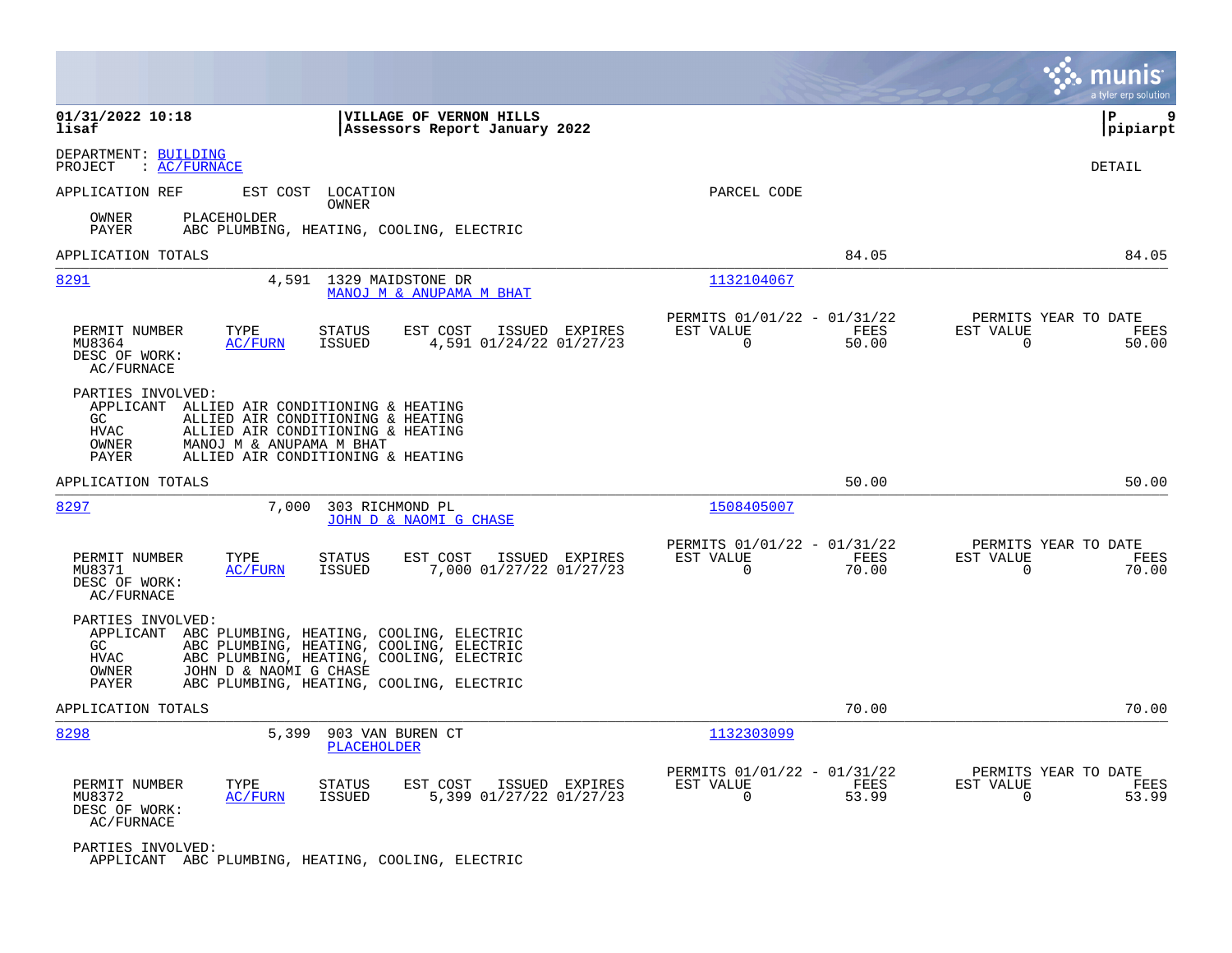|                                                                                                                                                                                           |                   | a tyler erp solution |
|-------------------------------------------------------------------------------------------------------------------------------------------------------------------------------------------|-------------------|----------------------|
| 01/31/2022 10:18<br>VILLAGE OF VERNON HILLS<br>lisaf<br>Assessors Report January 2022                                                                                                     |                   | 10<br>P<br>pipiarpt  |
| DEPARTMENT: BUILDING<br>: AC/FURNACE<br>PROJECT                                                                                                                                           |                   | DETAIL               |
| APPLICATION REF<br>EST COST<br>LOCATION                                                                                                                                                   | PARCEL CODE       |                      |
| OWNER<br>GC.<br>ABC PLUMBING, HEATING, COOLING, ELECTRIC<br>HVAC<br>ABC PLUMBING, HEATING, COOLING, ELECTRIC<br>OWNER<br>PLACEHOLDER<br>PAYER<br>ABC PLUMBING, HEATING, COOLING, ELECTRIC |                   |                      |
| APPLICATION TOTALS<br>PROJECT TOTALS                                                                                                                                                      | 53.99<br>1,587.98 | 53.99<br>1,587.98    |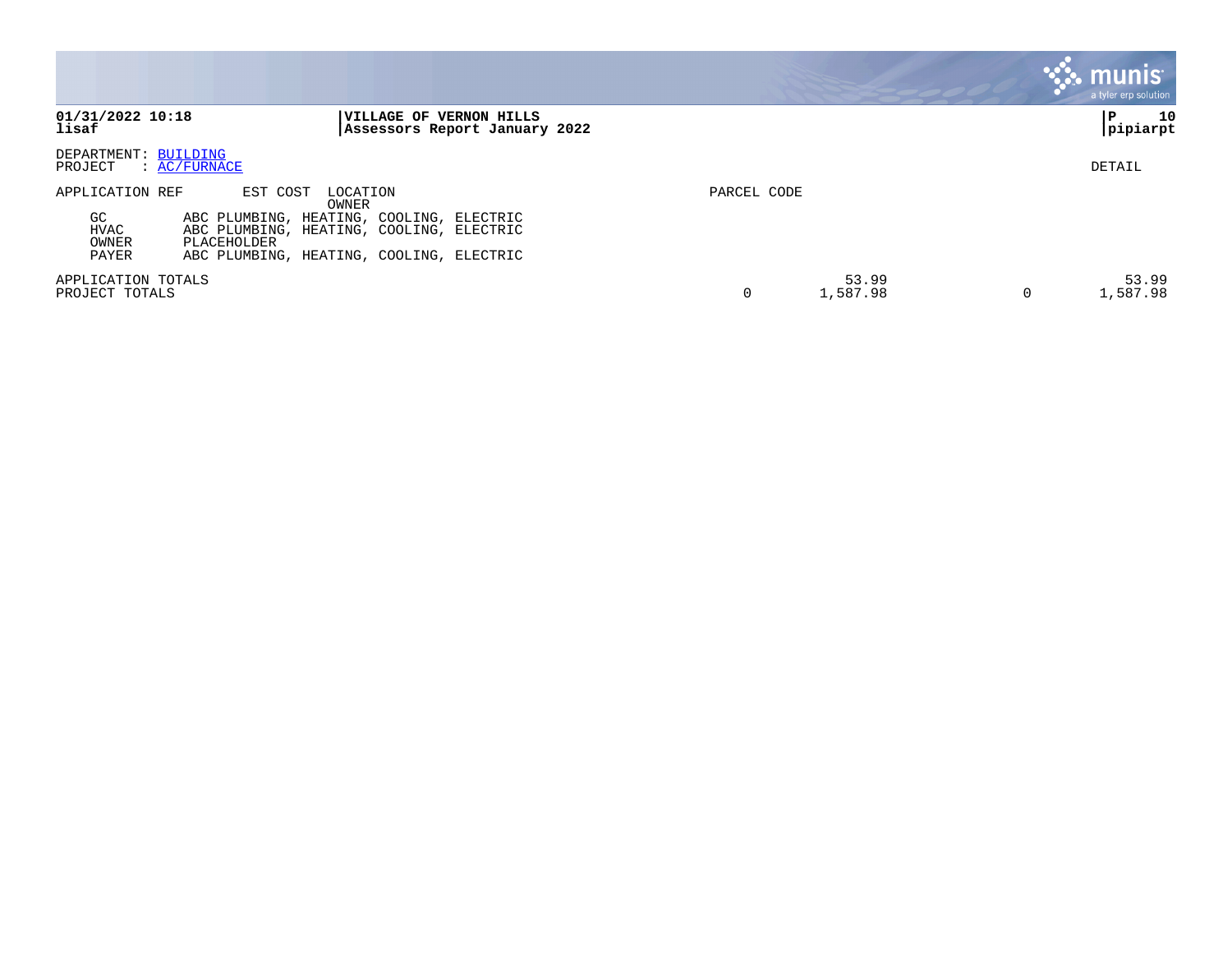|                                                          |                                                                                                                                          |                   |                                                                 |         |                                                      |                  |                                               | <b>munis</b><br>a tyler erp solution |
|----------------------------------------------------------|------------------------------------------------------------------------------------------------------------------------------------------|-------------------|-----------------------------------------------------------------|---------|------------------------------------------------------|------------------|-----------------------------------------------|--------------------------------------|
| 01/31/2022 10:18<br>lisaf                                |                                                                                                                                          |                   | <b>VILLAGE OF VERNON HILLS</b><br>Assessors Report January 2022 |         |                                                      |                  |                                               | 11<br>P<br> pipiarpt                 |
| DEPARTMENT: BUILDING<br>PROJECT                          | : ANSUL SYSTEM                                                                                                                           |                   |                                                                 |         |                                                      |                  |                                               | DETAIL                               |
| APPLICATION REF                                          | EST COST                                                                                                                                 | LOCATION<br>OWNER |                                                                 |         | PARCEL CODE                                          |                  |                                               |                                      |
| 8199                                                     | 3,800                                                                                                                                    |                   | 1270 SOUTH MILWAUKEE AVE<br>SHAKER APARTMENTS LLC               |         | 1515410004                                           |                  |                                               |                                      |
| PERMIT NUMBER<br>MU8321<br>DESC OF WORK:<br>ANSUL SYSTEM | TYPE<br><b>ANSUL</b>                                                                                                                     | STATUS<br>ISSUED  | ISSUED<br>EST COST<br>3,800 01/10/22 01/10/23                   | EXPIRES | PERMITS 01/01/22 - 01/31/22<br>EST VALUE<br>$\Omega$ | FEES<br>775.00   | PERMITS YEAR TO DATE<br>EST VALUE<br>$\Omega$ | FEES<br>775.00                       |
| PARTIES INVOLVED:<br>APPLICANT<br>GC<br>OWNER<br>PAYER   | FOX VALLEY FIRE SYSTEM<br>FIRE SPRIN FOX VALLEY FIRE SYSTEM<br>FOX VALLEY FIRE SYSTEM<br>SHAKER APARTMENTS LLC<br>FOX VALLEY FIRE SYSTEM |                   |                                                                 |         |                                                      |                  |                                               |                                      |
| APPLICATION TOTALS<br>PROJECT TOTALS                     |                                                                                                                                          |                   |                                                                 |         | 0                                                    | 775.00<br>775.00 | 0                                             | 775.00<br>775.00                     |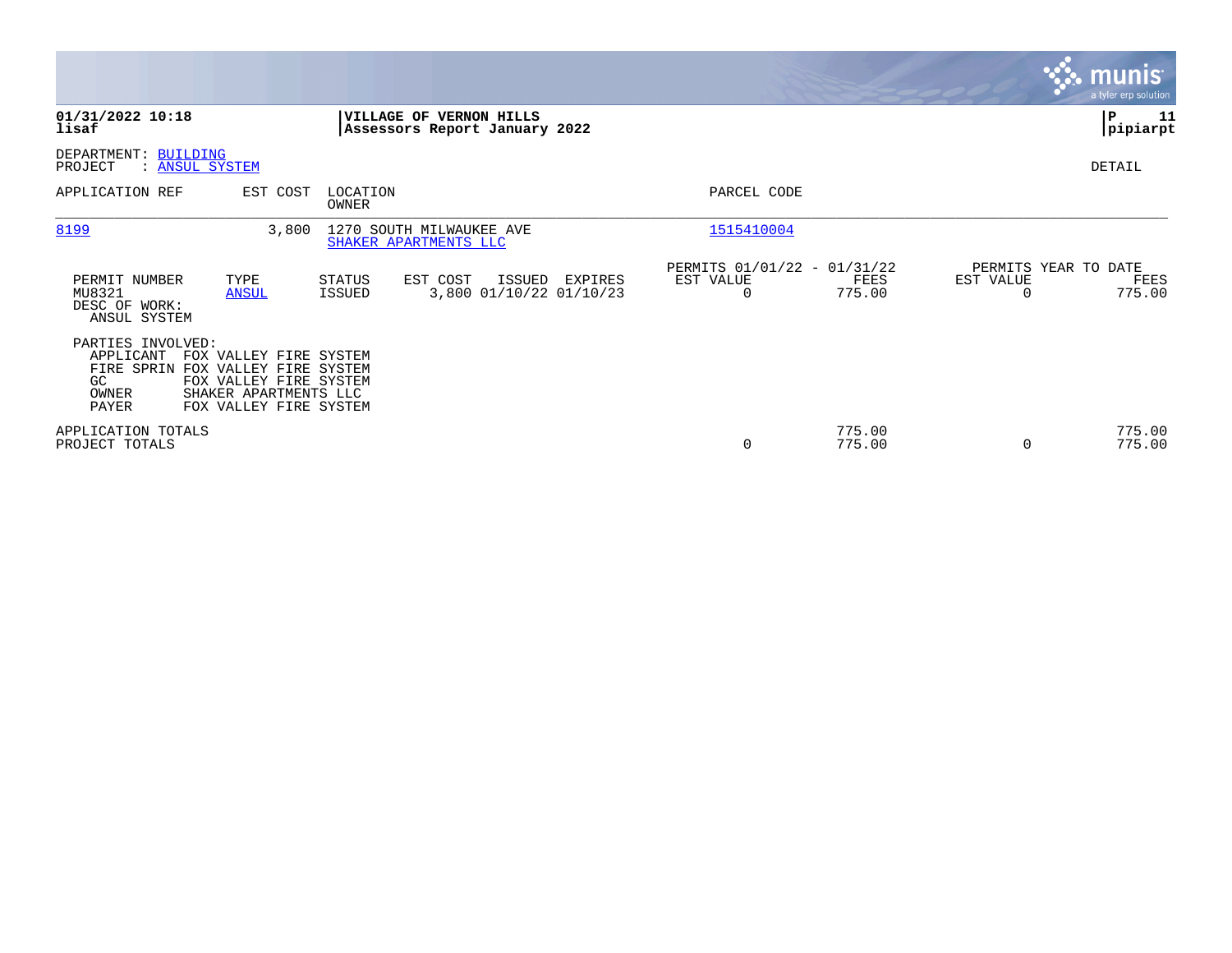|                                                                                                                          |                                                                                                                       |                                                                                                 | munis<br>a tyler erp solution                                                            |
|--------------------------------------------------------------------------------------------------------------------------|-----------------------------------------------------------------------------------------------------------------------|-------------------------------------------------------------------------------------------------|------------------------------------------------------------------------------------------|
| 01/31/2022 10:18<br>lisaf                                                                                                | VILLAGE OF VERNON HILLS<br>Assessors Report January 2022                                                              |                                                                                                 | l P<br>12<br> pipiarpt                                                                   |
| DEPARTMENT: BUILDING<br>: NEW BUSINESS NO REMODEL<br>PROJECT                                                             |                                                                                                                       |                                                                                                 | <b>DETAIL</b>                                                                            |
| APPLICATION REF                                                                                                          | EST COST LOCATION<br>OWNER                                                                                            | PARCEL CODE                                                                                     |                                                                                          |
| 8198                                                                                                                     | $\mathbf{0}$<br>100 LAKEVIEW PARKWAY<br>WESTMOUNT REALTY CAPITAL                                                      | 1504401078                                                                                      |                                                                                          |
| PERMIT NUMBER<br>TYPE<br>MU8330<br>CO NO FEE<br>DESC OF WORK:<br>CO - DOALL COMPANY DBA DGI SUPPLY                       | EST COST<br>ISSUED EXPIRES<br>STATUS<br>COMPLT<br>$0$ 01/13/22 01/13/23                                               | PERMITS 01/01/22 - 01/31/22<br>EST VALUE<br>FEES<br>$\Omega$<br>.00                             | PERMITS YEAR TO DATE<br>EST VALUE<br>FEES<br>0<br>.00                                    |
| PARTIES INVOLVED:<br>APPLICANT DOALL COMPANNY BDA DGI SUPPLY<br>GC<br><b>OWNER</b><br>PAYER                              | DOALL COMPANY BDA DGI SUPPLY<br>WESTMOUNT REALTY CAPITAL<br>DOALL COMPANY BDA DGI SUPPLY                              |                                                                                                 |                                                                                          |
| APPLICATION TOTALS                                                                                                       |                                                                                                                       | .00                                                                                             | .00                                                                                      |
| 8222                                                                                                                     | 0 1348 SOUTH MILWAUKEE AVE<br>VOLE INC.                                                                               | 1515401023                                                                                      |                                                                                          |
| PERMIT NUMBER<br>TYPE<br>MU8310<br>CO NO FEE<br>DESC OF WORK:<br>$CO - GLEE$ LAB                                         | <b>STATUS</b><br>EST COST<br>ISSUED EXPIRES<br>COMPLT<br>$0$ 01/04/22 01/04/23                                        | PERMITS 01/01/22 - 01/31/22<br>EST VALUE<br>FEES<br>$\Omega$<br>.00                             | PERMITS YEAR TO DATE<br>EST VALUE<br>FEES<br>$\Omega$<br>.00                             |
| PARTIES INVOLVED:<br>APPLICANT MALLICARJUN<br>GC<br>MALLICARJUN<br>OWNER<br>VOLE INC.<br>PAYER<br>MALLICARJUN            |                                                                                                                       |                                                                                                 |                                                                                          |
| APPLICATION TOTALS                                                                                                       |                                                                                                                       | .00                                                                                             | .00                                                                                      |
| 8236                                                                                                                     | 280 HAWTHORN VILLAGE COMMONS<br>$\Omega$<br>US TRUST-BOA-SAM RES                                                      | 1133302053                                                                                      |                                                                                          |
| PERMIT NUMBER<br>TYPE<br>MU8316<br>MU8360<br>CO NO FEE<br>DESC OF WORK:<br>CO - BOBO'S CITY GYRO INC                     | ISSUED EXPIRES<br>STATUS<br>EST COST<br>$0$ 01/06/22 01/13/23<br>NO REMODEL COMPLT<br>$0$ 01/21/22 01/21/23<br>COMPLT | PERMITS 01/01/22 - 01/31/22<br>EST VALUE<br>FEES<br>$\overline{0}$<br>150.00<br>$\Omega$<br>.00 | PERMITS YEAR TO DATE<br>EST VALUE<br>FEES<br>$\overline{0}$<br>150.00<br>$\Omega$<br>.00 |
| PARTIES INVOLVED:<br>APPLICANT FARID ZAHRA<br>GC<br>FARID ZAHRA<br>OWNER<br>US TRUST-BOA-SAM RES<br>FARID ZAHRA<br>PAYER |                                                                                                                       |                                                                                                 |                                                                                          |
| APPLICATION TOTALS                                                                                                       |                                                                                                                       | 150.00                                                                                          | 150.00                                                                                   |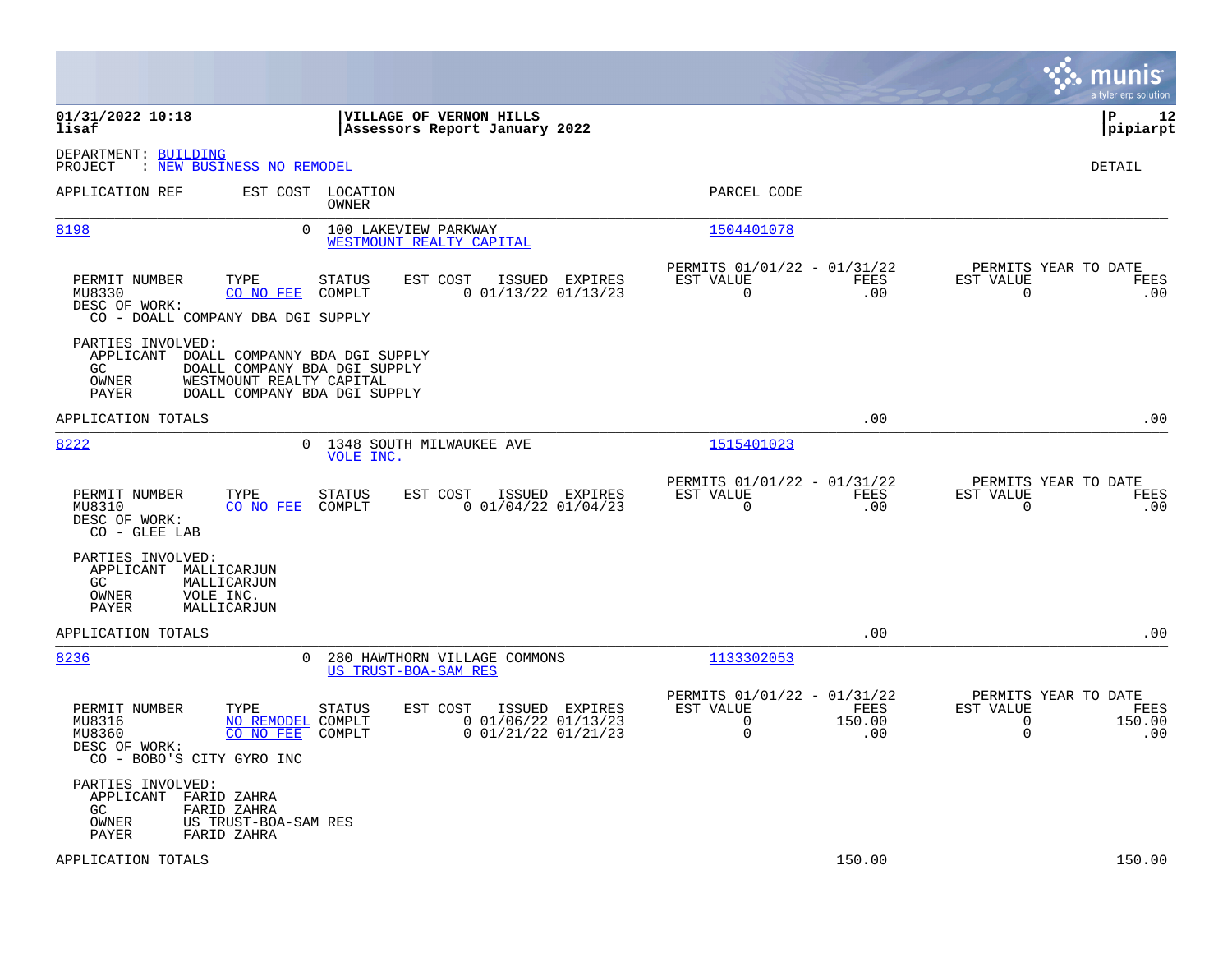|                                                                                                                                                  |                                                                                     |                                                                                    | munis<br>a tyler erp solution                                                                     |
|--------------------------------------------------------------------------------------------------------------------------------------------------|-------------------------------------------------------------------------------------|------------------------------------------------------------------------------------|---------------------------------------------------------------------------------------------------|
| 01/31/2022 10:18<br>lisaf                                                                                                                        | VILLAGE OF VERNON HILLS<br>Assessors Report January 2022                            |                                                                                    | lР<br>13<br> pipiarpt                                                                             |
| DEPARTMENT: BUILDING<br>: NEW BUSINESS NO REMODEL<br>PROJECT                                                                                     |                                                                                     |                                                                                    | DETAIL                                                                                            |
| APPLICATION REF                                                                                                                                  | EST COST LOCATION<br>OWNER                                                          | PARCEL CODE                                                                        |                                                                                                   |
| 8269                                                                                                                                             | $\Omega$<br>701 NORTH MILWAUKEE AVE 312<br>INLAND REAL ESTATE CORPORATION           | 1503102018                                                                         |                                                                                                   |
| PERMIT NUMBER<br>TYPE<br>MU8341<br>NO REMODEL ISSUED<br>DESC OF WORK:<br>CO - NOTHING BUNDT CAKES                                                | EST COST<br>ISSUED EXPIRES<br>STATUS<br>$0$ 01/17/22 01/24/23                       | PERMITS 01/01/22 - 01/31/22<br>EST VALUE<br>FEES<br>$\overline{0}$<br>150.00       | PERMITS YEAR TO DATE<br>EST VALUE<br>FEES<br>$\mathbf 0$<br>150.00                                |
| PARTIES INVOLVED:<br>APPLICANT VICKI LEE<br>GC.<br>VICKI LEE<br><b>OCCUPANT</b><br>NOTHING BUNDT CAKES<br>OWNER<br><b>PAYER</b><br>VICKI LEE     | INLAND REAL ESTATE CORPORATION                                                      |                                                                                    |                                                                                                   |
| APPLICATION TOTALS                                                                                                                               |                                                                                     | 150.00                                                                             | 150.00                                                                                            |
| 8280                                                                                                                                             | 0 141 WEST TOWNLINE RD<br><b>JOSEPH Z WASCOW</b>                                    | 1505200032                                                                         |                                                                                                   |
| PERMIT NUMBER<br>TYPE<br>NO REMODEL ISSUED<br>MU8356<br>DESC OF WORK:<br>CO - AAA MEDICAL INC                                                    | STATUS<br>EST COST<br>ISSUED EXPIRES<br>$0$ 01/21/22 01/21/23                       | PERMITS 01/01/22 - 01/31/22<br>FEES<br>EST VALUE<br>$\mathbf 0$<br>150.00          | PERMITS YEAR TO DATE<br>EST VALUE<br>FEES<br>$\Omega$<br>150.00                                   |
| PARTIES INVOLVED:<br>APPLICANT AMIT VATAL<br>GC.<br>AMIT VATAL<br>OCCUPANT<br>AAA MEDICAL INC<br>OWNER<br>JOSEPH Z WASCOW<br>PAYER<br>AMIT VATAL |                                                                                     |                                                                                    |                                                                                                   |
| APPLICATION TOTALS                                                                                                                               |                                                                                     | 150.00                                                                             | 150.00                                                                                            |
| 8288                                                                                                                                             | 0 1348 SOUTH MILWAUKEE AVE<br>VOLE INC.                                             | 1515401023                                                                         |                                                                                                   |
| PERMIT NUMBER<br>TYPE<br>MU8362<br>NO REMODEL COMPLT<br>MU8370<br>CO NO FEE COMPLT<br>DESC OF WORK:<br>CO - GAM SHINE LLC COVID TESTING SITE     | EST COST ISSUED EXPIRES<br>STATUS<br>$0$ 01/24/22 01/27/23<br>$0$ 01/26/22 01/26/23 | PERMITS 01/01/22 - 01/31/22<br>EST VALUE<br>FEES<br>0<br>150.00<br>$\Omega$<br>.00 | PERMITS YEAR TO DATE<br>EST VALUE<br>FEES<br>$\mathbf 0$<br>150.00<br>$\Omega$<br>$\overline{00}$ |
| PARTIES INVOLVED:<br>APPLICANT VENUMADHAV MACHHA<br>GC<br>VENUMADHAV MACHHA<br>GAM SHINE LLC COVIDE TESTING<br>OCCUPANT<br>OWNER<br>VOLE INC.    |                                                                                     |                                                                                    |                                                                                                   |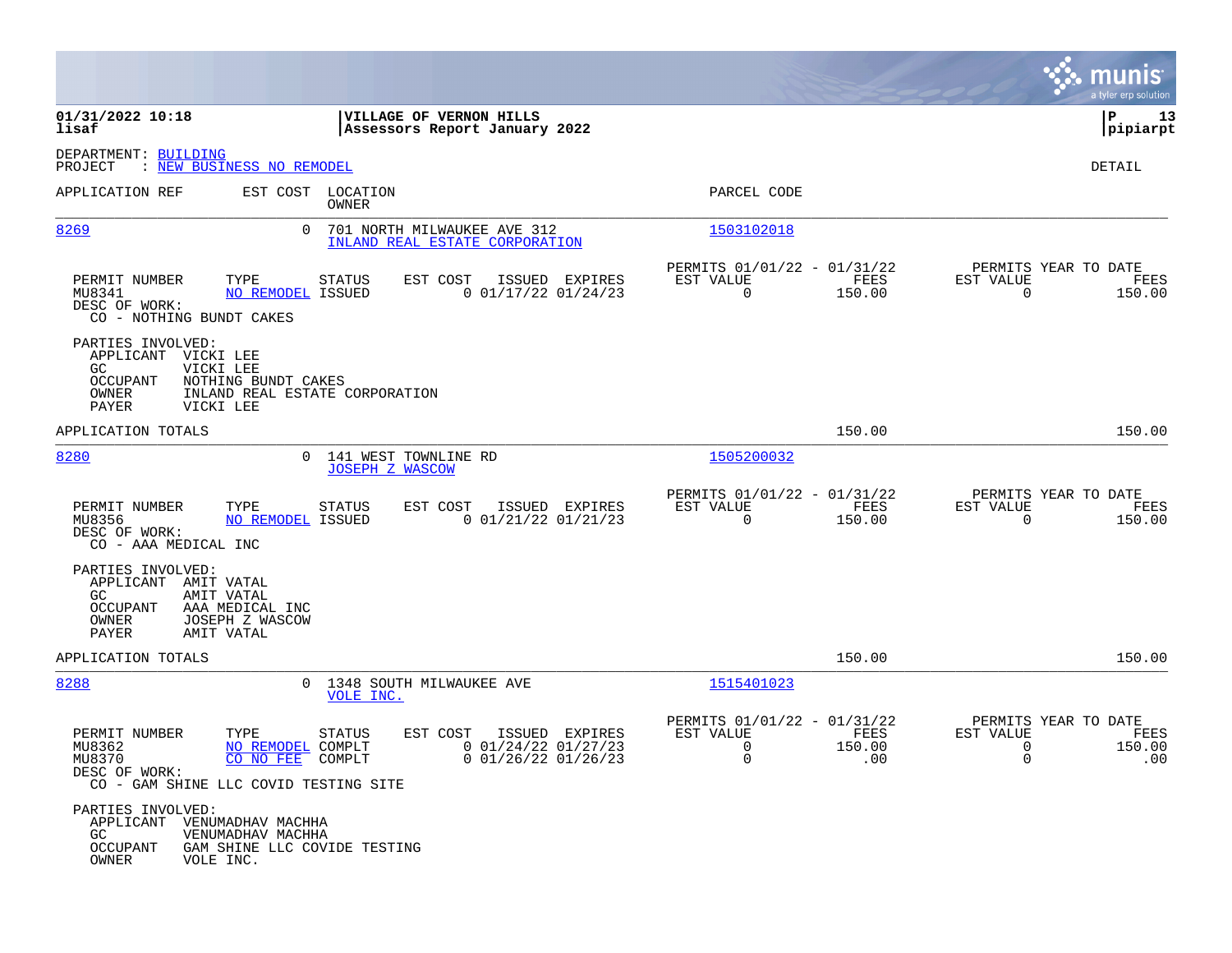|                                                              |                                                          |             |                  | <b>munis</b><br>a tyler erp solution |
|--------------------------------------------------------------|----------------------------------------------------------|-------------|------------------|--------------------------------------|
| 01/31/2022 10:18<br>lisaf                                    | VILLAGE OF VERNON HILLS<br>Assessors Report January 2022 |             |                  | 14<br>P<br> pipiarpt                 |
| DEPARTMENT: BUILDING<br>: NEW BUSINESS NO REMODEL<br>PROJECT |                                                          |             |                  | DETAIL                               |
| APPLICATION REF<br>EST COST<br>PLUMBER<br>VENUMADHAV MACHHA  | LOCATION<br>OWNER                                        | PARCEL CODE |                  |                                      |
| APPLICATION TOTALS<br>PROJECT TOTALS                         |                                                          |             | 150.00<br>600.00 | 150.00<br>600.00                     |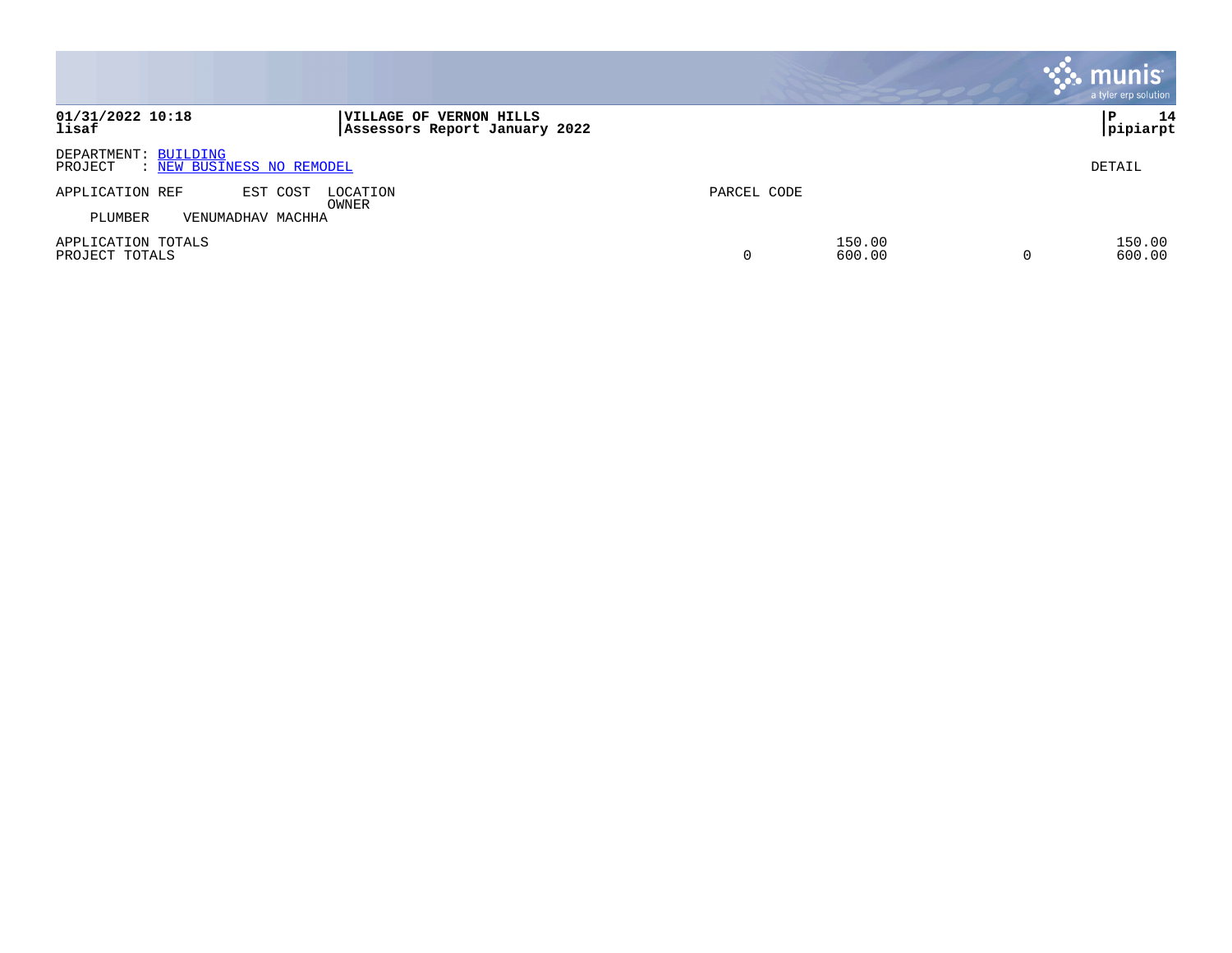|                                                                                                                                                                                                 |                                                                    |                                                                              | <b>munis</b><br>a tyler erp solution                  |
|-------------------------------------------------------------------------------------------------------------------------------------------------------------------------------------------------|--------------------------------------------------------------------|------------------------------------------------------------------------------|-------------------------------------------------------|
| 01/31/2022 10:18<br>lisaf                                                                                                                                                                       | VILLAGE OF VERNON HILLS<br>Assessors Report January 2022           |                                                                              | P<br>15<br> pipiarpt                                  |
| DEPARTMENT: BUILDING<br>PROJECT<br>: ELEVATOR                                                                                                                                                   |                                                                    |                                                                              | DETAIL                                                |
| EST COST<br>APPLICATION REF                                                                                                                                                                     | LOCATION<br>OWNER                                                  | PARCEL CODE                                                                  |                                                       |
| 8219<br>64,900                                                                                                                                                                                  | 340 NORTH MILWAUKEE AVE<br>BAXTER CREDIT UNION/JMS                 | 1503302029                                                                   |                                                       |
| PERMIT NUMBER<br>TYPE<br>MU8346<br><b>ELEVATOR</b><br>DESC OF WORK:<br>ELEVATOR 1 & 2 INTERIORS                                                                                                 | STATUS<br>EST COST<br>ISSUED<br>64,900 01/17/22 01/17/23<br>ISSUED | PERMITS 01/01/22 - 01/31/22<br>EXPIRES<br>EST VALUE<br>FEES<br>1,449.00<br>0 | PERMITS YEAR TO DATE<br>EST VALUE<br>FEES<br>1,449.00 |
| PARTIES INVOLVED:<br>APPLICANT<br>TK ELEVATOR<br>GC<br>TK ELEVATOR<br>GC<br>CONCIERGE FOR YOU LTD<br>BAXTER CREDIT UNION/JMS<br>OWNER<br>PAYER<br>TK ELEVATOR<br>PAYER<br>CONCIERGE FOR YOU LTD |                                                                    |                                                                              |                                                       |
| APPLICATION TOTALS<br>PROJECT TOTALS                                                                                                                                                            |                                                                    | 1,449.00<br>0<br>1,449.00                                                    | 1,449.00<br>1,449.00<br>0                             |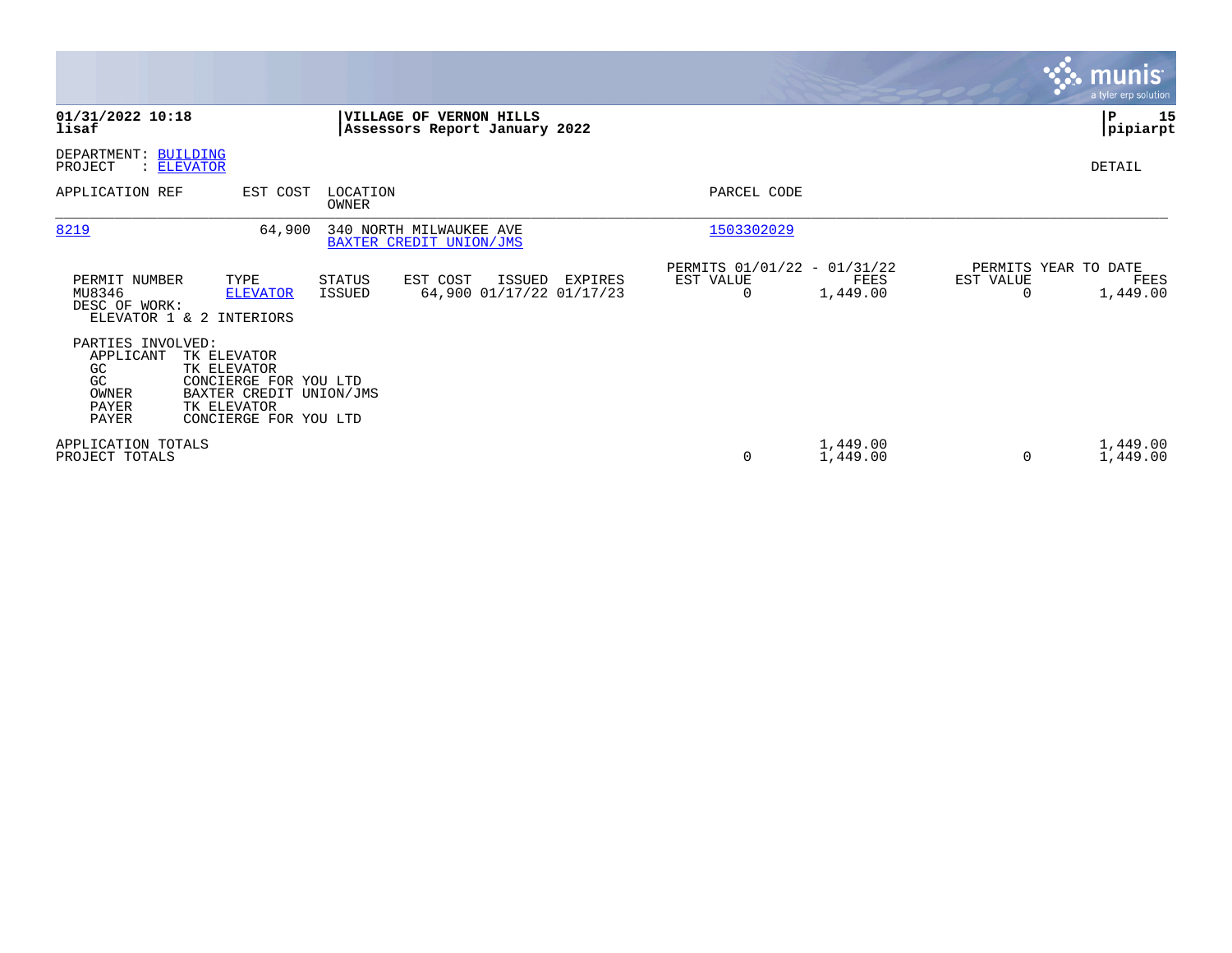|                                                                                                       |                                                                                                                                  |                        |                                                          |        |                                    |                                               |                  |           | <b>munis</b><br>a tyler erp solution   |
|-------------------------------------------------------------------------------------------------------|----------------------------------------------------------------------------------------------------------------------------------|------------------------|----------------------------------------------------------|--------|------------------------------------|-----------------------------------------------|------------------|-----------|----------------------------------------|
| 01/31/2022 10:18<br>lisaf                                                                             |                                                                                                                                  |                        | VILLAGE OF VERNON HILLS<br>Assessors Report January 2022 |        |                                    |                                               |                  |           | ∣P<br>16<br> pipiarpt                  |
| DEPARTMENT: BUILDING<br>: FIRE ALARM<br>PROJECT                                                       |                                                                                                                                  |                        |                                                          |        |                                    |                                               |                  |           | DETAIL                                 |
| APPLICATION REF                                                                                       | EST COST                                                                                                                         | LOCATION<br>OWNER      |                                                          |        |                                    | PARCEL CODE                                   |                  |           |                                        |
| 8190                                                                                                  | 7,000                                                                                                                            | <b>HOME STATE BANK</b> | 300 CENTER DR 100                                        |        |                                    | 1133302040                                    |                  |           |                                        |
| PERMIT NUMBER<br>MU8314<br>DESC OF WORK:<br>FIRE ALARM                                                | TYPE<br>FIRE ALARM COMPLT                                                                                                        | STATUS                 | EST COST                                                 | ISSUED | EXPIRES<br>7,000 01/05/22 01/10/23 | PERMITS 01/01/22 - 01/31/22<br>EST VALUE<br>0 | FEES<br>470.00   | EST VALUE | PERMITS YEAR TO DATE<br>FEES<br>470.00 |
| PARTIES INVOLVED:<br>APPLICANT<br><b>ELECTRICIA</b><br>GC<br><b>OCCUPANT</b><br>OWNER<br><b>PAYER</b> | HARMON ELECTRIC<br>HARMON ELECTRIC<br>HARMON ELECTRIC<br>REGIONAL BOARD OF SCHOOL TRUSTEES<br>HOME STATE BANK<br>HARMON ELECTRIC |                        |                                                          |        |                                    |                                               |                  |           |                                        |
| APPLICATION TOTALS<br>PROJECT TOTALS                                                                  |                                                                                                                                  |                        |                                                          |        |                                    | 0                                             | 470.00<br>470.00 | $\Omega$  | 470.00<br>470.00                       |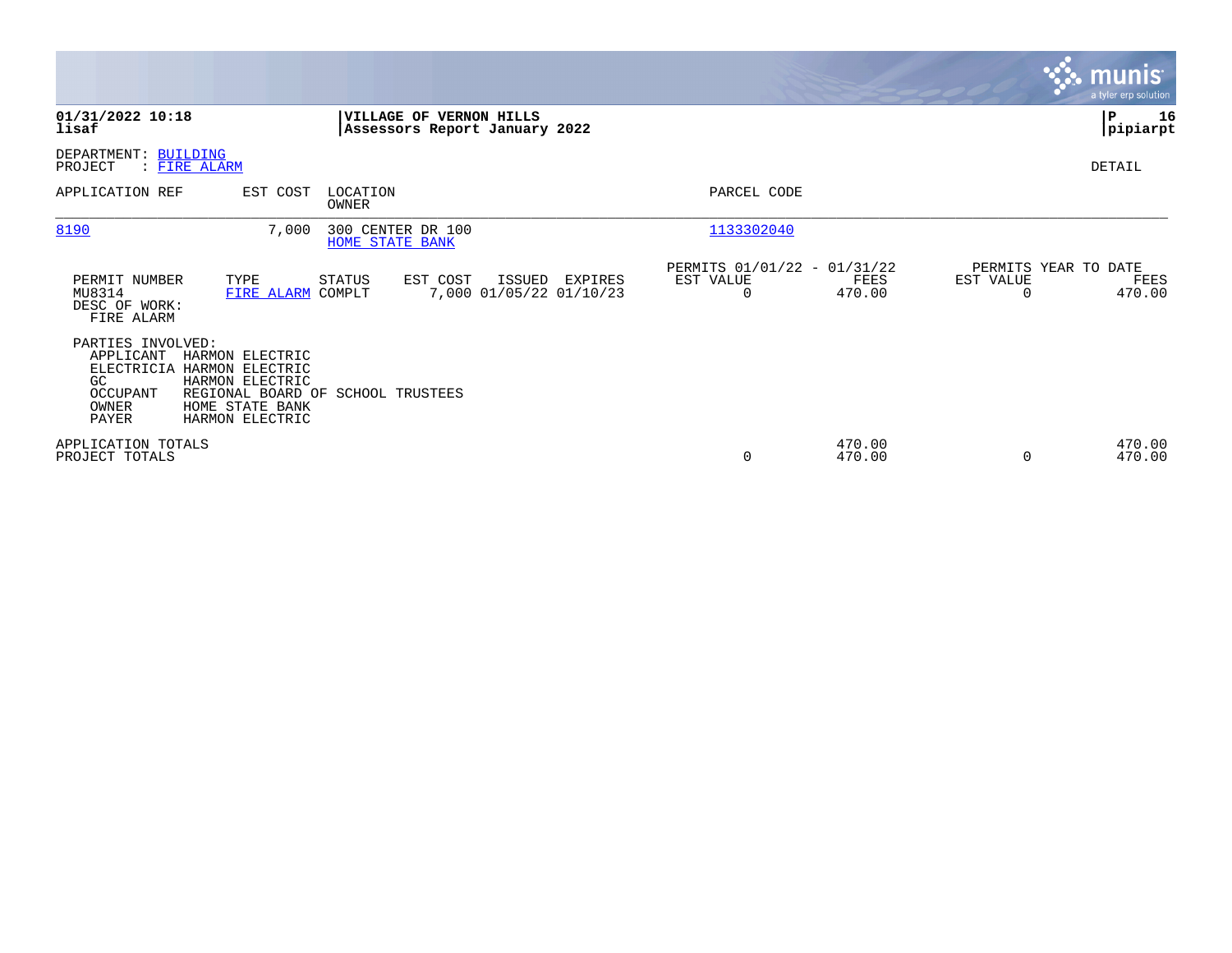|                                                                                                                                                                                                                                                                  |                                                                           | munis<br>a tyler erp solution                                   |
|------------------------------------------------------------------------------------------------------------------------------------------------------------------------------------------------------------------------------------------------------------------|---------------------------------------------------------------------------|-----------------------------------------------------------------|
| 01/31/2022 10:18<br>VILLAGE OF VERNON HILLS<br>lisaf<br>Assessors Report January 2022                                                                                                                                                                            |                                                                           | Þ<br>17<br> pipiarpt                                            |
| DEPARTMENT: BUILDING<br>: FIRE SPRINKLER<br>PROJECT                                                                                                                                                                                                              |                                                                           | <b>DETAIL</b>                                                   |
| APPLICATION REF<br>EST COST<br>LOCATION<br><b>OWNER</b>                                                                                                                                                                                                          | PARCEL CODE                                                               |                                                                 |
| 8172<br>6,000<br>888 FOREST EDGE DR<br>ITW PASLODE                                                                                                                                                                                                               | 1515101001                                                                |                                                                 |
| PERMIT NUMBER<br>TYPE<br><b>STATUS</b><br>EST COST<br>ISSUED EXPIRES<br>6,000 01/05/22 01/05/23<br>MU8313<br><b>ISSUED</b><br>FIRE SPR<br>DESC OF WORK:<br>FIRE SPRINKLER                                                                                        | PERMITS 01/01/22 - 01/31/22<br>FEES<br>EST VALUE<br>$\Omega$<br>440.00    | PERMITS YEAR TO DATE<br>EST VALUE<br>FEES<br>440.00<br>$\Omega$ |
| PARTIES INVOLVED:<br>APPLICANT VALLEY FIRE PROTECTION<br>FIRE SPRIN VALLEY FIRE PROTECTION<br>GC.<br>VALLEY FIRE PROTECTION<br>OCCUPANT<br>STAG INDUSTRIES<br>OWNER<br>ITW PASLODE<br><b>PAYER</b><br>VALLEY FIRE PROTECTION                                     |                                                                           |                                                                 |
| APPLICATION TOTALS                                                                                                                                                                                                                                               | 440.00                                                                    | 440.00                                                          |
| 8268<br>2,500<br>1270 SOUTH MILWAUKEE AVE<br>SHAKER APARTMENTS LLC                                                                                                                                                                                               | 1515410004                                                                |                                                                 |
| PERMIT NUMBER<br>TYPE<br>EST COST<br>ISSUED EXPIRES<br><b>STATUS</b><br>2,500 01/24/22 01/28/23<br>MU8363<br>FIRE SPR<br>ISSUED<br>DESC OF WORK:<br>FIRE SPRINKLERS                                                                                              | PERMITS 01/01/22 - 01/31/22<br>EST VALUE<br>FEES<br>$\mathbf 0$<br>447.00 | PERMITS YEAR TO DATE<br>EST VALUE<br>FEES<br>$\Omega$<br>447.00 |
| PARTIES INVOLVED:<br>APPLICANT<br>METROPOLITAN FIRE PREVENTION CO<br>FIRE SPRIN METROPOLITAN FIRE PREVENTION CO<br>SI TUMBLER CONSTRUCTION<br>GC.<br>CM CHICKEN<br>OCCUPANT<br>OWNER<br>SHAKER APARTMENTS LLC<br><b>PAYER</b><br>METROPOLITAN FIRE PREVENTION CO |                                                                           |                                                                 |
| APPLICATION TOTALS<br>PROJECT TOTALS                                                                                                                                                                                                                             | 447.00<br>0<br>887.00                                                     | 447.00<br>887.00<br>$\Omega$                                    |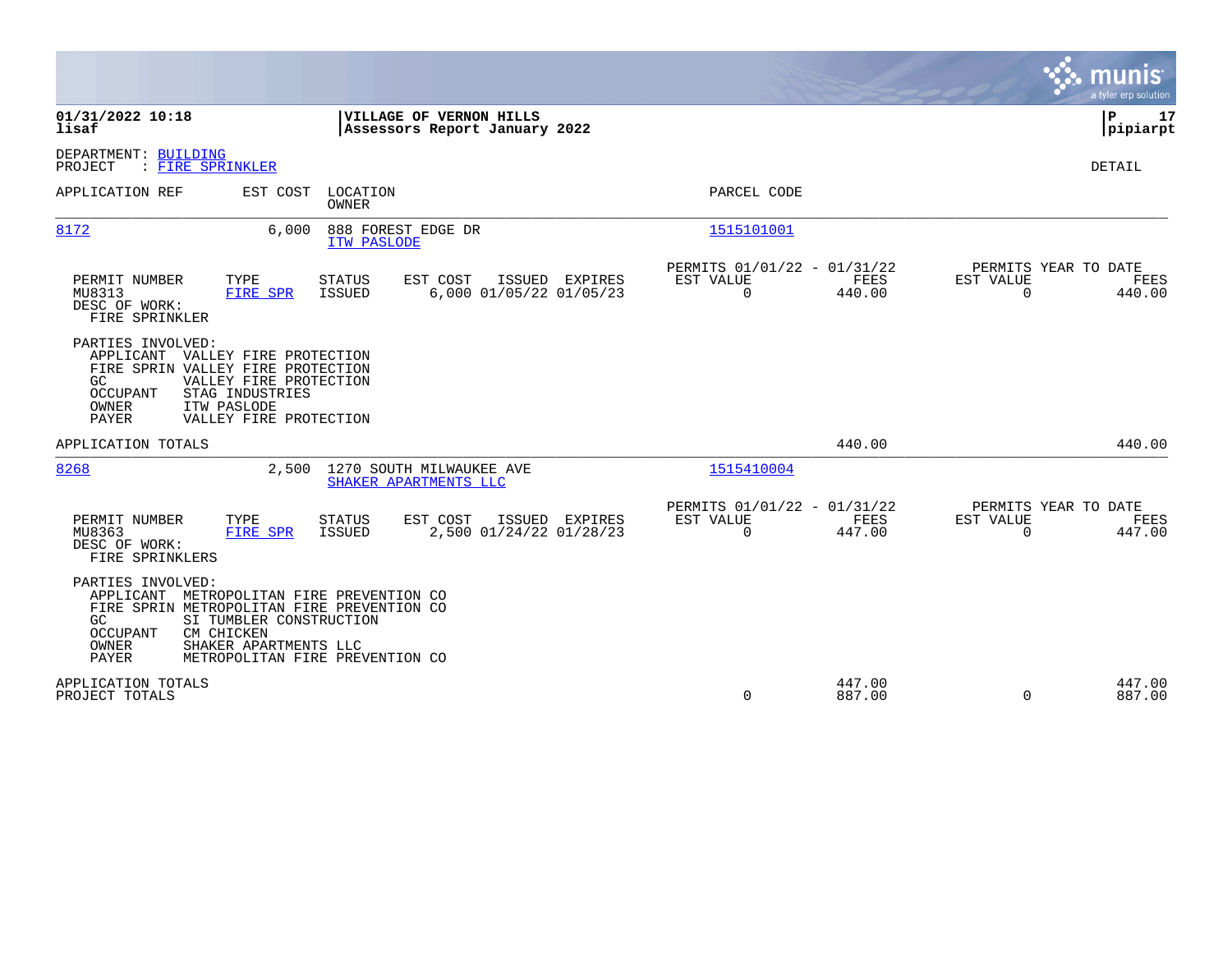|                                                                                                                                                                                                                                                          |                                                                             | munis<br>a tyler erp solution                                      |
|----------------------------------------------------------------------------------------------------------------------------------------------------------------------------------------------------------------------------------------------------------|-----------------------------------------------------------------------------|--------------------------------------------------------------------|
| 01/31/2022 10:18<br>VILLAGE OF VERNON HILLS<br>lisaf<br>Assessors Report January 2022                                                                                                                                                                    |                                                                             | ΙP<br>18<br> pipiarpt                                              |
| DEPARTMENT: BUILDING<br>PROJECT<br>: MISC COMMERCIAL                                                                                                                                                                                                     |                                                                             | <b>DETAIL</b>                                                      |
| LOCATION<br>APPLICATION REF<br>EST COST<br><b>OWNER</b>                                                                                                                                                                                                  | PARCEL CODE                                                                 |                                                                    |
| 8179<br>8,000<br>202 WEST USHY 45<br>AZL PROPERTIES, INC                                                                                                                                                                                                 | 1508200051                                                                  |                                                                    |
| TYPE<br><b>STATUS</b><br>EST COST<br>PERMIT NUMBER<br>ISSUED EXPIRES<br>MU8331<br><b>ISSUED</b><br>8,000 01/13/22 01/13/23<br>MISC COMM<br>DESC OF WORK:<br>RELOCATE WATER HEATER/ELECTRICAL/PLUMB LINES                                                 | PERMITS 01/01/22 - 01/31/22<br>EST VALUE<br>FEES<br>$\overline{0}$<br>80.00 | PERMITS YEAR TO DATE<br>EST VALUE<br>FEES<br>80.00<br>$\Omega$     |
| PARTIES INVOLVED:<br>APPLICANT<br>INAYAH MANAGEMENT INV<br>ELECTRICIA ARMORSERV LLC<br>GC<br>INAYAH MANAGEMENT INV<br><b>OCCUPANT</b><br>MARATHON<br>OWNER<br>AZL PROPERTIES, INC<br>PLUMBER<br>LAKESHORE PLUMBING INC<br>INAYAH MANAGEMENT INV<br>PAYER |                                                                             |                                                                    |
| APPLICATION TOTALS                                                                                                                                                                                                                                       | 80.00                                                                       | 80.00                                                              |
| 8223<br>600 BUNKER CT<br>54,760<br>600 BUNKER COURT VENTURE LLC                                                                                                                                                                                          | 1504202105                                                                  |                                                                    |
| EST COST<br>PERMIT NUMBER<br>TYPE<br><b>STATUS</b><br>ISSUED EXPIRES<br>MU8366<br>MISC COMM<br>ISSUED<br>54,760 01/25/22 01/25/23<br>DESC OF WORK:<br>MEZZANINE - (ELECT UNDER SEPARTE PMT)                                                              | PERMITS 01/01/22 - 01/31/22<br>FEES<br>EST VALUE<br>$\mathbf 0$<br>747.60   | PERMITS YEAR TO DATE<br>EST VALUE<br>FEES<br>$\mathbf 0$<br>747.60 |
| PARTIES INVOLVED:<br>APPLICANT<br>WOLTER<br><b>WOLTER</b><br>GC<br><b>OCCUPANT</b><br>TETRA PAK<br>OWNER<br>600 BUNKER COURT VENTURE LLC<br>PAYER<br>WOLTER                                                                                              |                                                                             |                                                                    |
| APPLICATION TOTALS<br>PROJECT TOTALS                                                                                                                                                                                                                     | 747.60<br>$\Omega$<br>827.60                                                | 747.60<br>827.60<br>$\Omega$                                       |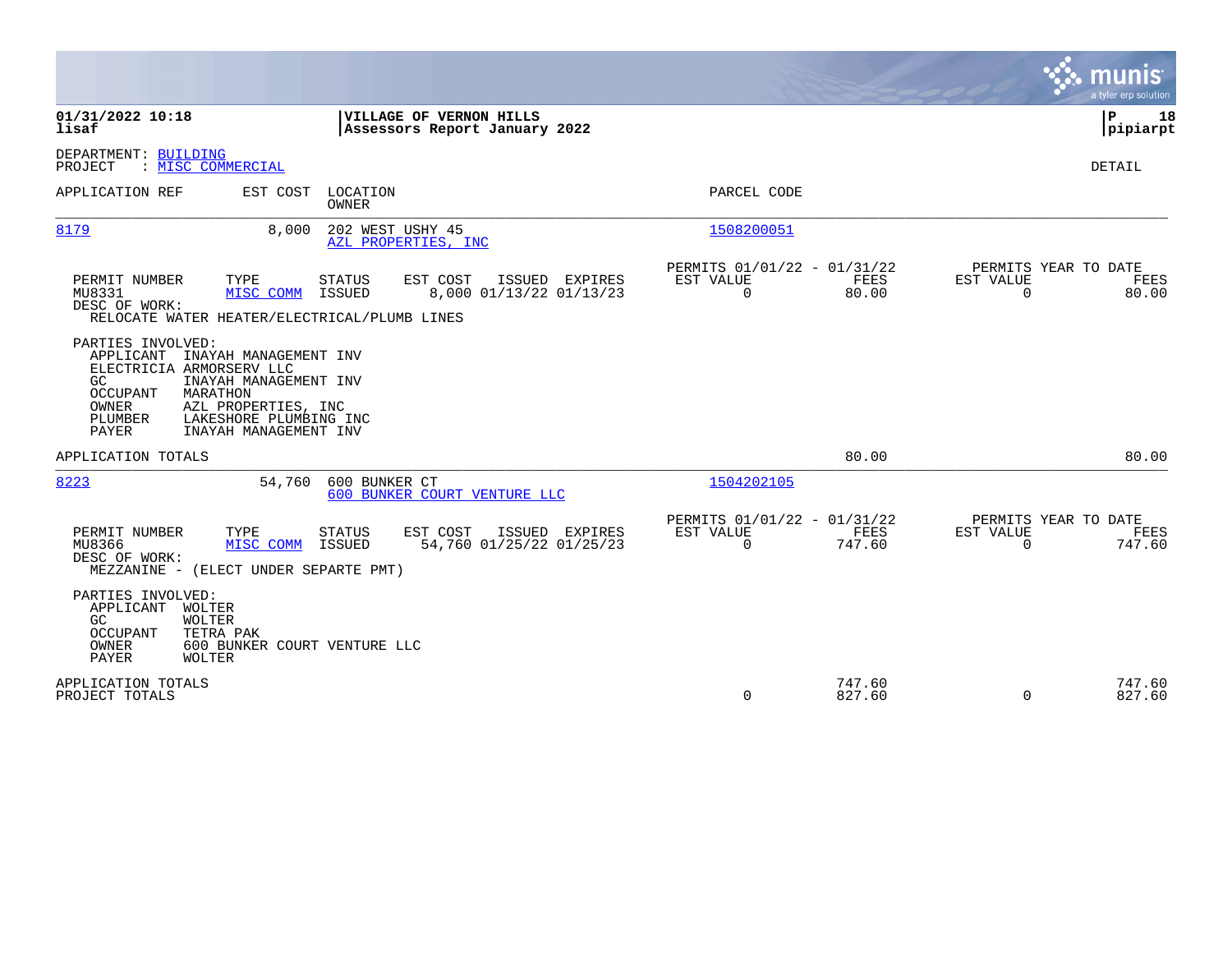|                                                                           |                                                                                                                                                                         |                        |                                                          |                                            |                                                         |                  |           | <b>munis</b><br>a tyler erp solution   |
|---------------------------------------------------------------------------|-------------------------------------------------------------------------------------------------------------------------------------------------------------------------|------------------------|----------------------------------------------------------|--------------------------------------------|---------------------------------------------------------|------------------|-----------|----------------------------------------|
| 01/31/2022 10:18<br>lisaf                                                 |                                                                                                                                                                         |                        | VILLAGE OF VERNON HILLS<br>Assessors Report January 2022 |                                            |                                                         |                  |           | ∣P<br>19<br> pipiarpt                  |
| DEPARTMENT: BUILDING<br>PROJECT                                           | : MISC ELECTRIC COMM                                                                                                                                                    |                        |                                                          |                                            |                                                         |                  |           | DETAIL                                 |
| APPLICATION REF                                                           | EST COST                                                                                                                                                                | LOCATION<br>OWNER      |                                                          |                                            | PARCEL CODE                                             |                  |           |                                        |
| 8196                                                                      | 50,000                                                                                                                                                                  | <b>BANK OF AMERICA</b> | 515 EAST TOWNLINE RD                                     |                                            | 1504201009                                              |                  |           |                                        |
| PERMIT NUMBER<br>MU8335<br>DESC OF WORK:<br>PARKING LOT LIGHTS            | TYPE<br>MISC ELEC                                                                                                                                                       | STATUS<br>ISSUED       | EST COST                                                 | ISSUED EXPIRES<br>50,000 01/14/22 01/14/23 | PERMITS 01/01/22 - 01/31/22<br>EST VALUE<br>$\mathbf 0$ | FEES<br>500.00   | EST VALUE | PERMITS YEAR TO DATE<br>FEES<br>500.00 |
| PARTIES INVOLVED:<br>APPLICANT<br>GC<br>OCCUPANT<br><b>OWNER</b><br>PAYER | <b>iDEAL DUE DILLIGENCE</b><br>ELECTRICIA MIDWEST ELECTRICAL<br><b>iDEAL DUE DILLIGENCE</b><br><b>BANK OF AMERICA</b><br>BANK OF AMERICA<br><b>iDEAL DUE DILLIGENCE</b> |                        |                                                          |                                            |                                                         |                  |           |                                        |
| APPLICATION TOTALS<br>PROJECT TOTALS                                      |                                                                                                                                                                         |                        |                                                          |                                            | 0                                                       | 500.00<br>500.00 | $\Omega$  | 500.00<br>500.00                       |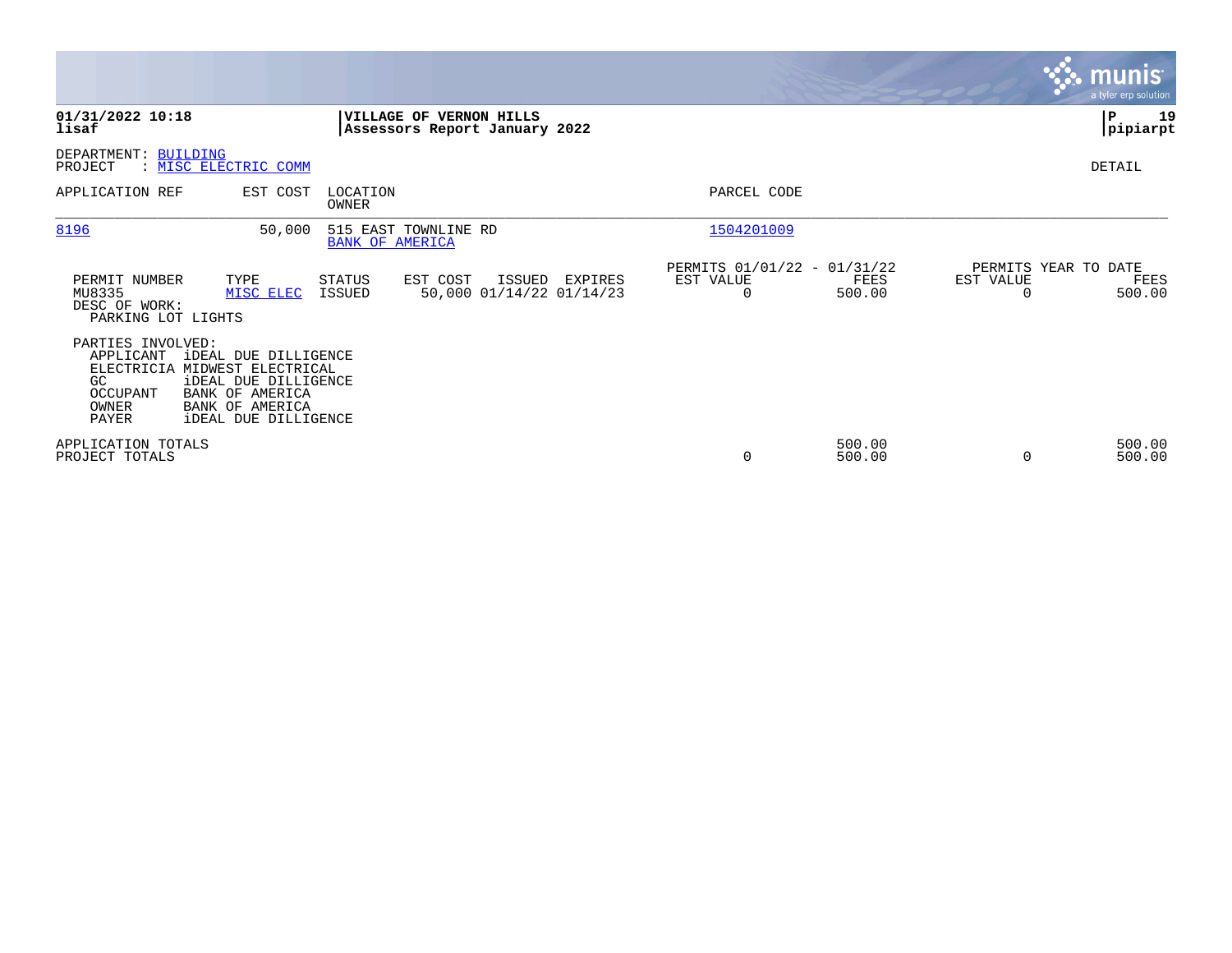|                                                                                                                                                 |                                                                                   | <b>munis</b><br>a tyler erp solution                            |
|-------------------------------------------------------------------------------------------------------------------------------------------------|-----------------------------------------------------------------------------------|-----------------------------------------------------------------|
| 01/31/2022 10:18<br>VILLAGE OF VERNON HILLS<br>lisaf<br>Assessors Report January 2022                                                           |                                                                                   | P<br>20<br> pipiarpt                                            |
| DEPARTMENT: BUILDING<br>PROJECT<br>: MIS ELEC RESIDENTIAL                                                                                       |                                                                                   | DETAIL                                                          |
| APPLICATION REF<br>EST COST<br>LOCATION<br>OWNER                                                                                                | PARCEL CODE                                                                       |                                                                 |
| 8216<br>13,272<br>631 MARSHALL STREET<br><b>PLACEHOLDER</b>                                                                                     | 1133215002                                                                        |                                                                 |
| PERMIT NUMBER<br>TYPE<br>STATUS<br>EST COST<br>ISSUED<br>13,272 01/19/22 01/19/23<br>MU8348<br>ELEC RES<br>ISSUED<br>DESC OF WORK:<br>GENERATOR | PERMITS 01/01/22 - 01/31/22<br>EST VALUE<br>EXPIRES<br>FEES<br>132.72<br>$\Omega$ | PERMITS YEAR TO DATE<br>EST VALUE<br>FEES<br>132.72<br>$\Omega$ |
| PARTIES INVOLVED:<br>APPLICANT<br>HIGHLAND PARK ELECTRIC<br>ELECTRICIA HIGHLAND PARK ELECTRIC<br>OWNER<br>PLACEHOLDER                           |                                                                                   |                                                                 |
| APPLICATION TOTALS<br>PROJECT TOTALS                                                                                                            | 132.72<br>132.72<br>0                                                             | 132.72<br>132.72<br>$\Omega$                                    |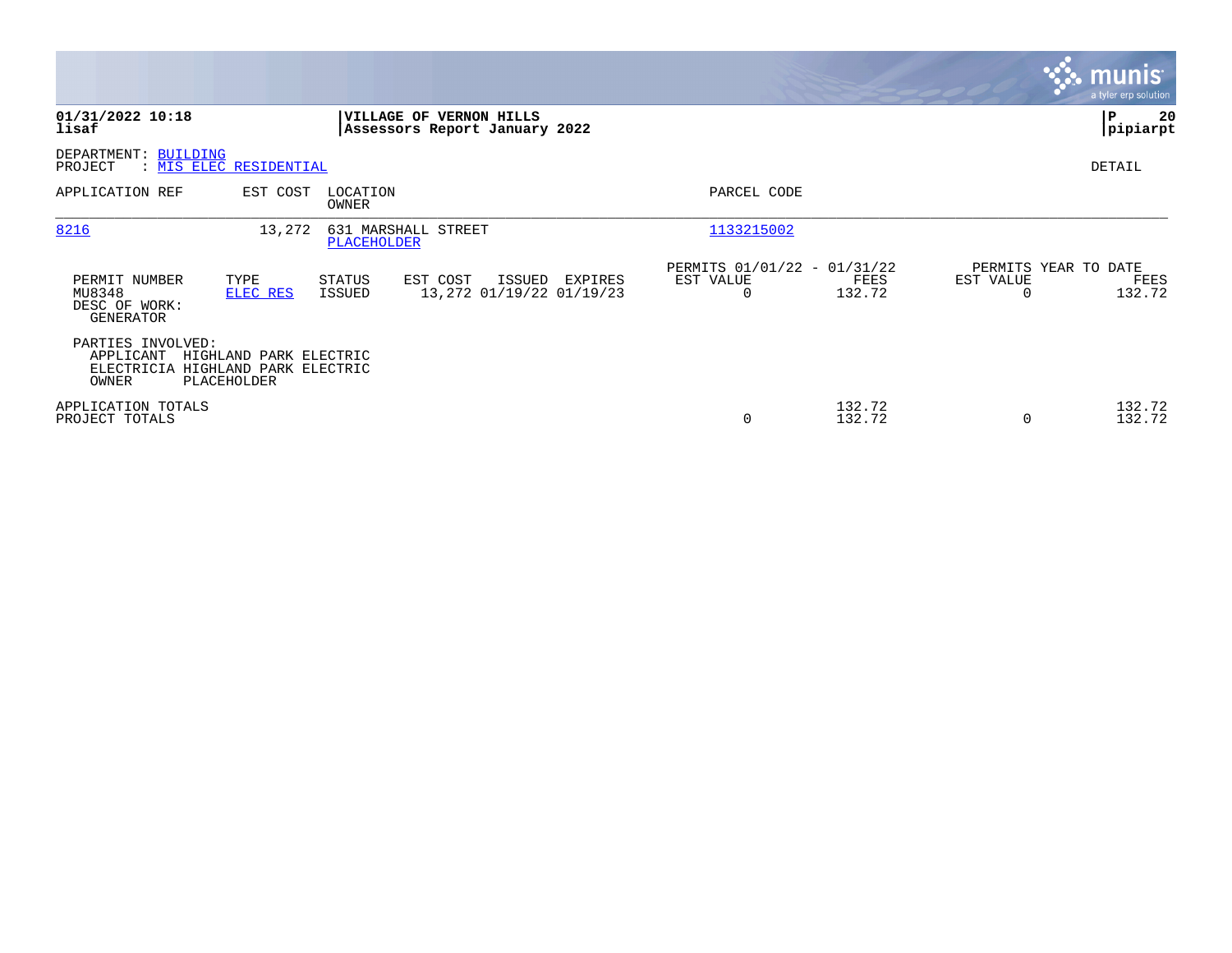|                                                                                                                                                                                                                                                                                                         | munis<br>a tyler erp solution                                                                                                                                                           |
|---------------------------------------------------------------------------------------------------------------------------------------------------------------------------------------------------------------------------------------------------------------------------------------------------------|-----------------------------------------------------------------------------------------------------------------------------------------------------------------------------------------|
| VILLAGE OF VERNON HILLS<br>01/31/2022 10:18<br>lisaf<br>Assessors Report January 2022                                                                                                                                                                                                                   | ΙP<br>21<br> pipiarpt                                                                                                                                                                   |
| DEPARTMENT: BUILDING<br>PROJECT<br>: <u>MISC RESIDENTIAL</u>                                                                                                                                                                                                                                            | DETAIL                                                                                                                                                                                  |
| EST COST<br>LOCATION<br>APPLICATION REF<br>OWNER                                                                                                                                                                                                                                                        | PARCEL CODE                                                                                                                                                                             |
| 8212<br>12,500<br>473 EVERGREEN DR<br><b>JOHN FILIPPI</b>                                                                                                                                                                                                                                               | 1508403007                                                                                                                                                                              |
| PERMIT NUMBER<br>TYPE<br>STATUS<br>EST COST<br>MISC RES<br>MU8325<br><b>ISSUED</b><br>DESC OF WORK:<br>2ND BATHROOM                                                                                                                                                                                     | PERMITS 01/01/22 - 01/31/22<br>PERMITS YEAR TO DATE<br>ISSUED EXPIRES<br>EST VALUE<br>FEES<br>EST VALUE<br>FEES<br>$\Omega$<br>125.00<br>12,500 01/12/22 01/27/23<br>$\Omega$<br>125.00 |
| PARTIES INVOLVED:<br>APPLICANT<br>JOHN FILIPPI<br>ELECTRICIA BOTT ELECTRIC<br>GC.<br>JOHN FILIPPI<br><b>JOHN FILIPPI</b><br>OWNER<br>PLUMBER<br>LZ PLUMBING<br>PAYER<br>JOHN FILIPPI                                                                                                                    |                                                                                                                                                                                         |
| APPLICATION TOTALS                                                                                                                                                                                                                                                                                      | 125.00<br>125.00                                                                                                                                                                        |
| 8229<br>130,000<br>277 BALTIMORE DR<br>ROBERT P & SANDRA L KLIVER                                                                                                                                                                                                                                       | 1132209017                                                                                                                                                                              |
| PERMIT NUMBER<br>TYPE<br><b>STATUS</b><br>EST COST<br>MISC RES<br><b>ISSUED</b><br>MU8328<br>DESC OF WORK:<br>KITCHEN REMODEL                                                                                                                                                                           | PERMITS YEAR TO DATE<br>PERMITS 01/01/22 - 01/31/22<br>EST VALUE<br>FEES<br>EST VALUE<br>ISSUED EXPIRES<br>FEES<br>130,000 01/13/22 01/13/23<br>1,300.00<br>0<br>1,300.00<br>0          |
| PARTIES INVOLVED:<br>APPLICANT<br>NORMANDY CONSTRUCTION CO, INC<br>DRYWALL<br>NORMANDY CONSTRUCTION CO, INC<br>ELECTRICIA VIP ELECTRICAL SERVICES<br>GC<br>NORMANDY CONSTRUCTION CO, INC<br>OWNER<br>ROBERT P & SANDRA L KLIVER<br>BILL'S PLUMBING<br>PLUMBER<br>PAYER<br>NORMANDY CONSTRUCTION CO, INC |                                                                                                                                                                                         |
| APPLICATION TOTALS                                                                                                                                                                                                                                                                                      | 1,300.00<br>1,300.00                                                                                                                                                                    |
| 8240<br>25,000<br>145 NORTH MILWAUKEE AVE 2028<br>HCP HB2 PARK @ VERNON HILLS LLC                                                                                                                                                                                                                       | 1503301025                                                                                                                                                                              |
| PERMIT NUMBER<br>TYPE<br><b>STATUS</b><br>EST COST<br>MISC RES<br>ISSUED<br>MU8318<br>DESC OF WORK:<br>TENANT IMPROVEMENTS TYPE A                                                                                                                                                                       | PERMITS 01/01/22 - 01/31/22<br>PERMITS YEAR TO DATE<br>FEES<br>ISSUED EXPIRES<br>EST VALUE<br>EST VALUE<br>FEES<br>25,000 01/07/22 01/07/23<br>0<br>$\overline{0}$<br>250.00<br>250.00  |
| PARTIES INVOLVED:<br>APPLICANT CONSTRUCTION MANAGEMENT ASSOC<br>ELECTRICIA OMEGA ELECTRICAL SERVICE INC                                                                                                                                                                                                 |                                                                                                                                                                                         |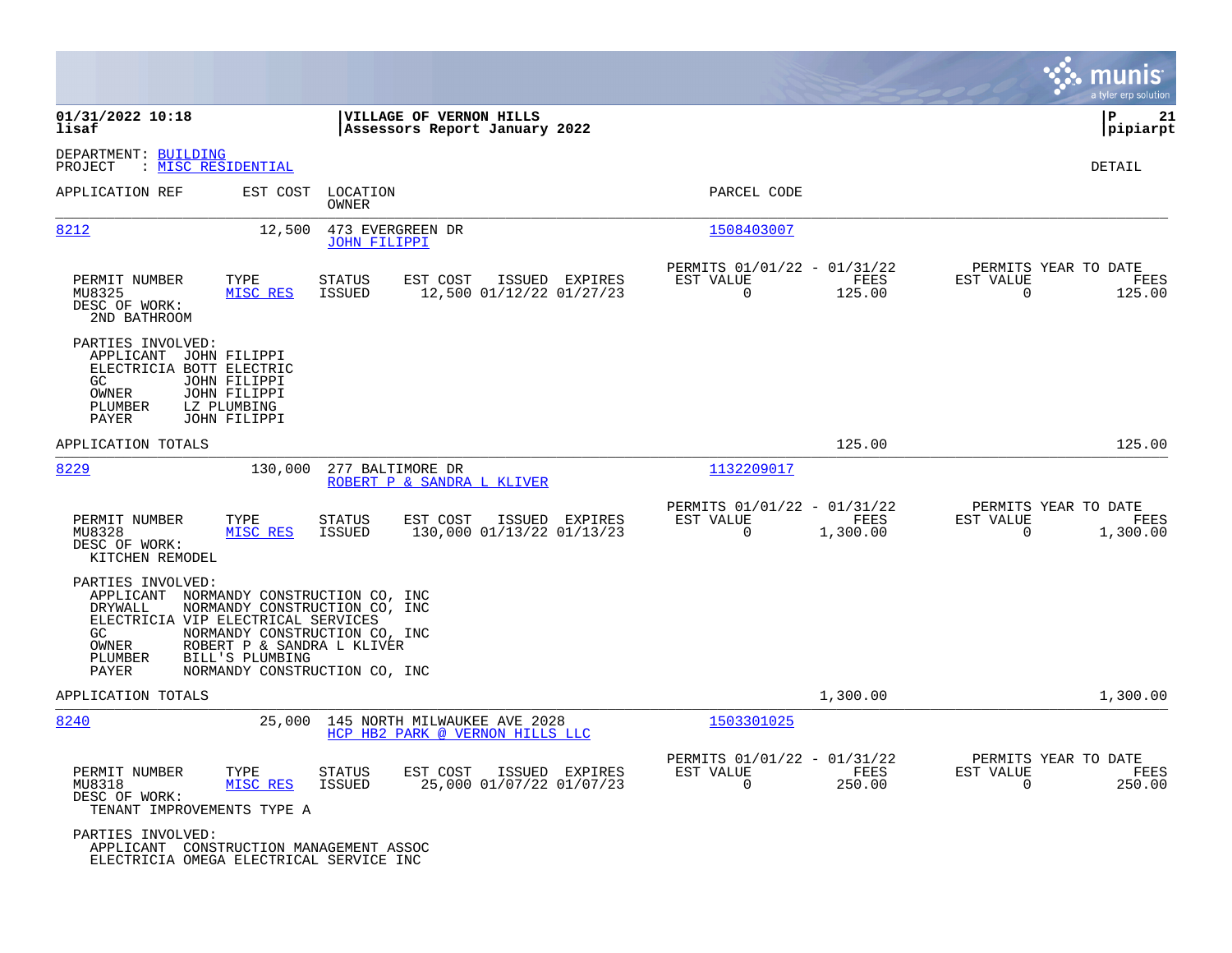|                                                                                                                                                                                                                                                                      |                                                                           | munis<br>a tyler erp solution                                      |
|----------------------------------------------------------------------------------------------------------------------------------------------------------------------------------------------------------------------------------------------------------------------|---------------------------------------------------------------------------|--------------------------------------------------------------------|
| 01/31/2022 10:18<br>VILLAGE OF VERNON HILLS<br>lisaf<br>Assessors Report January 2022                                                                                                                                                                                |                                                                           | ΙP<br>22<br>pipiarpt                                               |
| DEPARTMENT: BUILDING<br>: MISC RESIDENTIAL<br>PROJECT                                                                                                                                                                                                                |                                                                           | <b>DETAIL</b>                                                      |
| EST COST LOCATION<br>APPLICATION REF<br><b>OWNER</b><br>GC.<br>CONSTRUCTION MANAGEMENT ASSOC<br>OWNER<br>HCP HB2 PARK @ VERNON HILLS LLC<br>PLUMBER<br>KGV PLUMBING INC<br>PAYER<br>CONSTRUCTION MANAGEMENT ASSOC                                                    | PARCEL CODE                                                               |                                                                    |
| APPLICATION TOTALS                                                                                                                                                                                                                                                   | 250.00                                                                    | 250.00                                                             |
| 8241<br>25,000<br>145 NORTH MILWAUKEE AVE 4027<br>HCP HB2 PARK @ VERNON HILLS LLC                                                                                                                                                                                    | 1503301025                                                                |                                                                    |
| PERMIT NUMBER<br>TYPE<br><b>STATUS</b><br>EST COST<br>ISSUED EXPIRES<br>MISC RES<br>25,000 01/07/22 01/07/23<br>MU8319<br>ISSUED<br>DESC OF WORK:<br>TENANT IMPROVEMENTS TYPE A                                                                                      | PERMITS 01/01/22 - 01/31/22<br>EST VALUE<br>FEES<br>$\mathbf 0$<br>250.00 | PERMITS YEAR TO DATE<br>EST VALUE<br>FEES<br>$\mathbf 0$<br>250.00 |
| PARTIES INVOLVED:<br>APPLICANT CONSTRUCTION MANAGEMENT ASSOC<br>ELECTRICIA OMEGA ELECTRICAL SERVICE INC<br>GC.<br>CONSTRUCTION MANAGEMENT ASSOC<br>HCP HB2 PARK @ VERNON HILLS LLC<br>OWNER<br>PLUMBER<br>KGV PLUMBING INC<br>CONSTRUCTION MANAGEMENT ASSOC<br>PAYER |                                                                           |                                                                    |
| APPLICATION TOTALS                                                                                                                                                                                                                                                   | 250.00                                                                    | 250.00                                                             |
| 8246<br>372 CHERRY VALLEY RD<br>8,437<br>WILLIAM F & THANA D LEHMAN                                                                                                                                                                                                  | 1508110025                                                                |                                                                    |
| PERMIT NUMBER<br>TYPE<br>EST COST<br>ISSUED EXPIRES<br><b>STATUS</b><br>MISC RES<br>8,437 01/10/22 01/10/23<br>MU8322<br>ISSUED<br>DESC OF WORK:<br>INTERIOR DRAIN TILECONECT INTO SUMP PUMP                                                                         | PERMITS 01/01/22 - 01/31/22<br>EST VALUE<br>FEES<br>$\mathbf 0$<br>84.37  | PERMITS YEAR TO DATE<br>EST VALUE<br>FEES<br>$\mathbf 0$<br>84.37  |
| PARTIES INVOLVED:<br>APPLICANT US WATERPROFING<br>GC<br>US WATERPROFING<br>WILLIAM F & THANA D LEHMAN<br>OWNER<br>PAYER<br>US WATERPROFING                                                                                                                           |                                                                           |                                                                    |
| APPLICATION TOTALS                                                                                                                                                                                                                                                   | 84.37                                                                     | 84.37                                                              |
| 8251<br>14,194 942 PRINCETON CT<br>MARY L SCHAIK                                                                                                                                                                                                                     | 1132413074                                                                |                                                                    |
| PERMIT NUMBER<br>TYPE<br>EST COST<br>ISSUED EXPIRES<br>STATUS<br>14,194 01/12/22 01/12/23<br>MU8326<br>MISC RES<br><b>ISSUED</b><br>DESC OF WORK:<br>MISC RES -OUTLETS, UPGRD ELECT, SWITCHES. UGRD SOCKET                                                           | PERMITS 01/01/22 - 01/31/22<br>EST VALUE<br>FEES<br>0<br>170.32           | PERMITS YEAR TO DATE<br>EST VALUE<br>FEES<br>$\mathbf 0$<br>170.32 |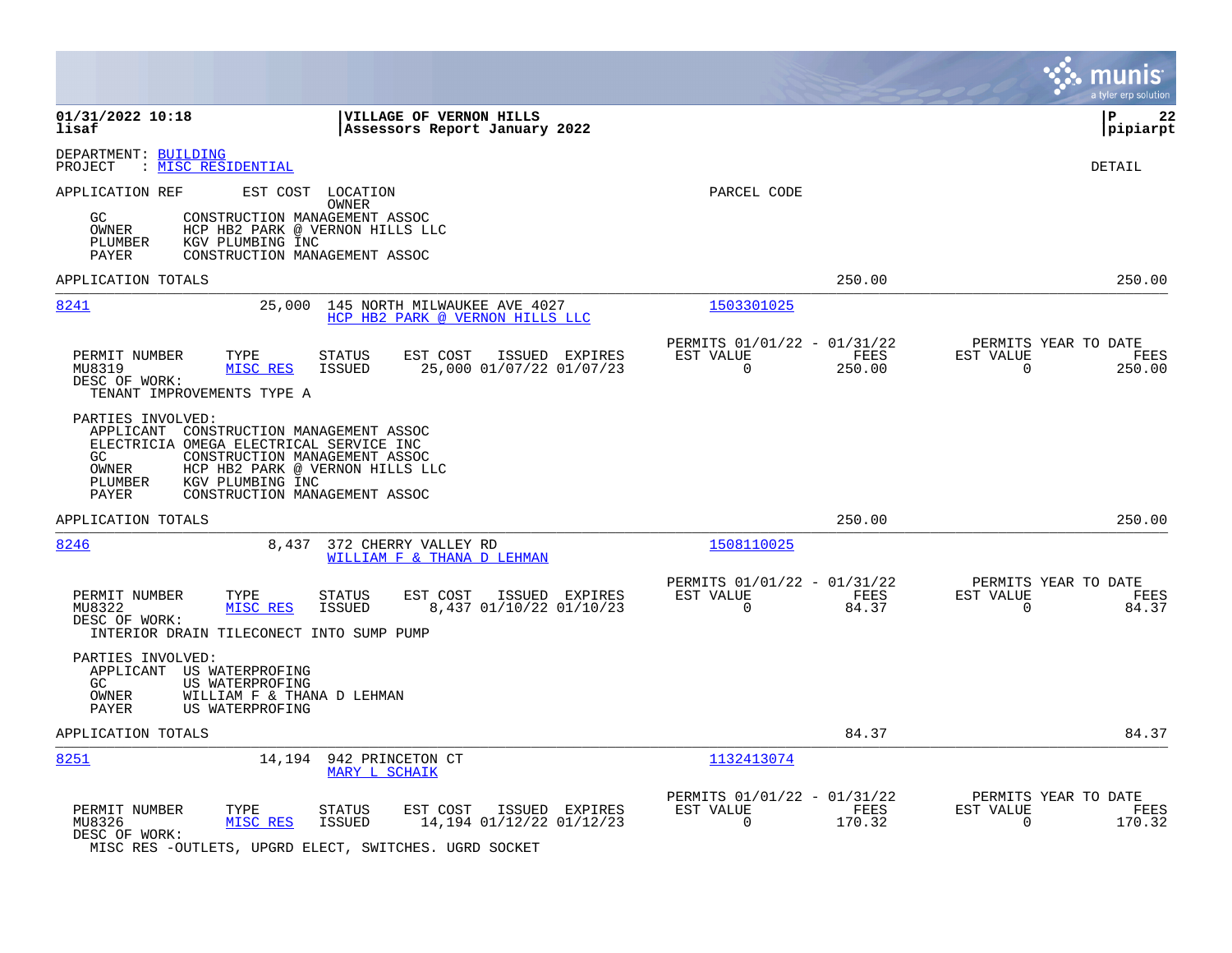|                                                                                                                                                                                                                                                                  |                                                                           | a tyler erp solution                                               |
|------------------------------------------------------------------------------------------------------------------------------------------------------------------------------------------------------------------------------------------------------------------|---------------------------------------------------------------------------|--------------------------------------------------------------------|
| 01/31/2022 10:18<br><b>VILLAGE OF VERNON HILLS</b><br>lisaf<br>Assessors Report January 2022                                                                                                                                                                     |                                                                           | l P<br>23<br> pipiarpt                                             |
| DEPARTMENT: BUILDING<br>: MISC RESIDENTIAL<br>PROJECT                                                                                                                                                                                                            |                                                                           | DETAIL                                                             |
| APPLICATION REF<br>EST COST<br>LOCATION<br>OWNER                                                                                                                                                                                                                 | PARCEL CODE                                                               |                                                                    |
| PARTIES INVOLVED:<br>APPLICANT ABC PLUMBING, HEATING, COOLING, ELECTRIC<br>ELECTRICIA ABC PLUMBING, HEATING, COOLING, ELECTRIC<br>GC.<br>ABC PLUMBING, HEATING, COOLING, ELECTRIC<br>OWNER<br>MARY L SCHAIK<br>PAYER<br>ABC PLUMBING, HEATING, COOLING, ELECTRIC |                                                                           |                                                                    |
| APPLICATION TOTALS                                                                                                                                                                                                                                               | 170.32                                                                    | 170.32                                                             |
| 8252<br>32,000<br>82 DEPOT ST<br>TOM TOKOLY                                                                                                                                                                                                                      | 1509301007                                                                |                                                                    |
| PERMIT NUMBER<br>TYPE<br>EST COST<br>ISSUED EXPIRES<br>STATUS<br>MU8351<br>MISC RES<br>ISSUED<br>32,000 01/20/22 01/20/23<br>DESC OF WORK:<br><b>BASEMENT</b>                                                                                                    | PERMITS 01/01/22 - 01/31/22<br>EST VALUE<br>FEES<br>$\mathbf 0$<br>320.00 | PERMITS YEAR TO DATE<br>EST VALUE<br>FEES<br>$\mathbf 0$<br>320.00 |
| PARTIES INVOLVED:<br>APPLICANT GCM CONSTRUCTION<br>CARPENTER GCM CONSTRUCTION<br>ELECTRICIA D-BEST ELECTRIC<br>GC.<br>GCM CONSTRUCTION<br>INSULATOR SENENO'S INSULATION<br>TOM TOKOLY<br>OWNER                                                                   |                                                                           |                                                                    |
| APPLICATION TOTALS                                                                                                                                                                                                                                               | 320.00                                                                    | 320.00                                                             |
| 8254<br>16,930<br>307 APPLETON DR<br>NICHOLAS MASCARI                                                                                                                                                                                                            | 1505203010                                                                |                                                                    |
| PERMIT NUMBER<br>TYPE<br><b>STATUS</b><br>EST COST<br>ISSUED EXPIRES<br>MISC RES<br>ISSUED<br>16,930 01/18/22 01/18/23<br>MU8345<br>DESC OF WORK:<br>BATH ROOM                                                                                                   | PERMITS 01/01/22 - 01/31/22<br>EST VALUE<br>FEES<br>$\mathbf 0$<br>169.30 | PERMITS YEAR TO DATE<br>EST VALUE<br>FEES<br>$\mathbf 0$<br>169.30 |
| PARTIES INVOLVED:<br>APPLICANT MERCOR DEVELOPMENT<br>CARPENTER MATT ROSS CONSTRUCTION<br>ELECTRICIA 123 VOLTAGE<br>GC.<br>MATT ROSS CONSTRUCTION<br>NICHOLAS MASCARI<br>OWNER<br>LZ PLUMBING<br>PLUMBER<br>PAYER<br>MERCOR DEVELOPMENT                           |                                                                           |                                                                    |
| APPLICATION TOTALS                                                                                                                                                                                                                                               | 169.30                                                                    | 169.30                                                             |
| 8256<br>24,396<br>1125 MUSEUM BLVD 710<br>THE MIL TON APARTMENTS                                                                                                                                                                                                 | 1133406003                                                                |                                                                    |
|                                                                                                                                                                                                                                                                  | PERMITS 01/01/22 - 01/31/22                                               | PERMITS YEAR TO DATE                                               |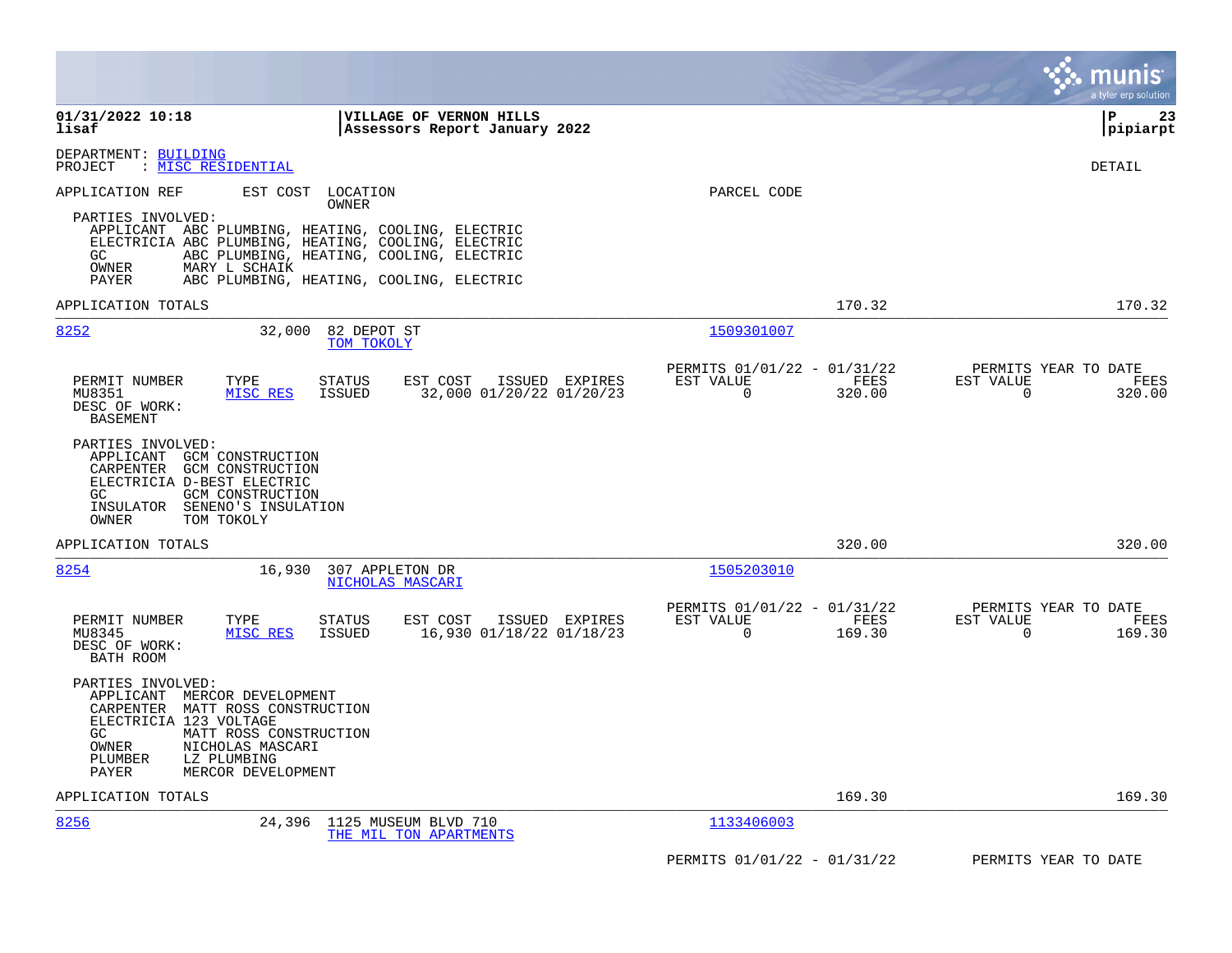|                                                                                                                                                                                                      |                                                                           | munis<br>a tyler erp solution                                      |
|------------------------------------------------------------------------------------------------------------------------------------------------------------------------------------------------------|---------------------------------------------------------------------------|--------------------------------------------------------------------|
| 01/31/2022 10:18<br>VILLAGE OF VERNON HILLS<br>lisaf<br>Assessors Report January 2022<br>EST COST<br>ISSUED EXPIRES<br>PERMIT NUMBER<br>TYPE<br>STATUS                                               | FEES<br>EST VALUE                                                         | 24<br>ΙP<br> pipiarpt<br>EST VALUE<br>FEES                         |
| DEPARTMENT: BUILDING<br>PROJECT : MISC RESIDENTIAL                                                                                                                                                   |                                                                           | DETAIL                                                             |
| APPLICATION REF<br>EST COST<br>LOCATION                                                                                                                                                              | PARCEL CODE                                                               |                                                                    |
| OWNER<br>MISC RES<br>MU8354<br>ISSUED<br>24,396 01/21/22 01/21/23<br>DESC OF WORK:<br>REMODEL - 710, 505, 712                                                                                        | $\mathbf 0$<br>243.96                                                     | 243.96<br>$\Omega$                                                 |
| PARTIES INVOLVED:<br>APPLICANT DOCI, INC<br>ELECTRICIA ALL ABOUT QUALITY ELECTRIC<br>DOCI, INC<br>GC.<br>THE MIL TON APARTMENTS<br>OWNER<br>LUIS ARREOLA<br>PLUMBER<br>MARQUETTE MANAGEMENT<br>PAYER |                                                                           |                                                                    |
| APPLICATION TOTALS                                                                                                                                                                                   | 243.96                                                                    | 243.96                                                             |
| 8257<br>28, 253 1175 MUSEUM BLVD 603<br>THE MIL TON APARTMENTS                                                                                                                                       | 1133406003                                                                |                                                                    |
| PERMIT NUMBER<br>TYPE<br>STATUS<br>EST COST<br>ISSUED EXPIRES<br>MISC RES<br>28,253 01/21/22 01/21/23<br>MU8355<br>ISSUED<br>DESC OF WORK:<br>REMODEL 603, 607, 201                                  | PERMITS 01/01/22 - 01/31/22<br>EST VALUE<br>FEES<br>$\mathbf 0$<br>282.53 | PERMITS YEAR TO DATE<br>EST VALUE<br>FEES<br>$\mathbf 0$<br>282.53 |
| PARTIES INVOLVED:<br>APPLICANT MARQUETTE MANAGEMENT<br>ELECTRICIA ALL ABOUT QUALITY ELECTRIC<br>DOCI, INC<br>GC<br>OWNER<br>THE MIL TON APARTMENTS<br>PAYER<br>MAROUETTE MANAGEMENT                  |                                                                           |                                                                    |
| APPLICATION TOTALS                                                                                                                                                                                   | 282.53                                                                    | 282.53                                                             |
| 8272<br>200<br>109 LANCASTER PL<br><b>ALFIYA ARZUMANOVA</b>                                                                                                                                          | 1132408041                                                                |                                                                    |
| PERMIT NUMBER<br>TYPE<br>EST COST<br>ISSUED EXPIRES<br>STATUS<br>MISC RES<br>200 01/25/22 01/25/23<br>MU8368<br>ISSUED<br>DESC OF WORK:<br>ADDITION OF A CLOSET WALL                                 | PERMITS 01/01/22 - 01/31/22<br>EST VALUE<br>FEES<br>$\mathbf 0$<br>30.00  | PERMITS YEAR TO DATE<br>EST VALUE<br>FEES<br>$\mathbf 0$<br>30.00  |
| PARTIES INVOLVED:<br>APPLICANT ALFIYA ARZUMANOVA<br>CARPENTER ALFIYA ARZUMANOVA<br>ALFIYA ARZUMANOVA<br>GC<br>OWNER<br>ALFIYA ARZUMANOVA<br>PAYER<br>ALFIYA ARZUMANOVA                               |                                                                           |                                                                    |
| APPLICATION TOTALS                                                                                                                                                                                   | 30.00                                                                     | 30.00                                                              |
| 8279<br>5,171 22 EDGEWOOD RD                                                                                                                                                                         | 1504303014                                                                |                                                                    |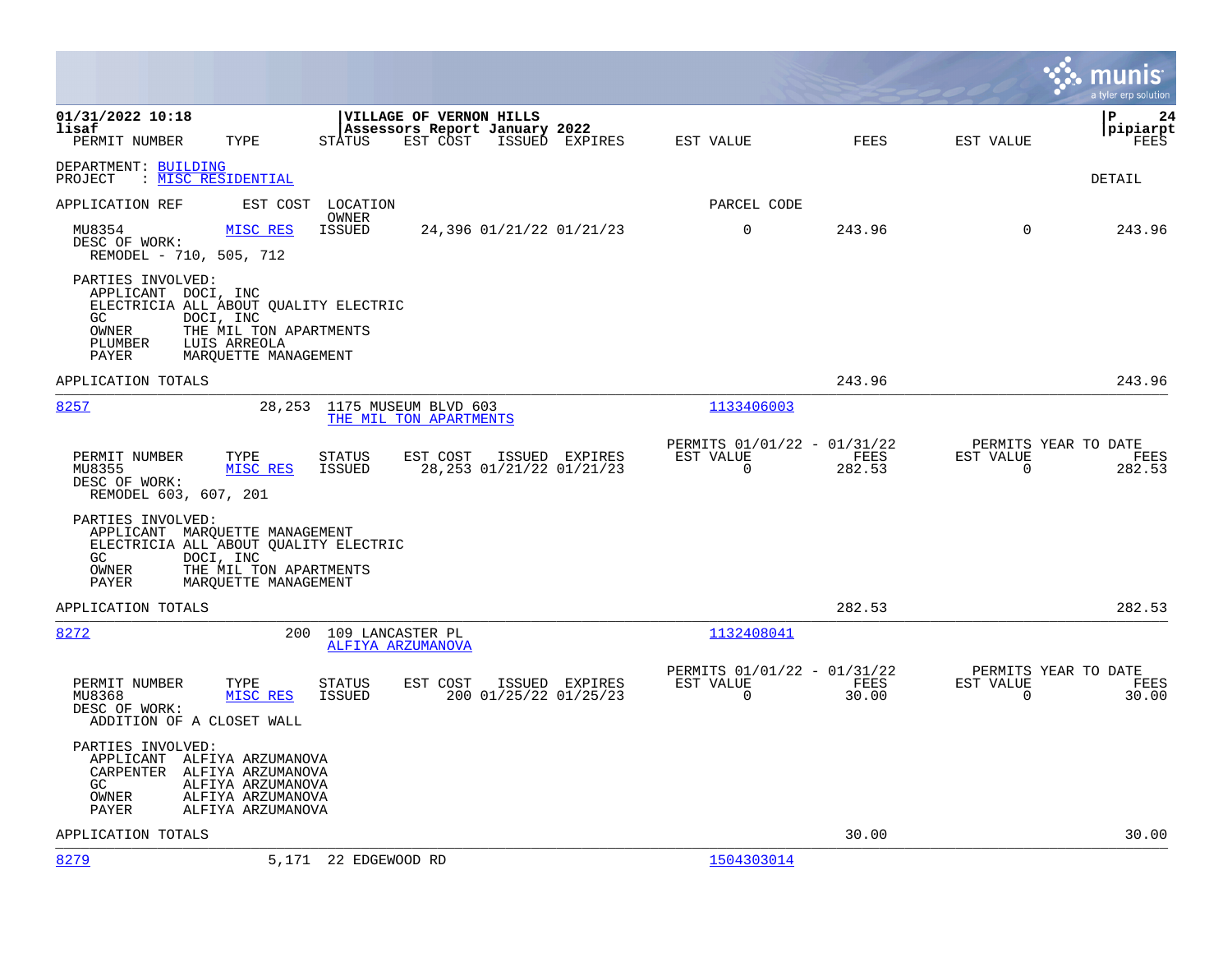|                                                         |                                                                             |                   |                                                                                |        |                         |                                          |                   |                                   | <b>R.M. MUNIST</b><br>a tyler erp solution |
|---------------------------------------------------------|-----------------------------------------------------------------------------|-------------------|--------------------------------------------------------------------------------|--------|-------------------------|------------------------------------------|-------------------|-----------------------------------|--------------------------------------------|
| 01/31/2022 10:18<br>lisaf                               |                                                                             |                   | VILLAGE OF VERNON HILLS<br>Assessors Report January 2022<br>THOMAS & MARY HEHR |        |                         |                                          |                   |                                   | 25<br> P<br> pipiarpt                      |
| PERMIT NUMBER                                           | TYPE                                                                        | STATUS            | EST COST                                                                       | ISSUED | EXPIRES                 | PERMITS 01/01/22 - 01/31/22<br>EST VALUE | FEES              | PERMITS YEAR TO DATE<br>EST VALUE | FEES                                       |
| DEPARTMENT: BUILDING<br>PROJECT                         | : MISC RESIDENTIAL                                                          |                   |                                                                                |        |                         |                                          |                   |                                   | DETAIL                                     |
| APPLICATION REF                                         | EST COST                                                                    | LOCATION<br>OWNER |                                                                                |        |                         | PARCEL CODE                              |                   |                                   |                                            |
| MU8353<br>DESC OF WORK:                                 | MISC RES<br>INSTALL 1 WINDOW WELL LINER THE N FOUNDATION WALL               | <b>ISSUED</b>     |                                                                                |        | 5,171 01/20/22 01/20/23 | $\mathbf 0$                              | 51.71             |                                   | 51.71                                      |
| PARTIES INVOLVED:<br>APPLICANT<br>GC.<br>OWNER<br>PAYER | US WATERPROFING<br>US WATERPROFING<br>THOMAS & MARY HEHR<br>US WATERPROFING |                   |                                                                                |        |                         |                                          |                   |                                   |                                            |
| APPLICATION TOTALS<br>PROJECT TOTALS                    |                                                                             |                   |                                                                                |        |                         | 0                                        | 51.71<br>3,277.19 |                                   | 51.71<br>3,277.19                          |

 $\sim$   $\sim$   $\sim$   $\sim$   $\sim$   $\sim$   $\sim$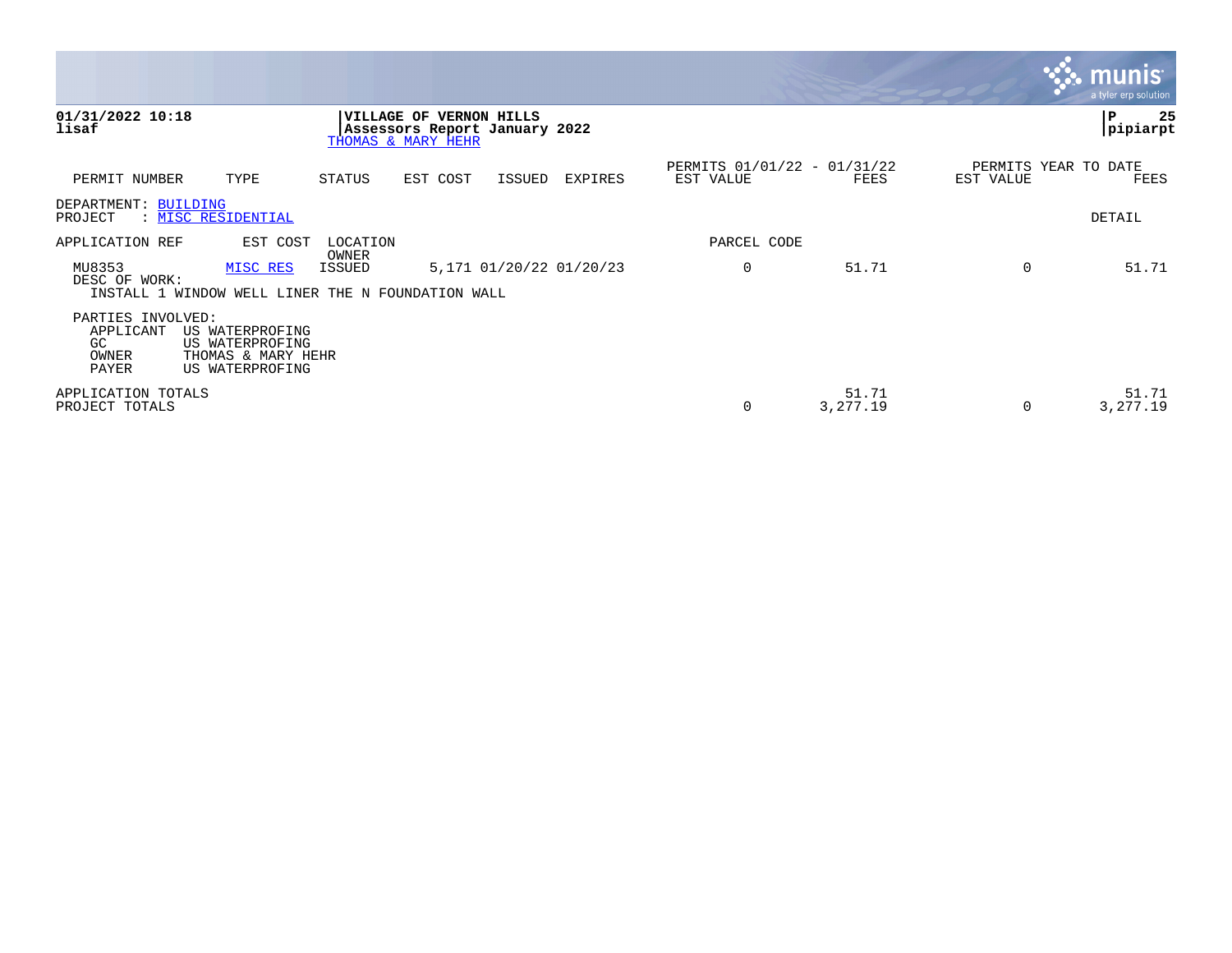|                                                                     |                                                                                           |                   |                                                          |         |                                               |                  |                                               | <b>munis</b><br>a tyler erp solution |
|---------------------------------------------------------------------|-------------------------------------------------------------------------------------------|-------------------|----------------------------------------------------------|---------|-----------------------------------------------|------------------|-----------------------------------------------|--------------------------------------|
| 01/31/2022 10:18<br>lisaf                                           |                                                                                           |                   | VILLAGE OF VERNON HILLS<br>Assessors Report January 2022 |         |                                               |                  |                                               | 26<br>P<br> pipiarpt                 |
| DEPARTMENT: BUILDING<br>PROJECT                                     | : PARKING LOT                                                                             |                   |                                                          |         |                                               |                  |                                               | DETAIL                               |
| APPLICATION REF                                                     | EST COST                                                                                  | LOCATION<br>OWNER |                                                          |         | PARCEL CODE                                   |                  |                                               |                                      |
| 7683                                                                | 3,600                                                                                     | PLACEHOLDER       | 245 EAST COURT OF SHOREWOOD                              |         | 1507205001                                    |                  |                                               |                                      |
| PERMIT NUMBER<br>MU8374<br>DESC OF WORK:<br>PARKING LOT MAINTENANCE | TYPE<br>PKG LOT                                                                           | STATUS<br>ISSUED  | EST COST<br>ISSUED<br>3,600 01/28/22 01/28/23            | EXPIRES | PERMITS 01/01/22 - 01/31/22<br>EST VALUE<br>0 | FEES<br>140.00   | PERMITS YEAR TO DATE<br>EST VALUE<br>$\Omega$ | FEES<br>140.00                       |
| PARTIES INVOLVED:<br>APPLICANT<br>GC.<br>GC<br>OWNER<br>PAYER       | SID MALLADI<br>ZUNIGA ROOFING INC<br>MALLADI MANAGEMENT INC<br>PLACEHOLDER<br>SID MALLADI |                   |                                                          |         |                                               |                  |                                               |                                      |
| APPLICATION TOTALS<br>PROJECT TOTALS                                |                                                                                           |                   |                                                          |         | 0                                             | 140.00<br>140.00 | $\Omega$                                      | 140.00<br>140.00                     |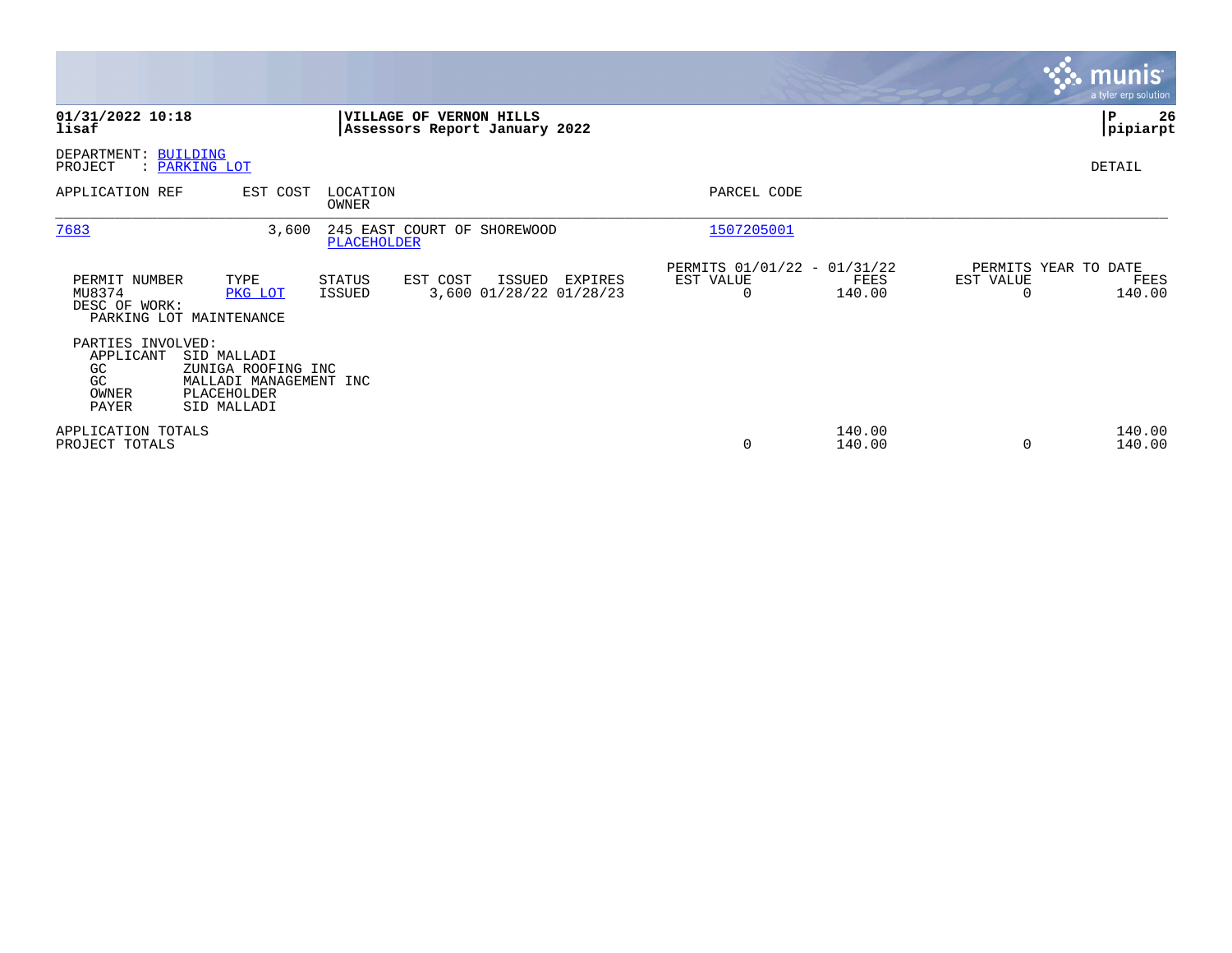|                                                                                                                                                                                                        |                                                                                  | a tyler erp solution                                                   |
|--------------------------------------------------------------------------------------------------------------------------------------------------------------------------------------------------------|----------------------------------------------------------------------------------|------------------------------------------------------------------------|
| 01/31/2022 10:18<br>VILLAGE OF VERNON HILLS<br>lisaf<br>Assessors Report January 2022                                                                                                                  |                                                                                  | Þ<br>27<br> pipiarpt                                                   |
| DEPARTMENT: BUILDING<br>PROJECT<br>: REROOF                                                                                                                                                            |                                                                                  | DETAIL                                                                 |
| APPLICATION REF<br>EST COST<br>LOCATION<br>OWNER                                                                                                                                                       | PARCEL CODE                                                                      |                                                                        |
| 11,100 197 MONTEITH CT<br>8140<br>TIMOTHY & MARGO ROGERS                                                                                                                                               | 1506401016                                                                       |                                                                        |
| PERMIT NUMBER<br>TYPE<br>EST COST<br><b>STATUS</b><br>ISSUED EXPIRES<br>11,100 01/25/22 01/25/23<br>MU8212<br><b>REROOF</b><br>COMPLT<br>DESC OF WORK:<br><b>REROOF</b>                                | PERMITS 01/01/22 - 01/31/22<br>EST VALUE<br>FEES<br>$\Omega$<br>111.00           | PERMITS YEAR TO DATE<br><b>EST VALUE</b><br>FEES<br>111.00<br>$\Omega$ |
| PARTIES INVOLVED:<br>APPLICANT<br>PEAK CONTRACTING LLC<br>GC<br>EM REMODELING<br>TIMOTHY & MARGO ROGERS<br>OWNER<br>PAYER<br>EM REMODELING<br><b>ROOFER</b><br>PEAK CONTRACTING LLC                    |                                                                                  |                                                                        |
| APPLICATION TOTALS                                                                                                                                                                                     | 111.00                                                                           | 111.00                                                                 |
| 8301<br>246 MONTCLAIR RD<br>32,430<br>ROBERT T & SAMERA KURAN                                                                                                                                          | 1508409017                                                                       |                                                                        |
| EST COST<br>PERMIT NUMBER<br>TYPE<br><b>STATUS</b><br>ISSUED EXPIRES<br>32,430 01/27/22 01/27/23<br>MU8373<br><b>ISSUED</b><br><b>REROOF</b><br>DESC OF WORK:<br>ROOF TEAR OFF WITH GUTTER REPLACEMENT | PERMITS 01/01/22 - 01/31/22<br><b>FEES</b><br>EST VALUE<br>$\mathbf 0$<br>324.30 | PERMITS YEAR TO DATE<br>EST VALUE<br>FEES<br>324.30<br>$\Omega$        |
| PARTIES INVOLVED:<br>APPLICANT<br>EMPIRE RENOVATION<br>GC.<br>EMPIRE RENOVATION<br>OWNER<br>ROBERT T & SAMERA KURAN<br><b>PAYER</b><br>EMPIRE RENOVATION                                               |                                                                                  |                                                                        |
| APPLICATION TOTALS<br>PROJECT TOTALS                                                                                                                                                                   | 324.30<br>0<br>435.30                                                            | 324.30<br>435.30<br>$\Omega$                                           |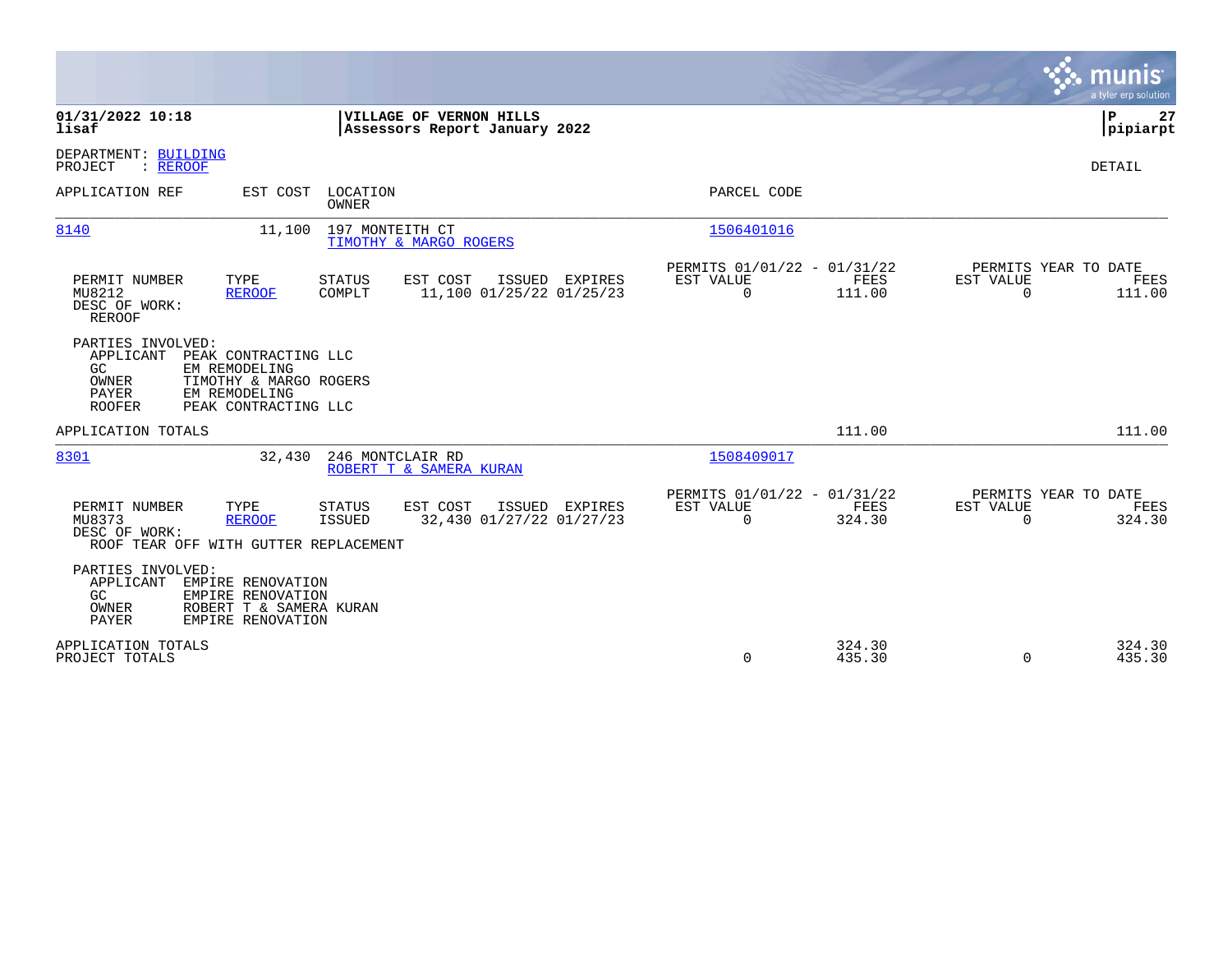|                                                                        |                                                                                                                                     |                                                          |                          |                                              |                                               | <b>munis</b><br>a tyler erp solution |
|------------------------------------------------------------------------|-------------------------------------------------------------------------------------------------------------------------------------|----------------------------------------------------------|--------------------------|----------------------------------------------|-----------------------------------------------|--------------------------------------|
| 01/31/2022 10:18<br>lisaf                                              |                                                                                                                                     | VILLAGE OF VERNON HILLS<br>Assessors Report January 2022 |                          |                                              |                                               | 28<br>P<br> pipiarpt                 |
| DEPARTMENT: BUILDING<br>PROJECT                                        | : SEWER REPAIR                                                                                                                      |                                                          |                          |                                              |                                               | DETAIL                               |
| APPLICATION REF                                                        | EST COST<br>LOCATION<br><b>OWNER</b>                                                                                                |                                                          | PARCEL CODE              |                                              |                                               |                                      |
| 8278                                                                   | 4,814<br>28 LINDON LN<br>KIRBY SMITH                                                                                                |                                                          | 1509102014               |                                              |                                               |                                      |
| PERMIT NUMBER<br>MU8352<br>DESC OF WORK:<br>SEWER REPAIR               | TYPE<br>STATUS<br>SEWER REP<br>ISSUED                                                                                               | EST COST<br>ISSUED EXPIRES<br>4,814 01/20/22 01/20/23    | EST VALUE<br>$\mathbf 0$ | PERMITS 01/01/22 - 01/31/22<br>FEES<br>50.00 | PERMITS YEAR TO DATE<br>EST VALUE<br>$\Omega$ | FEES<br>50.00                        |
| PARTIES INVOLVED:<br>APPLICANT<br>GC<br>OWNER<br>PAYER<br><b>SEWER</b> | RAVINIA PLUMBING & HEATING<br>RAVINIA PLUMBING & HEATING<br>KIRBY SMITH<br>RAVINIA PLUMBING & HEATING<br>RAVINIA PLUMBING & HEATING |                                                          |                          |                                              |                                               |                                      |
| APPLICATION TOTALS<br>PROJECT TOTALS                                   |                                                                                                                                     |                                                          | 0                        | 50.00<br>50.00                               | $\Omega$                                      | 50.00<br>50.00                       |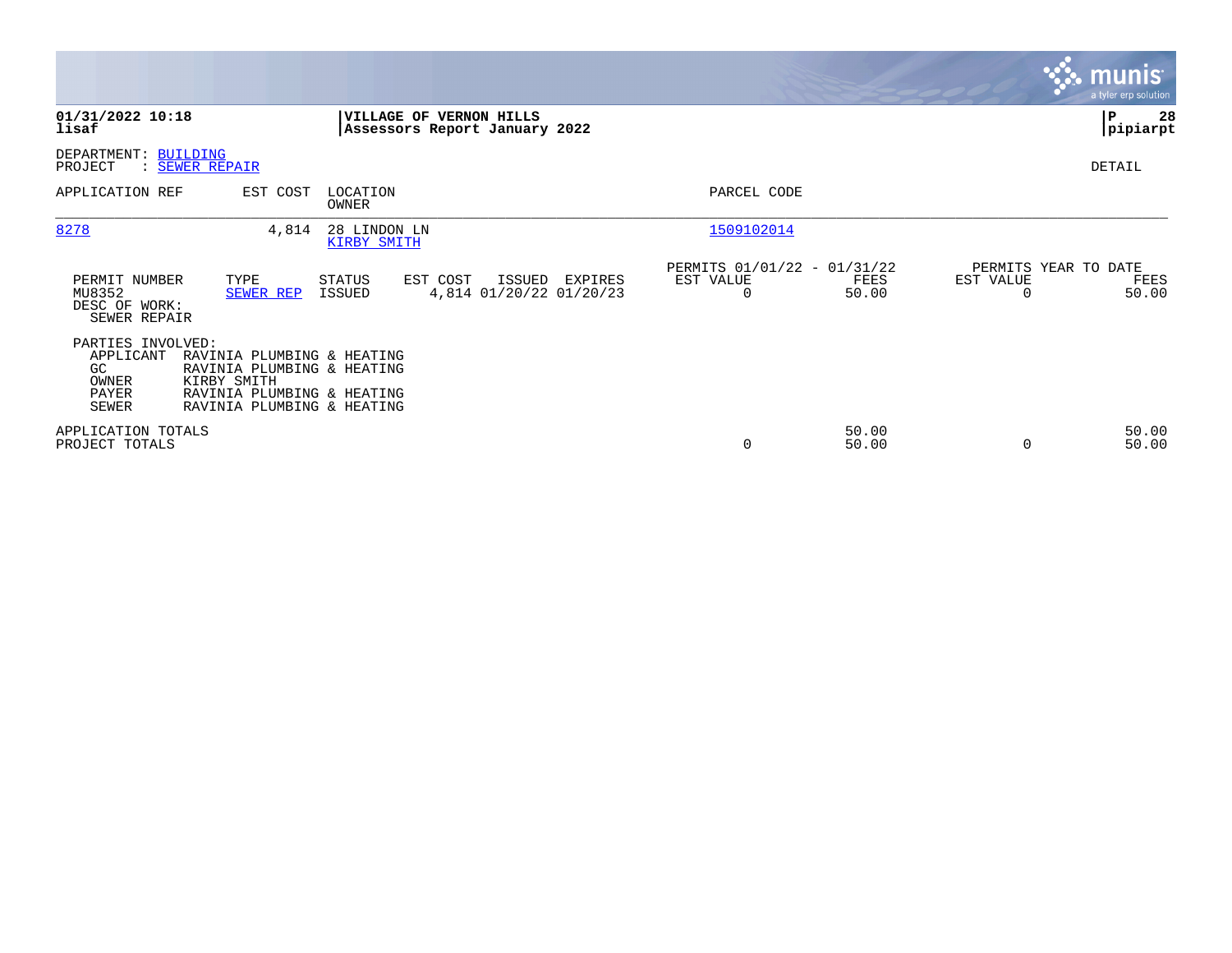|                                                                                |                                                                                                                |                                      |                                                          |         |           |             |                                                 |                       | <b>munis</b><br>a tyler erp solution     |
|--------------------------------------------------------------------------------|----------------------------------------------------------------------------------------------------------------|--------------------------------------|----------------------------------------------------------|---------|-----------|-------------|-------------------------------------------------|-----------------------|------------------------------------------|
| 01/31/2022 10:18<br>lisaf                                                      |                                                                                                                |                                      | VILLAGE OF VERNON HILLS<br>Assessors Report January 2022 |         |           |             |                                                 |                       | 29<br>$\mathbf P$<br> pipiarpt           |
| DEPARTMENT:<br>PROJECT                                                         | <b>BUILDING</b><br>SWIMMING POOL/HOT TUB                                                                       |                                      |                                                          |         |           |             |                                                 |                       | DETAIL                                   |
| APPLICATION REF                                                                | EST COST                                                                                                       | LOCATION<br>OWNER                    |                                                          |         |           | PARCEL CODE |                                                 |                       |                                          |
| 8135                                                                           | 120,000                                                                                                        | 151 PALMER CIR<br><b>OMID AMJADI</b> |                                                          |         |           | 1129404009  |                                                 |                       |                                          |
| PERMIT NUMBER<br>MU8315<br>DESC OF WORK:                                       | TYPE<br>POOL/HOT<br>SWIMING POOL WITH PATIO                                                                    | STATUS<br><b>ISSUED</b>              | EST COST<br>ISSUED<br>120,000 01/05/22 01/05/23          | EXPIRES | EST VALUE | 0           | PERMITS 01/01/22 - 01/31/22<br>FEES<br>1,200.00 | EST VALUE<br>$\Omega$ | PERMITS YEAR TO DATE<br>FEES<br>1,200.00 |
| PARTIES INVOLVED:<br>APPLICANT<br>GC<br>GC<br>OWNER<br>PLUMBER<br><b>PAYER</b> | OMID AMJADI<br>ELECTRICIA FELLER ELECTRIC<br>IDDI INC<br>OMID AMJADI<br>OMID AMJADI<br>IDDI INC<br>OMID AMJADI |                                      |                                                          |         |           |             |                                                 |                       |                                          |
| APPLICATION TOTALS<br>PROJECT TOTALS                                           |                                                                                                                |                                      |                                                          |         |           | $\mathbf 0$ | 1,200.00<br>1,200.00                            | $\Omega$              | 1,200.00<br>1,200.00                     |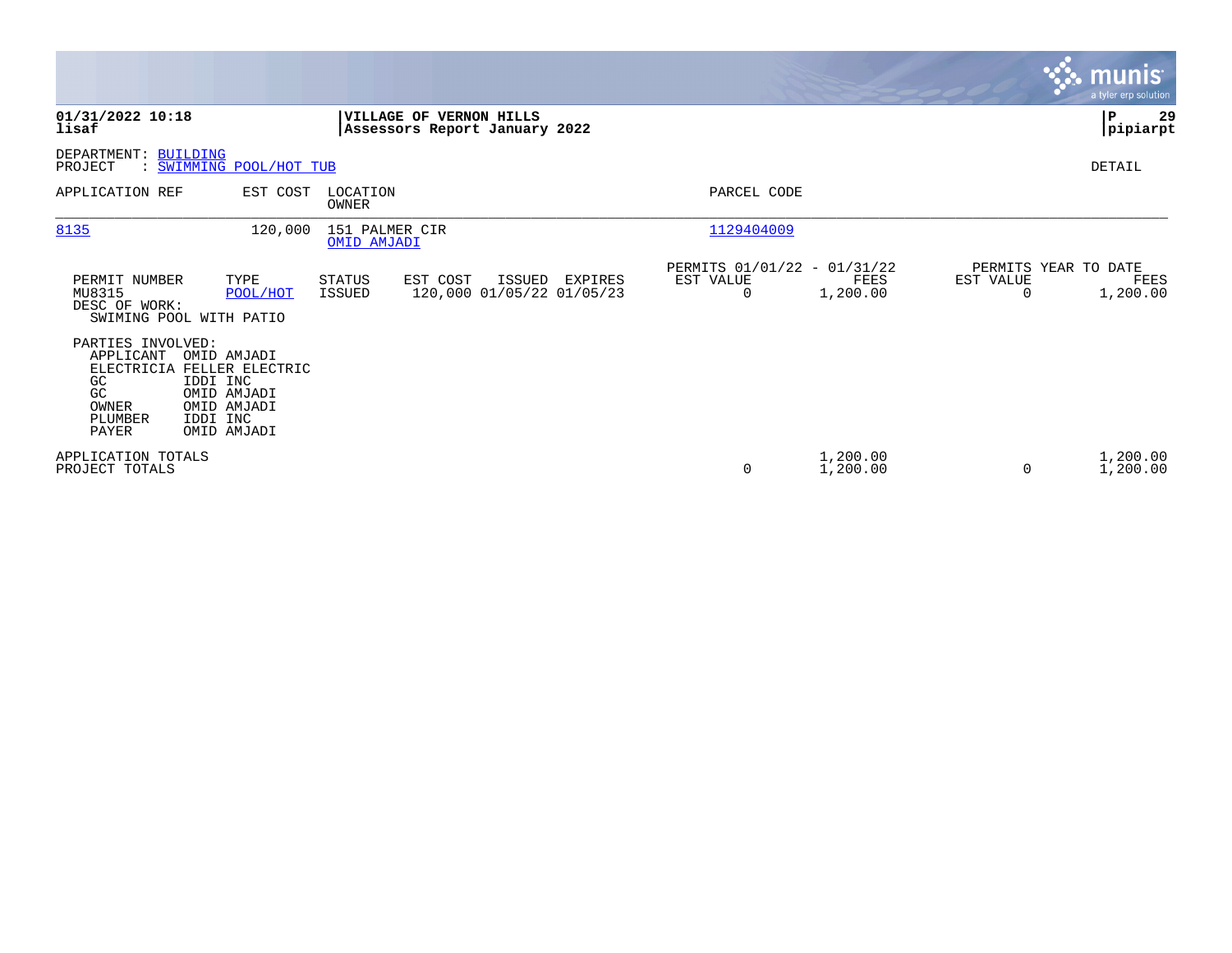|                                                                                                                           |                                                                                                                   |                                               |                                                                 | <b>munis</b><br>a tyler erp solution                            |
|---------------------------------------------------------------------------------------------------------------------------|-------------------------------------------------------------------------------------------------------------------|-----------------------------------------------|-----------------------------------------------------------------|-----------------------------------------------------------------|
| 01/31/2022 10:18<br>lisaf                                                                                                 | VILLAGE OF VERNON HILLS<br>Assessors Report January 2022                                                          |                                               |                                                                 | P<br>30<br> pipiarpt                                            |
| DEPARTMENT: BUILDING<br>: VOICE/DATA<br>PROJECT                                                                           |                                                                                                                   |                                               |                                                                 | DETAIL                                                          |
| APPLICATION REF                                                                                                           | EST COST<br>LOCATION<br>OWNER                                                                                     |                                               | PARCEL CODE                                                     |                                                                 |
| 8296                                                                                                                      | 60,000<br>800 CORPORATE WOODS PARKWAY<br>VAN VLISSINGEN & CO                                                      |                                               | 1510302019                                                      |                                                                 |
| PERMIT NUMBER<br>MU8369<br>DESC OF WORK:<br>VOICE & DATA                                                                  | TYPE<br>STATUS<br>EST COST<br><b>VOICE/DATA ISSUED</b>                                                            | ISSUED<br>EXPIRES<br>60,000 01/26/22 01/26/23 | PERMITS 01/01/22 - 01/31/22<br>EST VALUE<br>FEES<br>600.00<br>0 | PERMITS YEAR TO DATE<br>EST VALUE<br>FEES<br>600.00<br>$\Omega$ |
| PARTIES INVOLVED:<br>APPLICANT<br>GC<br>LOW VOLTAG KACE COMMUNICATIONS<br><b>OCCUPANT</b><br><b>OWNER</b><br><b>PAYER</b> | KACE COMMUNICATIONS<br>KACE COMMUNICATIONS<br>I-CAR TRAINING CENTER<br>VAN VLISSINGEN & CO<br>KACE COMMUNICATIONS |                                               |                                                                 |                                                                 |
| APPLICATION TOTALS<br>PROJECT TOTALS                                                                                      |                                                                                                                   |                                               | 600.00<br>0<br>600.00                                           | 600.00<br>600.00<br>0                                           |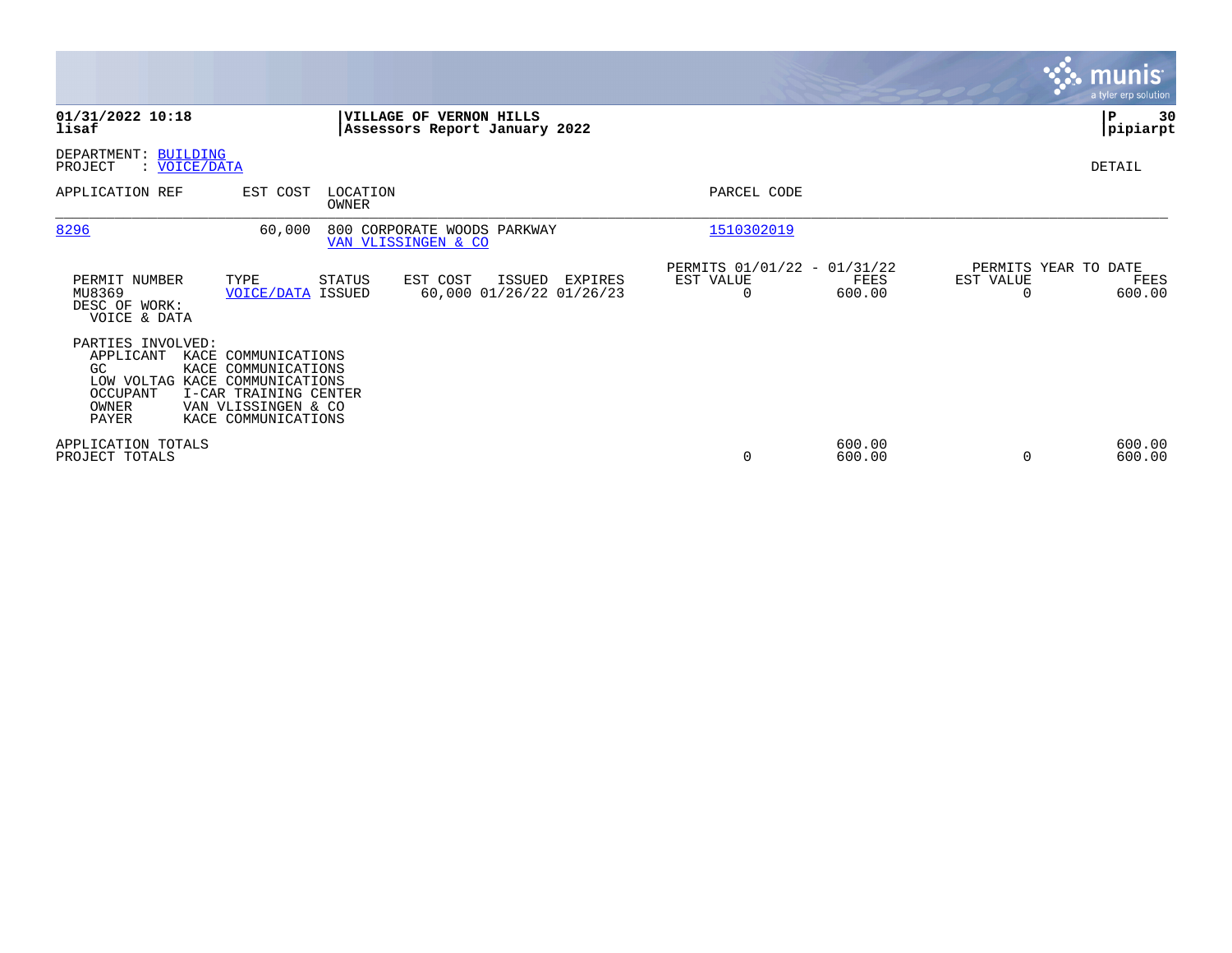|                                                                                                                                                                                             |                                                                                             |                                                                           | munis<br>a tyler erp solution                                   |
|---------------------------------------------------------------------------------------------------------------------------------------------------------------------------------------------|---------------------------------------------------------------------------------------------|---------------------------------------------------------------------------|-----------------------------------------------------------------|
| 01/31/2022 10:18<br>lisaf                                                                                                                                                                   | VILLAGE OF VERNON HILLS<br>Assessors Report January 2022                                    |                                                                           | l P<br>31<br> pipiarpt                                          |
| DEPARTMENT: BUILDING<br>: WATER HEATER<br>PROJECT                                                                                                                                           |                                                                                             |                                                                           | DETAIL                                                          |
| APPLICATION REF                                                                                                                                                                             | EST COST LOCATION<br>OWNER                                                                  | PARCEL CODE                                                               |                                                                 |
| 8232                                                                                                                                                                                        | 1,420 9 DEBILL CT<br>WAYNE E & BARBARA G SANDERS-UNREIN                                     | 1509103009                                                                |                                                                 |
| PERMIT NUMBER<br>TYPE<br>MU8311<br>DESC OF WORK:<br>WATER HEATER                                                                                                                            | <b>STATUS</b><br>EST COST<br>ISSUED EXPIRES<br>1,420 01/12/22 01/12/23<br>WATER HEAT COMPLT | PERMITS 01/01/22 - 01/31/22<br>EST VALUE<br>FEES<br>$\overline{0}$<br>.00 | PERMITS YEAR TO DATE<br>EST VALUE<br>FEES<br>$\Omega$<br>.00    |
| PARTIES INVOLVED:<br>APPLICANT<br>MAXIMUM<br>GC<br>MAXIMUM<br>OWNER<br>PLUMBER<br>MAXIMUM<br>PAYER<br>MAXIMUM                                                                               | WAYNE E & BARBARA G SANDERS-UNREIN                                                          |                                                                           |                                                                 |
| APPLICATION TOTALS                                                                                                                                                                          |                                                                                             | .00                                                                       | .00                                                             |
| 8235                                                                                                                                                                                        | 1,835<br>99 DEPOT ST<br>ORLANDO & LUCY LEDEZMA                                              | 1509304003                                                                |                                                                 |
| PERMIT NUMBER<br>TYPE<br>MU8312<br>DESC OF WORK:<br>WATER HEATER                                                                                                                            | STATUS<br>EST COST<br>ISSUED EXPIRES<br>WATER HEAT COMPLT<br>1,835 01/05/22 01/07/23        | PERMITS 01/01/22 - 01/31/22<br>EST VALUE<br>FEES<br>$\mathbf 0$<br>.00    | PERMITS YEAR TO DATE<br>EST VALUE<br>FEES<br>$\mathbf 0$<br>.00 |
| PARTIES INVOLVED:<br>APPLICANT<br>INTELLIGENT SERVICES<br>GC<br>INTELLIGENT SERVICES<br>OWNER<br>ORLANDO & LUCY LEDEZMA<br>PLUMBER<br>INTELLIGENT SERVICES<br>PAYER<br>INTELLIGENT SERVICES |                                                                                             |                                                                           |                                                                 |
| APPLICATION TOTALS                                                                                                                                                                          |                                                                                             | .00                                                                       | .00                                                             |
| 8243                                                                                                                                                                                        | 2,009<br>549 CROOKED STICK CT<br><b>JIN MUN</b>                                             | 1132310009                                                                |                                                                 |
| PERMIT NUMBER<br>TYPE<br>MU8320<br>DESC OF WORK:<br>WATER HEATER                                                                                                                            | STATUS<br>EST COST<br>ISSUED EXPIRES<br>2,009 01/10/22 01/10/23<br>WATER HEAT COMPLT        | PERMITS 01/01/22 - 01/31/22<br>EST VALUE<br>FEES<br>0<br>.00              | PERMITS YEAR TO DATE<br>EST VALUE<br>FEES<br>0<br>.00           |
| PARTIES INVOLVED:<br>APPLICANT JIN MUN<br>GC<br>OWNER<br>JIN MUN<br>PLUMBER<br>PAYER<br>JIN MUN                                                                                             | DRF TRUSTED PROPERTY SOLUTIONS<br>DRF TRUSTED PROPERTY SOLUTIONS                            |                                                                           |                                                                 |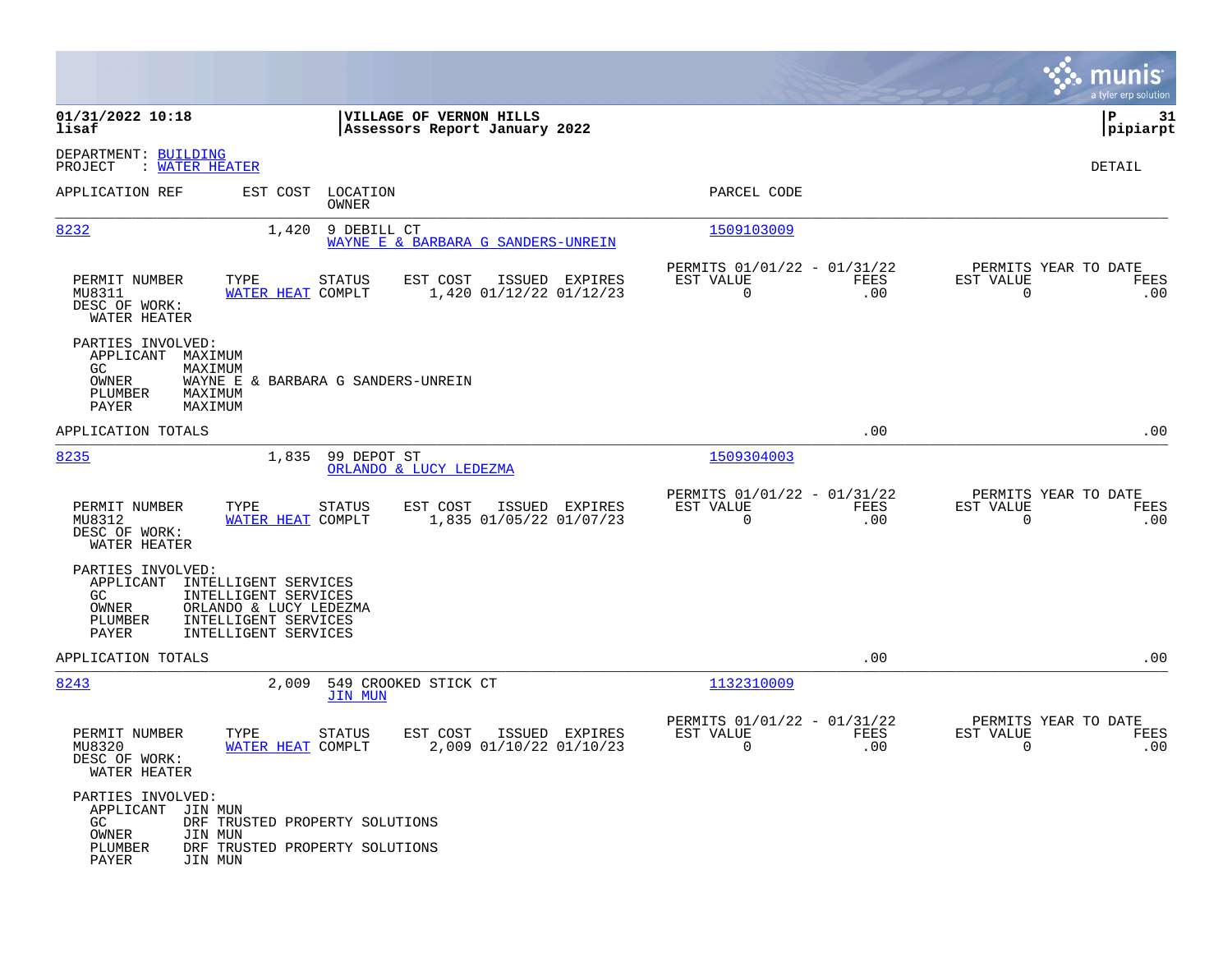|                                                                                                                                                                                                              |                                                                        | munis<br>a tyler erp solution                                   |
|--------------------------------------------------------------------------------------------------------------------------------------------------------------------------------------------------------------|------------------------------------------------------------------------|-----------------------------------------------------------------|
| 01/31/2022 10:18<br>VILLAGE OF VERNON HILLS<br>lisaf<br>Assessors Report January 2022                                                                                                                        |                                                                        | ΙP<br>32<br> pipiarpt                                           |
| DEPARTMENT: BUILDING<br>PROJECT<br>: WATER HEATER                                                                                                                                                            |                                                                        | DETAIL                                                          |
| APPLICATION REF<br>EST COST<br>LOCATION<br>OWNER                                                                                                                                                             | PARCEL CODE                                                            |                                                                 |
| APPLICATION TOTALS                                                                                                                                                                                           | .00                                                                    | .00                                                             |
| 8270<br>130<br>438 BAY TREE CT<br><b>JOSEPH B. WILSON</b>                                                                                                                                                    | 1133208023                                                             |                                                                 |
| PERMIT NUMBER<br>TYPE<br>STATUS<br>EST COST<br>ISSUED EXPIRES<br>MU8343<br>WATER HEAT ISSUED<br>130 01/17/22 01/17/23<br>DESC OF WORK:<br>WATER HEATER                                                       | PERMITS 01/01/22 - 01/31/22<br>EST VALUE<br>FEES<br>0<br>.00           | PERMITS YEAR TO DATE<br>EST VALUE<br>FEES<br>0<br>.00           |
| PARTIES INVOLVED:<br>APPLICANT<br>JOSEPH B. WILSON<br>GC.<br>JOSEPH B. WILSON<br>OWNER<br>JOSEPH B. WILSON<br>PLUMBER<br>ABT<br>PAYER<br>JOSEPH B. WILSON                                                    |                                                                        |                                                                 |
| APPLICATION TOTALS                                                                                                                                                                                           | .00                                                                    | .00                                                             |
| 8271<br>2,525<br>403 SHADOW CREEK DR<br>N DESAI S SHAH                                                                                                                                                       | 1129212021                                                             |                                                                 |
| EST COST<br>ISSUED EXPIRES<br>PERMIT NUMBER<br>TYPE<br>STATUS<br>2,525 01/17/22 01/17/23<br>MU8344<br>WATER HEAT ISSUED<br>DESC OF WORK:<br>WATER HEATER                                                     | PERMITS 01/01/22 - 01/31/22<br>EST VALUE<br>FEES<br>$\Omega$<br>.00    | PERMITS YEAR TO DATE<br>EST VALUE<br>FEES<br>$\mathbf 0$<br>.00 |
| PARTIES INVOLVED:<br>APPLICANT ABC PLUMBING, HEATING, COOLING, ELECTRIC<br>ABC PLUMBING, HEATING, COOLING, ELECTRIC<br>GC.<br>OWNER<br>N DESAI S SHAH<br>ABC PLUMBING, HEATING, COOLING, ELECTRIC<br>PLUMBER |                                                                        |                                                                 |
| ABC PLUMBING, HEATING, COOLING, ELECTRIC<br>PAYER<br>APPLICATION TOTALS                                                                                                                                      | .00                                                                    | .00                                                             |
| 8286<br>1,540 1417 SUTTON CT                                                                                                                                                                                 | 1133101069                                                             |                                                                 |
| PLACEHOLDER                                                                                                                                                                                                  |                                                                        |                                                                 |
| PERMIT NUMBER<br>TYPE<br><b>STATUS</b><br>EST COST<br>ISSUED EXPIRES<br>MU8359<br>WATER HEAT ISSUED<br>1,540 01/21/22 01/21/23<br>DESC OF WORK:                                                              | PERMITS 01/01/22 - 01/31/22<br>EST VALUE<br>FEES<br>$\mathbf 0$<br>.00 | PERMITS YEAR TO DATE<br>EST VALUE<br>FEES<br>.00<br>0           |
| WATER HEATER<br>PARTIES INVOLVED:<br>APPLICANT<br>WILLIAM BARTS<br>GC.<br>WILLIAM BARTS<br>PLACEHOLDER<br>OWNER                                                                                              |                                                                        |                                                                 |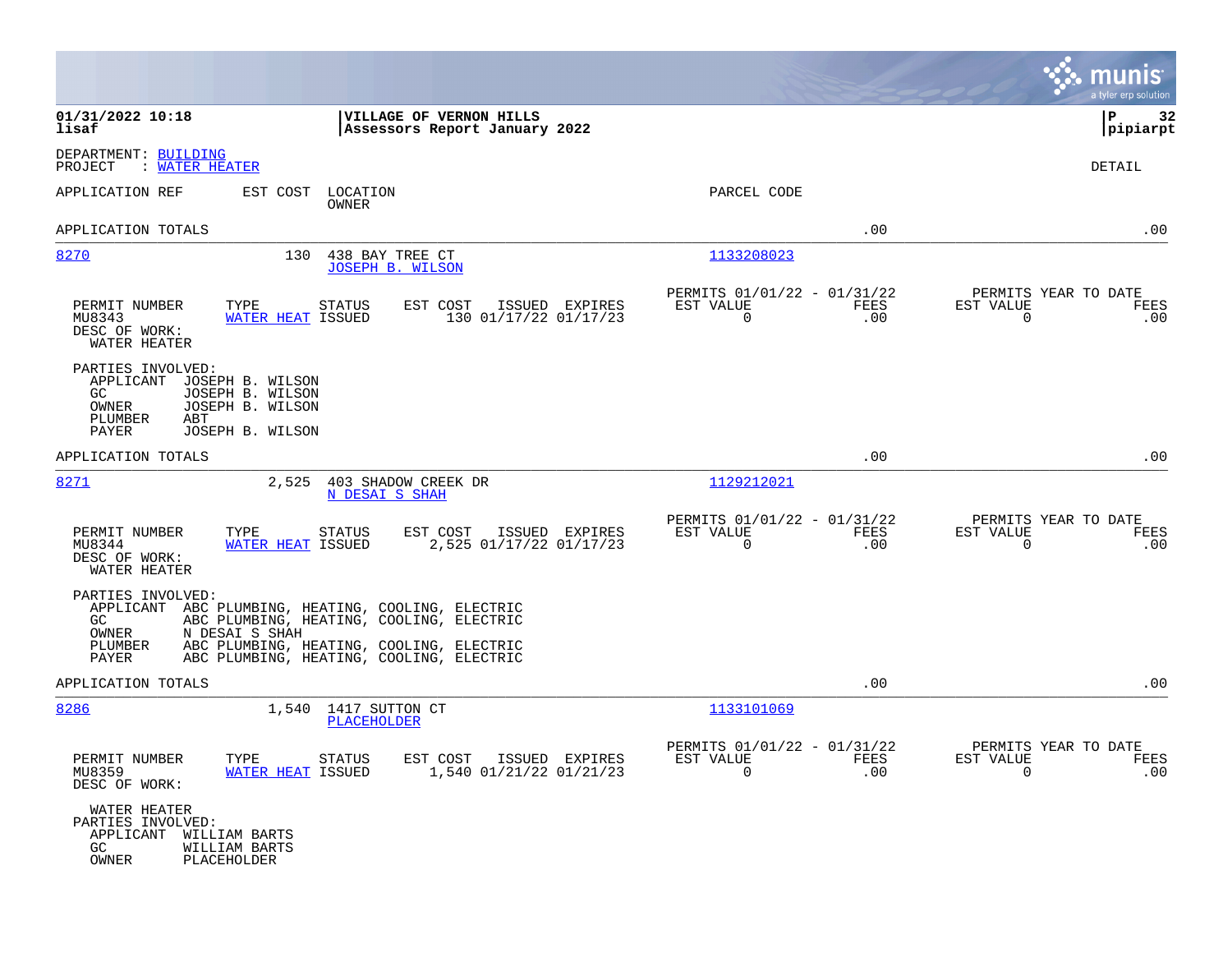|                                                                          |                                                                                                                         |                                                          |                |                                               |             |                                        | <b>munis</b><br>a tyler erp solution |
|--------------------------------------------------------------------------|-------------------------------------------------------------------------------------------------------------------------|----------------------------------------------------------|----------------|-----------------------------------------------|-------------|----------------------------------------|--------------------------------------|
| 01/31/2022 10:18<br>lisaf                                                |                                                                                                                         | VILLAGE OF VERNON HILLS<br>Assessors Report January 2022 |                |                                               |             |                                        | 33<br>l P<br> pipiarpt               |
| DEPARTMENT: BUILDING<br>PROJECT                                          | : WATER HEATER                                                                                                          |                                                          |                |                                               |             |                                        | <b>DETAIL</b>                        |
| APPLICATION REF                                                          | EST COST                                                                                                                | LOCATION<br>OWNER                                        |                | PARCEL CODE                                   |             |                                        |                                      |
| PLUMBER<br>PAYER                                                         | ABT<br>WILLIAM BARTS                                                                                                    |                                                          |                |                                               |             |                                        |                                      |
| APPLICATION TOTALS                                                       |                                                                                                                         |                                                          |                |                                               | .00         |                                        | .00                                  |
| 8292                                                                     | 1,634                                                                                                                   | 270 MONTCLAIR RD<br>GEORGE & RHEA L TRBOJEVIC            |                | 1508409014                                    |             |                                        |                                      |
| PERMIT NUMBER<br>MU8367<br>DESC OF WORK:<br>WATER HEATER                 | TYPE<br>WATER HEAT ISSUED                                                                                               | EST COST<br>STATUS<br>1,634 01/25/22 01/25/23            | ISSUED EXPIRES | PERMITS 01/01/22 - 01/31/22<br>EST VALUE<br>0 | FEES<br>.00 | PERMITS YEAR TO DATE<br>EST VALUE<br>O | FEES<br>.00                          |
| PARTIES INVOLVED:<br>APPLICANT<br><b>GC</b><br>OWNER<br>PLUMBER<br>PAYER | GEORGE & RHEA L TRBOJEVIC<br>GEORGE & RHEA L TRBOJEVIC<br>GEORGE & RHEA L TRBOJEVIC<br>ABT<br>GEORGE & RHEA L TRBOJEVIC |                                                          |                |                                               |             |                                        |                                      |
| APPLICATION TOTALS<br>PROJECT TOTALS                                     |                                                                                                                         |                                                          |                | 0                                             | .00<br>.00  | 0                                      | .00<br>.00                           |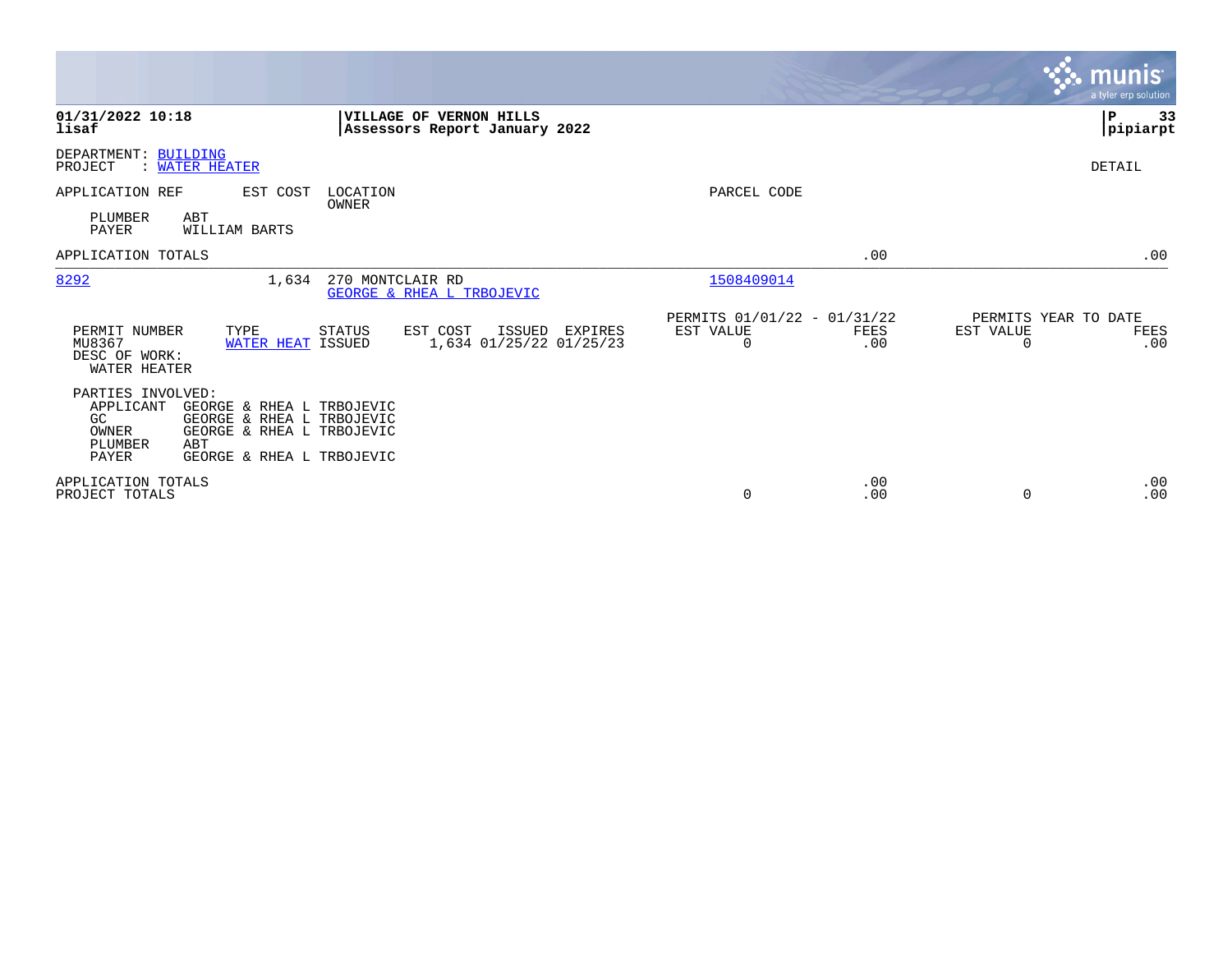|                                                                                                                                                                                                                                                                                                   |                                                                           | munis<br>a tyler erp solution                                      |
|---------------------------------------------------------------------------------------------------------------------------------------------------------------------------------------------------------------------------------------------------------------------------------------------------|---------------------------------------------------------------------------|--------------------------------------------------------------------|
| 01/31/2022 10:18<br>VILLAGE OF VERNON HILLS<br>lisaf<br>Assessors Report January 2022                                                                                                                                                                                                             |                                                                           | l P<br>-34<br> pipiarpt                                            |
| DEPARTMENT: BUILDING<br>: <u>SIGN</u><br>PROJECT                                                                                                                                                                                                                                                  |                                                                           | <b>DETAIL</b>                                                      |
| APPLICATION REF<br>EST COST<br>LOCATION<br>OWNER                                                                                                                                                                                                                                                  | PARCEL CODE                                                               |                                                                    |
| 8003<br>3,750<br>701 NORTH MILWAUKEE AVE 192<br>INLAND REAL ESTATE CORPORATION                                                                                                                                                                                                                    | 1503102018                                                                |                                                                    |
| PERMIT NUMBER<br>TYPE<br>EST COST<br>ISSUED EXPIRES<br>STATUS<br>MU8260<br>COMPLT<br>3,750 01/13/22 01/13/23<br><b>SIGN</b><br>DESC OF WORK:<br>SIGN - VISIONWORKS                                                                                                                                | PERMITS 01/01/22 - 01/31/22<br>EST VALUE<br>FEES<br>$\mathbf 0$<br>105.00 | PERMITS YEAR TO DATE<br>EST VALUE<br>FEES<br>$\mathbf 0$<br>105.00 |
| PARTIES INVOLVED:<br>APPLICANT SURELY SIGNS<br>ELECTRICIA RCI ELECTRIC<br>GC<br>SURELY SIGNS<br>OCCUPANT<br>VISIONWORKS<br>INLAND REAL ESTATE CORPORATION<br>OWNER<br>PAYER<br>SURELY SIGNS<br>SIGN<br>SURELY SIGNS                                                                               |                                                                           |                                                                    |
| APPLICATION TOTALS                                                                                                                                                                                                                                                                                | 105.00                                                                    | 105.00                                                             |
| 8113<br>57,217<br>555 LAKEVIEW PKY<br>AMERICAN MULTI-CINEMA, INC                                                                                                                                                                                                                                  | 1504201049                                                                |                                                                    |
| EST COST<br>ISSUED EXPIRES<br>PERMIT NUMBER<br>TYPE<br>STATUS<br>57,217 01/04/22 01/04/23<br>MU8309<br><b>SIGN</b><br><b>ISSUED</b><br>DESC OF WORK:<br>5 SIGNS                                                                                                                                   | PERMITS 01/01/22 - 01/31/22<br>EST VALUE<br>FEES<br>795.17<br>$\Omega$    | PERMITS YEAR TO DATE<br>EST VALUE<br>FEES<br>$\mathbf 0$<br>795.17 |
| PARTIES INVOLVED:<br>APPLICANT ELEVATED IDENTITY<br>ELECTRICIA BATTAGLIA INDUSTRIES<br>EXCAVATOR DUCO CONSTRUCTION<br>ELEVATED IDENTITY<br>GC.<br>MIKE CACHEY<br>MASON<br>OCCUPANT<br>EVERLEIGH<br>OWNER<br>AMERICAN MULTI-CINEMA, INC<br>PAYER<br>ELEVATED IDENTITY<br>SIGN<br>ELEVATED IDENTITY |                                                                           |                                                                    |
| APPLICATION TOTALS                                                                                                                                                                                                                                                                                | 795.17                                                                    | 795.17                                                             |
| 8202<br>1,200<br>675 WOODLANDS PKY<br>BRE/ESA PROPERTIES                                                                                                                                                                                                                                          | 1510306007                                                                |                                                                    |
| ISSUED EXPIRES<br>PERMIT NUMBER<br>TYPE<br>EST COST<br>STATUS<br>1,200 01/18/22 01/18/23<br>MU8340<br><b>ISSUED</b><br><b>SIGN</b><br>DESC OF WORK:<br>SIGN - EXTENDED STAY AMERICA                                                                                                               | PERMITS 01/01/22 - 01/31/22<br>EST VALUE<br>FEES<br>97.00<br>$\Omega$     | PERMITS YEAR TO DATE<br>EST VALUE<br>FEES<br>97.00<br>0            |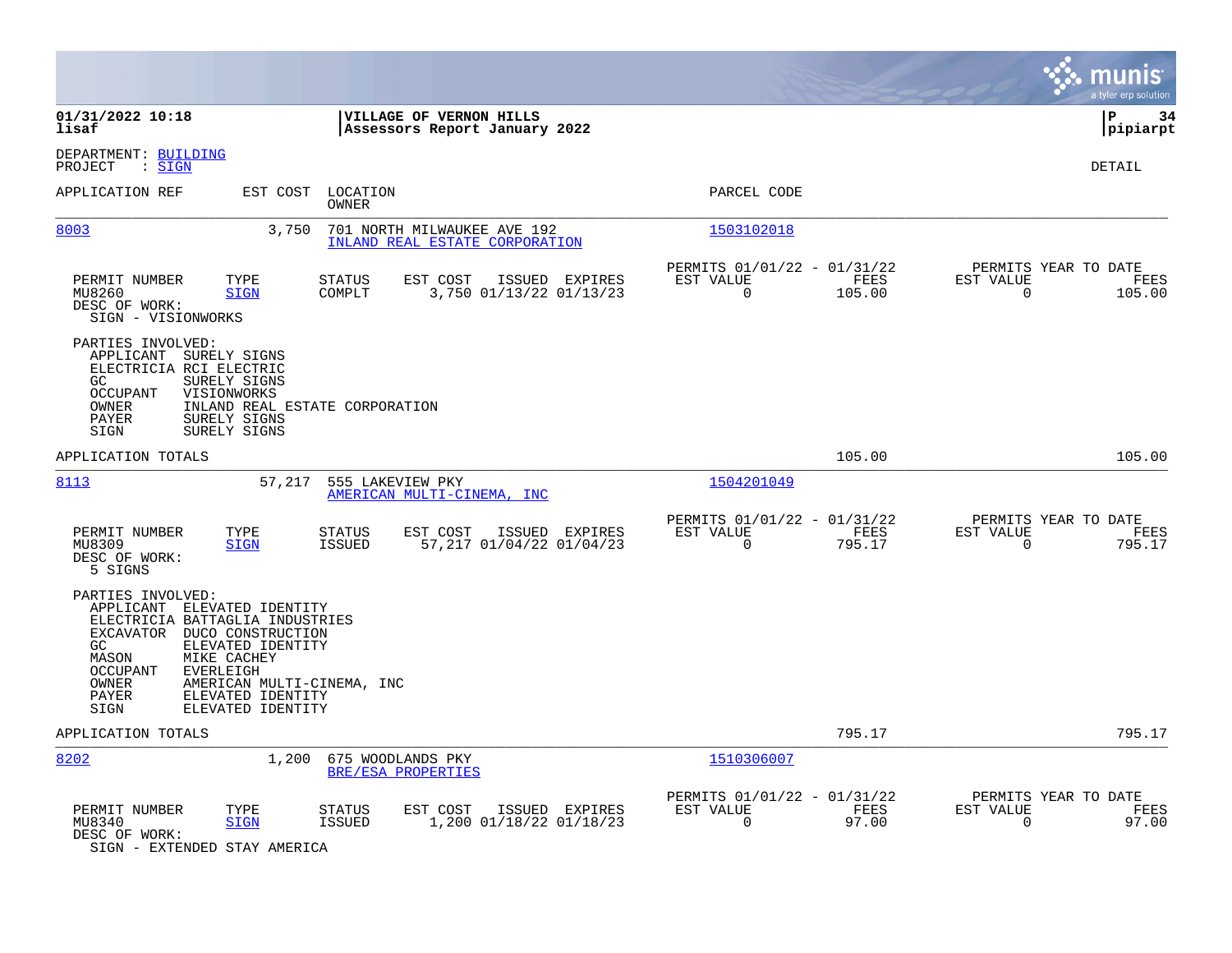|                                                                                                                                                                                                                                                        |                                                         |                   |                          | munis<br>a tyler erp solution          |
|--------------------------------------------------------------------------------------------------------------------------------------------------------------------------------------------------------------------------------------------------------|---------------------------------------------------------|-------------------|--------------------------|----------------------------------------|
| 01/31/2022 10:18<br>VILLAGE OF VERNON HILLS<br>lisaf<br>Assessors Report January 2022                                                                                                                                                                  |                                                         |                   |                          | lР<br>35<br> pipiarpt                  |
| DEPARTMENT: BUILDING<br>: SIGN<br>PROJECT                                                                                                                                                                                                              |                                                         |                   |                          | DETAIL                                 |
| APPLICATION REF<br>EST COST<br>LOCATION<br>OWNER                                                                                                                                                                                                       | PARCEL CODE                                             |                   |                          |                                        |
| PARTIES INVOLVED:<br>APPLICANT<br>OLYMPIK SIGNS<br>GC.<br>OLYMPIK SIGNS<br>OCCUPANT<br>EXTENDED STAY AMERICA<br>OWNER<br>BRE/ESA PROPERTIES<br>PAYER<br>OLYMPIK SIGNS<br>SIGN<br>OLYMPIK SIGNS                                                         |                                                         |                   |                          |                                        |
| APPLICATION TOTALS                                                                                                                                                                                                                                     |                                                         | 97.00             |                          | 97.00                                  |
| 8234<br>555 EAST TOWNLINE RD 27<br>2,800<br>JDK & OVERLOOK TOWNLINE LLC                                                                                                                                                                                | 1504201018                                              |                   |                          |                                        |
| EST COST<br>PERMIT NUMBER<br>TYPE<br><b>STATUS</b><br>ISSUED EXPIRES<br>ISSUED<br>2,800 01/20/22 01/20/23<br>MU8349<br>SIGN<br>DESC OF WORK:<br>SIGN - BEAROLOGY                                                                                       | PERMITS 01/01/22 - 01/31/22<br>EST VALUE<br>$\mathbf 0$ | FEES<br>129.00    | EST VALUE<br>0           | PERMITS YEAR TO DATE<br>FEES<br>129.00 |
| PARTIES INVOLVED:<br>APPLICANT ATHENA DEISGN GROUP<br>ELECTRICIA KUO CONSTRUCTION<br>GC.<br>ATHENA DESIGN GROUP<br>OCCUPANT<br><b>BEAROLOGY</b><br>OWNER<br>JDK & OVERLOOK TOWNLINE LLC<br>PAYER<br>ATHENA DESIGN GROUP<br>ATHENA DESIGN GROUP<br>SIGN |                                                         |                   |                          |                                        |
| APPLICATION TOTALS                                                                                                                                                                                                                                     |                                                         | 129.00            |                          | 129.00                                 |
| 8242<br>2,500<br>1101 SOUTH MILWAUKEE AVE 105<br>DEMONTE BUILDERS INC                                                                                                                                                                                  | 1515201005                                              |                   |                          |                                        |
| PERMIT NUMBER<br>TYPE<br>EST COST<br>ISSUED EXPIRES<br><b>STATUS</b><br>2,500 01/17/22 01/17/23<br><b>ISSUED</b><br>MU8342<br><b>SIGN</b><br>DESC OF WORK:<br>SIGN - FIU FIU FASHIONS                                                                  | PERMITS 01/01/22 - 01/31/22<br>EST VALUE<br>$\mathbf 0$ | FEES<br>98.00     | EST VALUE<br>$\mathbf 0$ | PERMITS YEAR TO DATE<br>FEES<br>98.00  |
| PARTIES INVOLVED:<br>APPLICANT<br>ONLY SIGNS<br>GC.<br>ONLY SIGNS<br>OWNER<br>DEMONTE BUILDERS INC<br>PAYER<br>ONLY SIGNS<br>SIGN<br>ONLY SIGNS                                                                                                        |                                                         |                   |                          |                                        |
| APPLICATION TOTALS<br>PROJECT TOTALS                                                                                                                                                                                                                   | $\mathsf{O}$                                            | 98.00<br>1,224.17 | 0                        | 98.00<br>1,224.17                      |
| DEPARTMENT TOTALS                                                                                                                                                                                                                                      | 4,150,000                                               | 57,122.00         | 4,150,000                | 57,122.00                              |
| REPORT TOTALS                                                                                                                                                                                                                                          | 4,150,000                                               | 57,122.00         | 4,150,000                | 57,122.00                              |